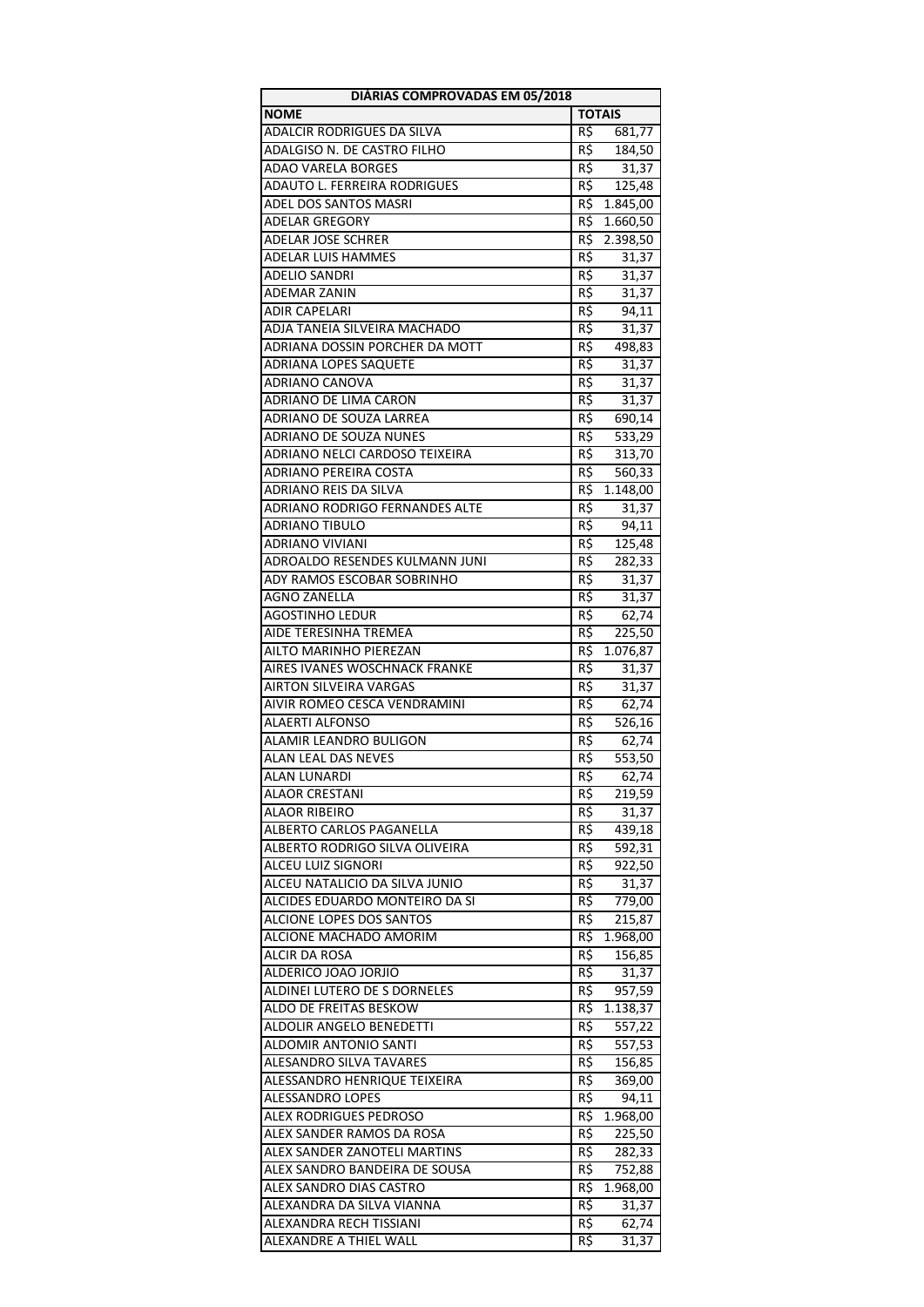| DIÁRIAS COMPROVADAS EM 05/2018                   |                           |
|--------------------------------------------------|---------------------------|
| <b>NOME</b>                                      | <b>TOTAIS</b>             |
| ALEXANDRE BOURSCHEIDT GABRIEL                    | R\$<br>156,85             |
| ALEXANDRE CAVALHEIRO MARCHESAN                   | R\$<br>1.414,50           |
| ALEXANDRE DIAS BUSTAMANTE                        | R\$<br>1.000,12           |
| <b>ALEXANDRE DOS REIS</b>                        | R\$<br>1.230,00           |
| ALEXANDRE DOS S DE OLIVEIRA                      | $R\zeta$<br>62,74         |
| ALEXANDRE F TOLFO                                | R\$<br>1.977,92           |
| ALEXANDRE KUNKEL DA COSTA                        | $R\zeta$<br>31,37         |
| ALEXANDRE LUIS SCHEID                            | $R\overline{5}$<br>31,37  |
| ALEXANDRE MIETH DOS SANTOS                       | R\$<br>2.060,87           |
| ALEXANDRE SILVA PRESTES SOUZA                    | R\$<br>225,50             |
| <b>ALEXANDRE SOKOLOV</b>                         | R\$                       |
|                                                  | 627,40                    |
| ALEXANDRE SOUZA SCHNEID                          | R\$<br>219,59             |
| ALEXANDRE TEDESCO FARIAS                         | R\$<br>2.214,00           |
| ALEXSANDER CERENTINI PACICO                      | R\$<br>156,85             |
| ALEXSANDER MIRANDA                               | $R\zeta$<br>1.107,00      |
| ALEXSANDRO ZANETTE DOS SANTOS                    | R\$<br>31,37              |
| ALFREDO LEONARDO GUEDES FULBER                   | $R\zeta$<br>658,77        |
| ALHESTERTOLINO DOS S OLIVEIRA                    | R\$<br>215,87             |
| ALICE RODRIGUES CARDOSO                          | R\$<br>62,74              |
| ALIDA LETICIA ROCHA VAN D MAAT                   | $R\frac{2}{3}$<br>31,37   |
| <b>ALINE GARTNER</b>                             | R5<br>219,59              |
| ALINE GRACIELE MOHR                              | $R\frac{2}{3}$<br>31,37   |
| ALINE JACONDINO RIBEIRO                          | $R\zeta$<br>31,37         |
| ALINE MACHADO LIMA THEIS                         | R\$<br>156,85             |
| ALINE SCHERER DE ALVES                           | R\$<br>407,81             |
| ALISSON AFONSO AVELINO                           | R\$<br>3.321,00           |
| <b>ALISSON CLEITON KUBIAKI</b>                   | R\$<br>313,70             |
| ALLAN DROESCHER FERREIRA                         | $R\zeta$<br>984,00        |
| <b>ALMIRO FERNANDES PORTO</b>                    | $R\zeta$<br>31,37         |
| ALOIR LUIZ GOMES FILHO                           | $R\zeta$<br>62,74         |
| ALVARINO LIMA PEREIRA                            | R\$<br>62,74              |
| <b>ALVARO ALVES ANTUNES</b>                      | R\$<br>125,48             |
| ALVARO AUGUSTO STEFFEN TORRES                    | $R\overline{5}$           |
|                                                  | 313,70                    |
| <b>ALVARO LEITE FERNANDES</b>                    | R5<br>1.599,00            |
| <b>ALVARO MOISES S JACOBSEN</b>                  | $R\zeta$<br>62,74         |
| ALVARO VELASQUES ESPELOCIM                       | $R\zeta$<br>62,74         |
| ALVOCIR EDUARDO DA S CARNEIRO                    | $R\zeta$<br>225,50        |
| AMANDA MARTINS MAFASSIOLLI                       | R\$<br>31,37              |
| AMANDA TROVO AMARAL                              | R\$<br>31,37              |
| AMARILDO DA SILVEIRA MARTINS                     | R\$<br>31,37              |
| <b>AMAURI LUIS MEOTTI</b>                        | R\$<br>413,72             |
| AMAURI PASINI ROSSO                              | R\$<br>31,37              |
| ANA CAROLINA ABI RODRIGUES                       | R\$<br>225,50             |
| ANA CRISTINA B CARNIEL                           | R\$<br>31,37              |
| ANA LUCIA DUTRA DE OLIVEIRA                      | R\$<br>984,00             |
| ANA LUSIA LEAL CORTE                             | R5<br>461,87              |
| ANA MARIA PRESTES BRUM DA SILV                   | R\$<br>62,74              |
| ANA MARILIGE CORNELI                             | R\$<br>94,11              |
| ANA PAULA DA S BITELO PANIZZON                   | R\$<br>94,11              |
| ANA PAULA DA SILVA TAVARES DE                    | R\$<br>493,24             |
| ANA PAULA MORAES REYES                           | R\$<br>250,96             |
| ANA PAULA VEZZOSI BIANCHI                        | R\$<br>184,50             |
| ANA ROSELI GATTO                                 | R\$<br>587,35             |
| ANACLETO MARCA                                   | R\$<br>94,11              |
| <b>ANACLETO SOLETTI</b>                          | R\$<br>125,48             |
|                                                  |                           |
| ANDERSON BARBOZA GOMES<br>ANDERSON MATIAS KONZEN | R\$<br>94,11              |
|                                                  | R\$<br>31,37              |
| ANDERSON MEDINA FONSECA                          | $R\overline{5}$<br>282,33 |
| ANDERSON ROBERTO BONE                            | R\$<br>1.229,99           |
| <b>ANDERSON SODRE</b>                            | R\$<br>313,70             |
| ANDRE ALVES MACHADO                              | R\$<br>250,96             |
| ANDRE BELTRAO FINAMOR                            | R\$<br>62,74              |
| ANDRE DA MOTTA MONTAGNER                         | R\$<br>62,74              |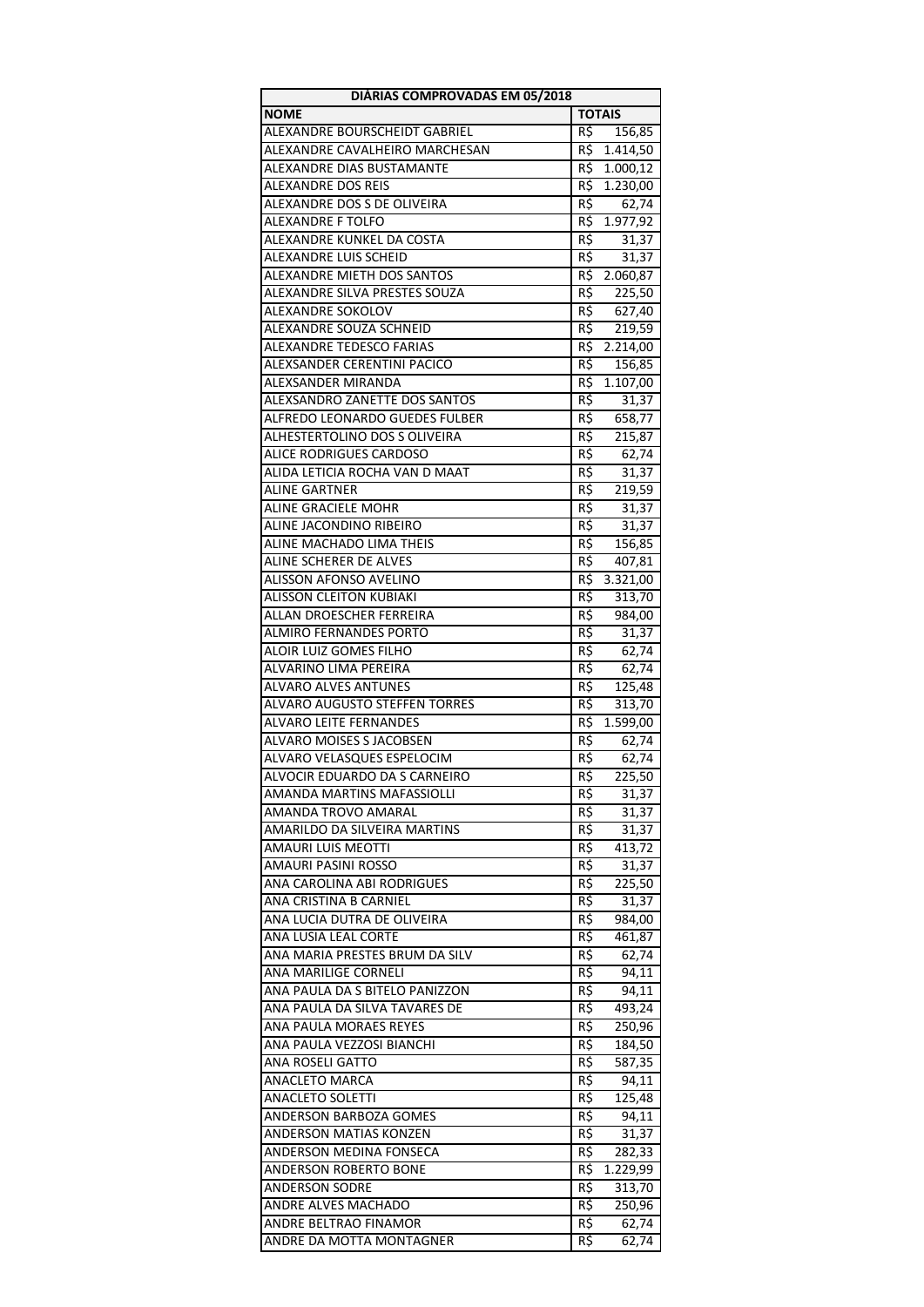| DIÁRIAS COMPROVADAS EM 05/2018                         |                                         |
|--------------------------------------------------------|-----------------------------------------|
| <b>NOME</b>                                            | <b>TOTAIS</b>                           |
| <b>ANDRE DE MATOS BRANCO</b>                           | R\$<br>94,11                            |
| ANDRE FABIANO DA SILVA CHAVES                          | 1.722,00<br>R\$                         |
| <b>ANDRE GUTTERRES BORGES</b>                          | $R\zeta$<br>71,62                       |
| ANDRE LUIS DA SILVA OLIVEIRA                           | R\$<br>62,74                            |
| ANDRE LUIS DE CAMPOS                                   | R\$<br>658,77                           |
| ANDRE LUIS DE LIMA ORGUISSA                            | R\$<br>94,11                            |
| ANDRE LUIS MACHADO MOREIRA                             | R\$<br>430,50                           |
| ANDRE LUIS MAURICIO DOS SANTOS                         | R\$<br>1.107,00                         |
| ANDRE NOETZOLD SCHEFFER                                | R\$<br>615,00                           |
| ANDRE PEREIRA DE ARAUJO                                | R\$<br>533,29                           |
| ANDRE RAMOS ROMERO                                     | R\$<br>184,50                           |
| <b>ANDRE SERAFIN</b>                                   | R\$<br>156,85                           |
| ANDRE VIANA                                            | R\$<br>2.552,87                         |
| ANDRE ZARPELON DA SILVA                                | R\$<br>1.045,50                         |
| ANDREA BANDEIRA SANCHES                                | R\$<br>62,74                            |
| <b>ANDREA BRAGA C DOS SANTOS</b>                       | R5<br>31,37                             |
| ANDREA DE ARAUJO BORGES                                | R\$<br>658,77                           |
| ANDREI MOREIRA VASSALLI                                | $R\frac{2}{3}$<br>31,37                 |
| <b>ANDREI PARIS BIANCHETTI</b>                         | R5<br>31,37                             |
| ANDREY REICHELT AZAMBUJA                               | R\$<br>1.823,55                         |
| ANDREZA CONCEICAO V DA SILVA                           | R\$<br>31,37                            |
| ANDRIGO JAMUR DA SILVA                                 | $R\frac{1}{2}$<br>533,29                |
| ANDRISA PEREIRA                                        | R\$<br>31,37                            |
| ANELIZE BELLIO TEIXEIRA<br>ANETE CRISTINE K. PINA      | $R\frac{2}{3}$<br>62,74<br>R\$<br>31,37 |
|                                                        |                                         |
| ANGELA BEATRIZ DE SOUZA STORCH<br>ANGELA COCIO MARTINS | R\$<br>2.214,00<br>R\$<br>31,37         |
| ANGELA DENIZ CAMARA FARIAS DE                          | $R\zeta$<br>225,50                      |
| ANGELA KERN FRIZON CECHIN                              | $R\zeta$<br>62,74                       |
| ANGELO ALVES WILLRICH                                  | R\$<br>345,07                           |
| <b>ANGELO FANTONI</b>                                  | R\$<br>501,92                           |
| ANGELO JOSE DALLAGNOL                                  | R\$<br>31,37                            |
| ANGELO MARCELO BARBOSA FARO                            | R\$<br>94,11                            |
| ANGELO SCHWARZ                                         | R\$ 3.382,50                            |
| ANTONIO ARENARE JUNIOR                                 | R\$<br>584,87                           |
| ANTONIO BELOTTO                                        | R\$<br>31,37                            |
| ANTONIO CARLOS CARATI GENERALI                         | R\$<br>31,37                            |
| ANTONIO CARLOS DE BORBA                                | R\$<br>658,77                           |
| <b>ANTONIO CARLOS DE MORAIS</b>                        | R\$<br>1.168,50                         |
| <b>ANTONIO CARLOS MARTINS</b>                          | R\$<br>94,11                            |
| ANTONIO CARLOS TORRES FERREIRA                         | R\$<br>1.107,00                         |
| <b>ANTONIO CARLOS VEIGA</b>                            | R\$<br>250,96                           |
| ANTONIO CARLOS VULFE NOTZOLD                           | R\$<br>31,37                            |
| ANTONIO HENRIQUE SCHOMMER                              | R\$<br>31,37                            |
| ANTONIO RICARDO CANDIDO                                | $R\overline{S}$<br>984,00               |
| ANTONIO RICARDO DE O RODRIGUES                         | R\$<br>533,29                           |
| ANTONIO ROBERTO MACHADO SILVEI                         | R\$<br>627,40                           |
| ANTONIO VALMIR S. DOS SANTOS                           | R\$<br>31,37                            |
| <b>ARGEMIRO GALVES</b>                                 | R\$<br>1.086,79                         |
| ARIANE SOUZA DA ROSA                                   | R\$<br>31,37                            |
| ARIEL FABIANO CARDOSO                                  | R\$<br>470,55                           |
| ARION DE LARA FLOR                                     | $R\overline{S}$<br>31,37                |
| <b>ARMIN NERI HAUPT</b>                                | R\$<br>62,74                            |
| ARY SA DE FIGUEIREDO                                   | R\$<br>338,87                           |
| ASTOR LUIZ WERLANG                                     | R\$<br>31,37                            |
| <b>AUGUSTO CESAR N RODRIGUES</b>                       | $R\overline{S}$<br>62,74                |
| <b>AUGUSTO CESAR RABUSKI</b>                           | R\$<br>31,37                            |
| AUGUSTO MORELLO CASTEGNARO                             | R\$<br>62,74                            |
| <b>AURELIO ROCHA PEREIRA</b>                           | R\$<br>62,74                            |
| <b>AURIO VIANA</b>                                     | R\$<br>219,59                           |
| BEN HUR DE SOUZA JENSEN                                | R\$<br>1.107,00                         |
| BENHUR DOS SANTOS ULGUIM                               | R\$<br>31,37                            |
| <b>BRAULIO ROSA LEAO</b>                               | R\$<br>1.414,50                         |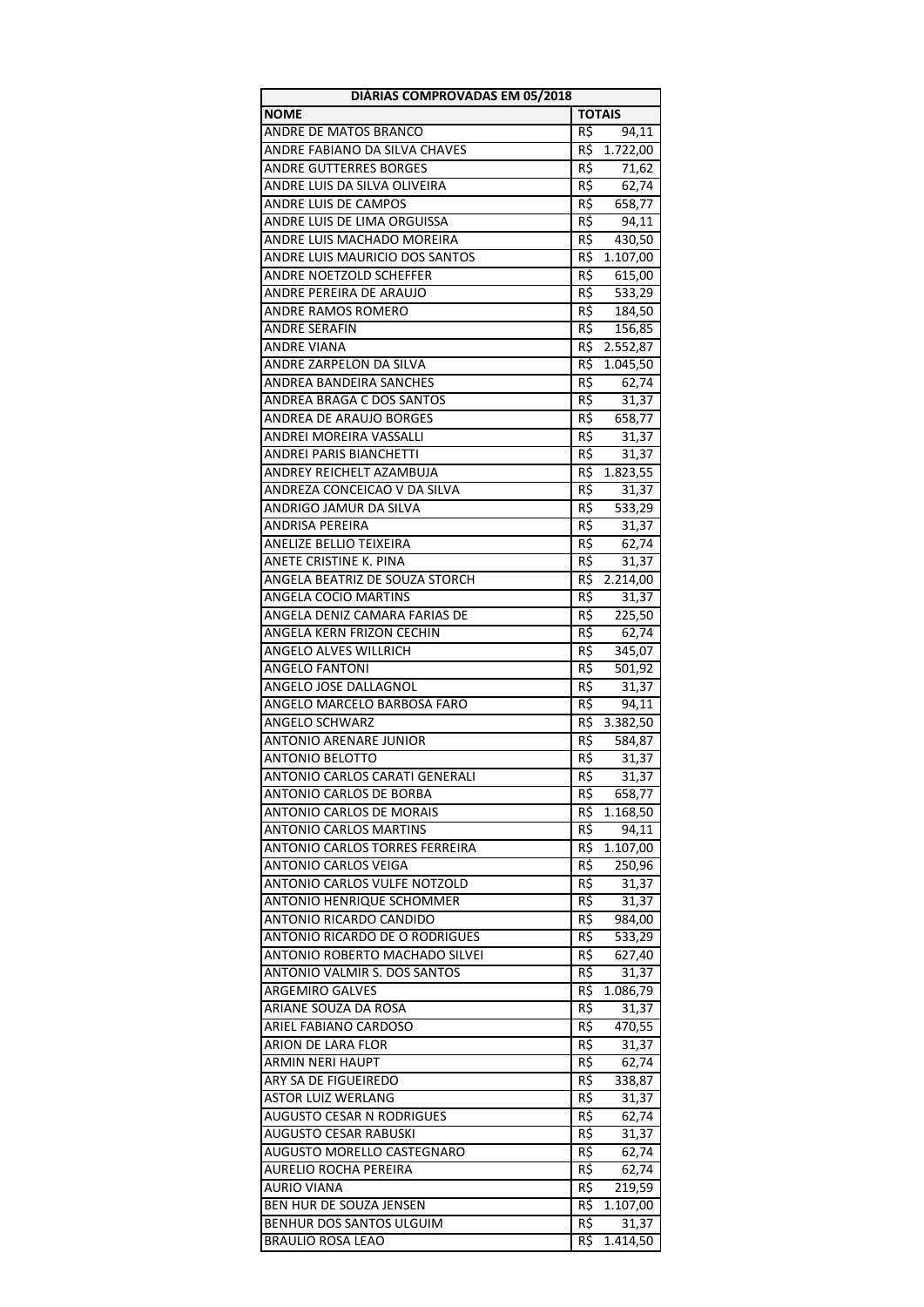| DIÁRIAS COMPROVADAS EM 05/2018    |                 |               |
|-----------------------------------|-----------------|---------------|
| <b>NOME</b>                       |                 | <b>TOTAIS</b> |
| <b>BRUNA NORA ROGOSKI</b>         | R\$             | 751,66        |
| BRUNA STANGHERLIN OLIVEIRA        | R\$             | 1.352,99      |
| <b>BRUNO BARBOSA BARRETO</b>      | $R\zeta$        | 31,37         |
| <b>BRUNO DA COSTA COELHO</b>      | R\$             | 188,22        |
| BRUNO DOS SANTOS BRAUN            | R\$             | 596,03        |
| <b>BRUNO FOGLIATTO MARIOT</b>     | R\$             | 282,33        |
| BRUNO FRANCISCO DA SILVA PANIC    | $R\overline{S}$ | 313,70        |
| BRUNO GONCALVES DE OLIVEIRA       | R\$             | 376,44        |
| <b>BRUNO LINDNER MARQUISIO</b>    | $R\zeta$        | 62,74         |
| <b>BRUNO RAFAEL SCHMITZ</b>       | R\$             | 278,61        |
| <b>CAETANA VENTER</b>             | R\$             | 250,96        |
| CAIRO RENATO SANDI CRESPO         | R\$             | 369,00        |
| CANDIDO ERLI ROCHA LIMA JUNIOR    | R\$             | 188,22        |
| <b>CARINE FRANCINE RAUBER</b>     | R\$             | 94,11         |
| <b>CARINE HELENA MOLZ</b>         | R\$             | 184,50        |
| CARLA DANIELA KOLESNY MACHADO     | R\$             | 31,37         |
| CARLA LUCIA NEIMAIER DE MENEZE    | R\$             | 62,74         |
| <b>CARLOS AFONSO KRAEMER</b>      | R\$             | 31,37         |
| CARLOS ALBERTO A DE NEQUE         | $R\overline{S}$ | 156,85        |
| <b>CARLOS ALBERTO ALVES</b>       | R\$             | 564,66        |
| CARLOS ALBERTO BERTUOL MACHADO    | R\$             | 184,50        |
| <b>CARLOS ALBERTO CARON</b>       | $R\zeta$        | 31,37         |
| <b>CARLOS ALBERTO KUNZLER</b>     | R\$             | 31,37         |
| CARLOS ALBERTO SOARES ANTUNES     | R\$             | 2.398,50      |
| CARLOS ALBERTO VIEIRA BRAGA       | R\$             | 1.845,00      |
| CARLOS ALEXANDRE CRUZ BLOEDOW     | $R\zeta$        | 529,57        |
| CARLOS ALEXANDRE DE ABREU         | R\$             | 250,96        |
| <b>CARLOS ANDRE GOMES GULARTE</b> | R\$             | 1.968,00      |
| CARLOS AUGUSTO GONCALVES LEITE    | $R\zeta$        | 31,37         |
| <b>CARLOS AUGUSTO PETERSEN</b>    | R\$             | 31,37         |
| <b>CARLOS AUGUSTO SOARES</b>      | R\$             | 553,50        |
| CARLOS AUGUSTO WALLAU DE JESUS    | $R\overline{S}$ | 553,50        |
| CARLOS BENJAMIN DE M COSTA        | R\$             | 676,50        |
| CARLOS BIBIANO DALLA N. BORGES    | $R\frac{2}{3}$  | 94,11         |
| <b>CARLOS CEZAR MENNET LEAL</b>   | R\$             | 596,03        |
| CARLOS DANIEL MAZONI MENDES       | R\$             | 188,22        |
| CARLOS EDUARDO BARBOSA            | $R\zeta$        | 553,50        |
| CARLOS EDUARDO DOS SANTOS         | R\$             | 2.152,50      |
| CARLOS EDUARDO GUZZO              | R\$             | 125,48        |
| CARLOS HENRIQUE B DA COSTA        | R\$             |               |
| CARLOS HERAM PROENCA T.CRESPO     |                 | 278,61        |
| CARLOS MARCIO GALARCA PEREIRA     | R\$             | 225,50        |
|                                   | $R\zeta$        | 219,59        |
| CARLOS MOISES DA SILVA FLORES     | R\$             | 125,48        |
| CARLOS REINALDO FREITAS LEAO      | R\$             | 493,24        |
| <b>CARLOS RENAN MENDES</b>        | R\$             | 438,57        |
| CARLOS ROBERTO A. DOS SANTOS      | R\$             | 225,50        |
| CARLOS RONI ALMEIDA SOUZA         | R\$             | 247,24        |
| CARLOS SOLAN GOULART TEIXEIRA     | R\$             | 89,27         |
| CARMEN LUCIA DAVILA SCHUTTZ       | R\$             | 188,22        |
| CAROLINA LANZARINI                | R\$             | 62,74         |
| <b>CAROLINE RITTER</b>            | R\$             | 31,37         |
| CAROLINI DA SILVA                 | R\$             | 31,37         |
| <b>CASSIANE LAGEMANN</b>          | R\$             | 31,37         |
| CASSIANO CAMERA                   | R\$             | 595,74        |
| <b>CASSIANO DAL PONTE</b>         | R\$             | 658,77        |
| CASSIANO VINICIUS ZANARDI         | R\$             | 250,96        |
| <b>CASSIO CHAVES BERTOLDO</b>     | R\$             | 1.107,00      |
| <b>CASSIO EMANUEL OPPITZ</b>      | R\$             | 250,96        |
| CATIANE MARISETE RAMBORGER ALV    | R\$             | 62,74         |
| <b>CELITO JOSE FORTE</b>          | R\$             | 250,96        |
| CELMAR LUIS ZANELATO              | R\$             | 62,74         |
| <b>CELSO DONATO</b>               | R\$             | 62,74         |
| <b>CELSO TADEU WILLE</b>          | R\$             | 31,37         |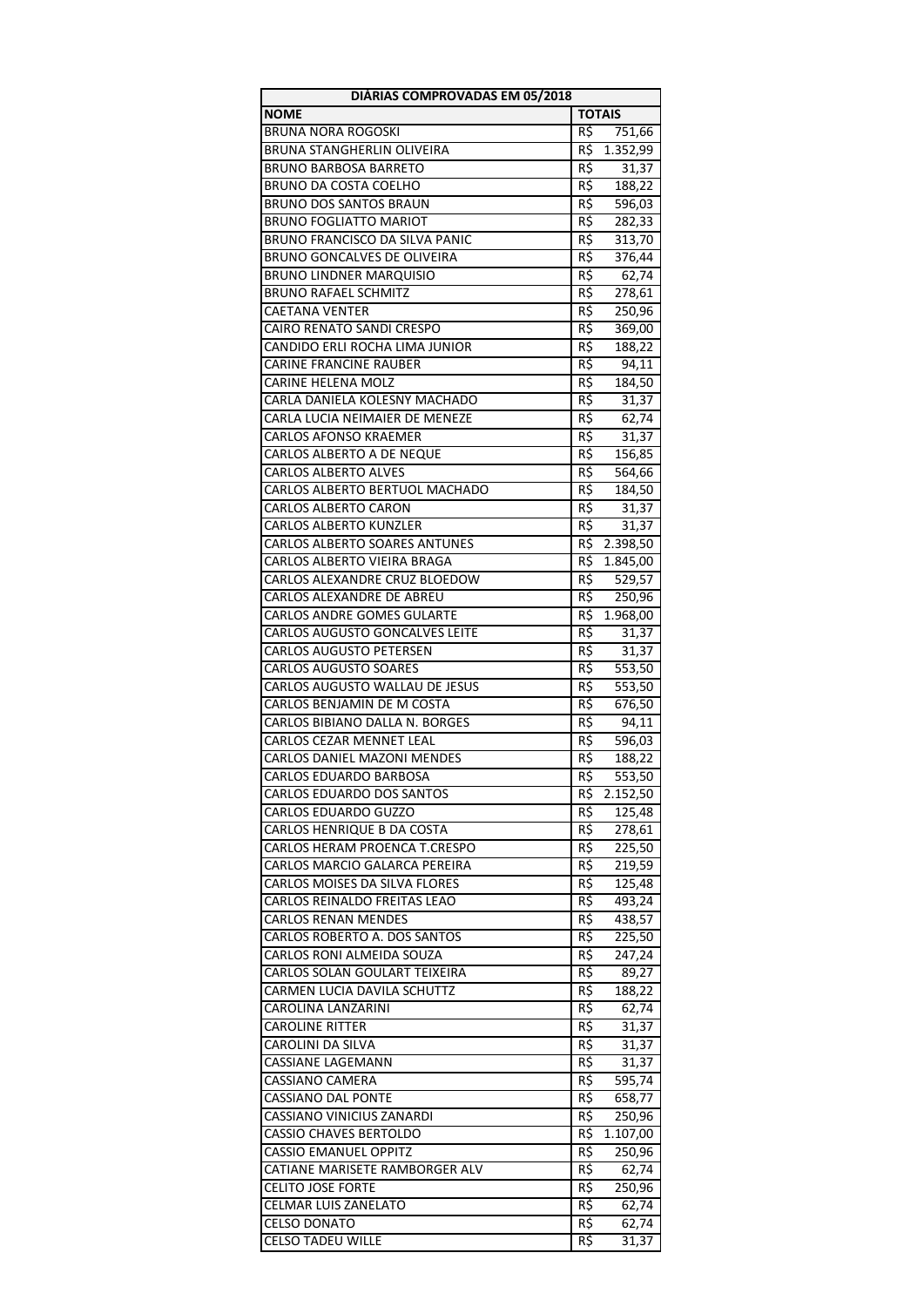|                                      | DIÁRIAS COMPROVADAS EM 05/2018 |  |
|--------------------------------------|--------------------------------|--|
| <b>NOME</b>                          | <b>TOTAIS</b>                  |  |
| CESAR ANTONIO MACHADO OLIVEIRA       | R\$<br>94,11                   |  |
| <b>CESAR FERNANDO MARTINS</b>        | 469,94<br>R\$                  |  |
| <b>CESAR LUIS BONNEBERGER</b>        | R\$<br>376,44                  |  |
| <b>CESAR LUIS RAMBO</b>              | R\$<br>1.483,44                |  |
| <b>CHARLES IVAIR JONER</b>           | R\$<br>1.549,61                |  |
| <b>CHARLINE BRIGO</b>                | R\$<br>1.086,49                |  |
| CHINAIBER OLIVEIRA ALVES             | R\$<br>188,22                  |  |
| CILDO MARCOS VONTROBA                | $R\overline{S}$<br>246,00      |  |
| <b>CILVIO FARIAS DE SOUZA</b>        | R\$<br>62,74                   |  |
| CINTIA MAGALDI RAMOS VIANA           | $R\frac{2}{3}$<br>31,37        |  |
| CIRINEU ATTILIO ZUCHETTO             |                                |  |
|                                      | R\$<br>125,48                  |  |
| CIRO JUNIOR VIEIRA GAERTNER          | R\$<br>553,50                  |  |
| <b>CLAILTON ROGERIO SEGER</b>        | R\$<br>94,11                   |  |
| <b>CLAIRTON VIDI</b>                 | R\$<br>62,74                   |  |
| CLARA DELAMARINA DE MORAES MIC       | R\$<br>307,50                  |  |
| <b>CLAUDENIR PINTO LEIVAS</b>        | R\$<br>1.660,50                |  |
| <b>CLAUDIA JULIANA DOS SANTOS</b>    | $R\zeta$<br>62,74              |  |
| <b>CLAUDIA MARIA ACOSTA</b>          | R\$<br>94,11                   |  |
| <b>CLAUDIA MARQUES VECOZZI</b>       | R\$<br>31,37                   |  |
| <b>CLAUDIA PIZZINATO FERRARI</b>     | R\$<br>31,37                   |  |
| CLAUDIA SILVEIRA DE OLIVEIRA         | 225,50<br>R\$                  |  |
| <b>CLAUDIA SOARES CHAVES</b>         | R\$<br>31,37                   |  |
| <b>CLAUDIA TERESA RODRIGUES</b>      | $R\zeta$<br>31,37              |  |
| CLAUDIA VIEIRA DAS NEVES VIANA       | R\$<br>125,48                  |  |
| CLAUDINEI SOUZA DE LIMA              | R\$<br>492,00                  |  |
| CLAUDIO ANDRE CARDOSO                | R\$<br>2.214,00                |  |
| <b>CLAUDIO ROBERTO DIETTRICH</b>     | R\$<br>31,37                   |  |
| <b>CLAUDIOMAR GONCALVES D SANTOS</b> | 1.968,00<br>R\$                |  |
| <b>CLAUDIOMIRO DE MORAES WEBER</b>   | $R\zeta$<br>62,74              |  |
| CLAUDIOMIRO OLIVEIRA DE DEUS         | $R\zeta$<br>94,11              |  |
| CLAUDIOMIRO PEDROSO DE BASTOS        | R\$                            |  |
| CLAUDIOMIRO VAGNER DA SILVA          | 62,74<br>R\$                   |  |
|                                      | 215,87                         |  |
| <b>CLAUDIR ANDRE SEIBEL</b>          | R5<br>31,37                    |  |
| <b>CLAUSIR MIGUEL ALVES</b>          | R\$<br>31,37                   |  |
| <b>CLEBER AURELIO MACHADO</b>        | R\$<br>1.517,00                |  |
| CLEBER DIAS DE OLIVEIRA AMARAL       | R\$<br>430,50                  |  |
| CLEDIR STURZBECHER RIBEIRO           | $R\zeta$<br>345,07             |  |
| <b>CLEIMAR ROGERIO PRESOTTO</b>      | R\$<br>31,37                   |  |
| <b>CLEITON BERNSMULLER NUNES</b>     | R\$<br>1.107,00                |  |
| CLEITON DA SILVA MACHADO             | R\$<br>596,03                  |  |
| <b>CLEMIR ANTONIO MORAS</b>          | R\$<br>658,77                  |  |
| <b>CLEO BORGES DA SILVA</b>          | R\$<br>31,37                   |  |
| <b>CLEO PEREIRA MACHADO</b>          | R\$<br>369,00                  |  |
| <b>CLEOCIR BARBIERI</b>              | $R\zeta$<br>188,22             |  |
| <b>CLEOFAS DINAN WILMSEN</b>         | R\$<br>31,37                   |  |
| <b>CLEOMAR PEDRO MACHIAVELLI</b>     | R\$<br>120,64                  |  |
| CLERIO BARBOSA DE OLIVEIRA           | R\$<br>62,74                   |  |
| <b>CLERIO LUIS KIRST</b>             | $R\zeta$<br>156,85             |  |
| <b>CLESIO DALCIN</b>                 | R\$<br>31,37                   |  |
| CLESIO TADEU TEIXEIRA DA SILVA       | R\$<br>513,74                  |  |
| CLETO MACHADO DOS ANJOS              | R\$<br>31,37                   |  |
| CLEUSA MARIA MACHADO CUNHA           | R\$<br>250,96                  |  |
| <b>CLOVIS SCHNEIDER KRAEMER</b>      | R\$<br>1.906,50                |  |
| <b>CRISTIAN GORGEN</b>               |                                |  |
|                                      | R\$<br>341,35                  |  |
| CRISTIAN ROSA DE FREITAS             | R\$<br>188,22                  |  |
| <b>CRISTIAN SANTOS BORGES</b>        | R\$<br>62,74                   |  |
| CRISTIAN SCANFERLA DA CRUZ           | R\$<br>984,00                  |  |
| <b>CRISTIAN ZINI</b>                 | $R\overline{5}$<br>341,35      |  |
| <b>CRISTIANE WILHELM</b>             | R\$<br>31,37                   |  |
| CRISTIANO CARDOSO LOCATELI           | R\$<br>62,74                   |  |
| <b>CRISTIANO CESAR BOTTAN</b>        | R\$<br>156,85                  |  |
| <b>CRISTIANO DA SILVA PRESTES</b>    | R\$<br>31,37                   |  |
| CRISTIANO DE OLIVEIRA DOICO          | R\$<br>2.953,24                |  |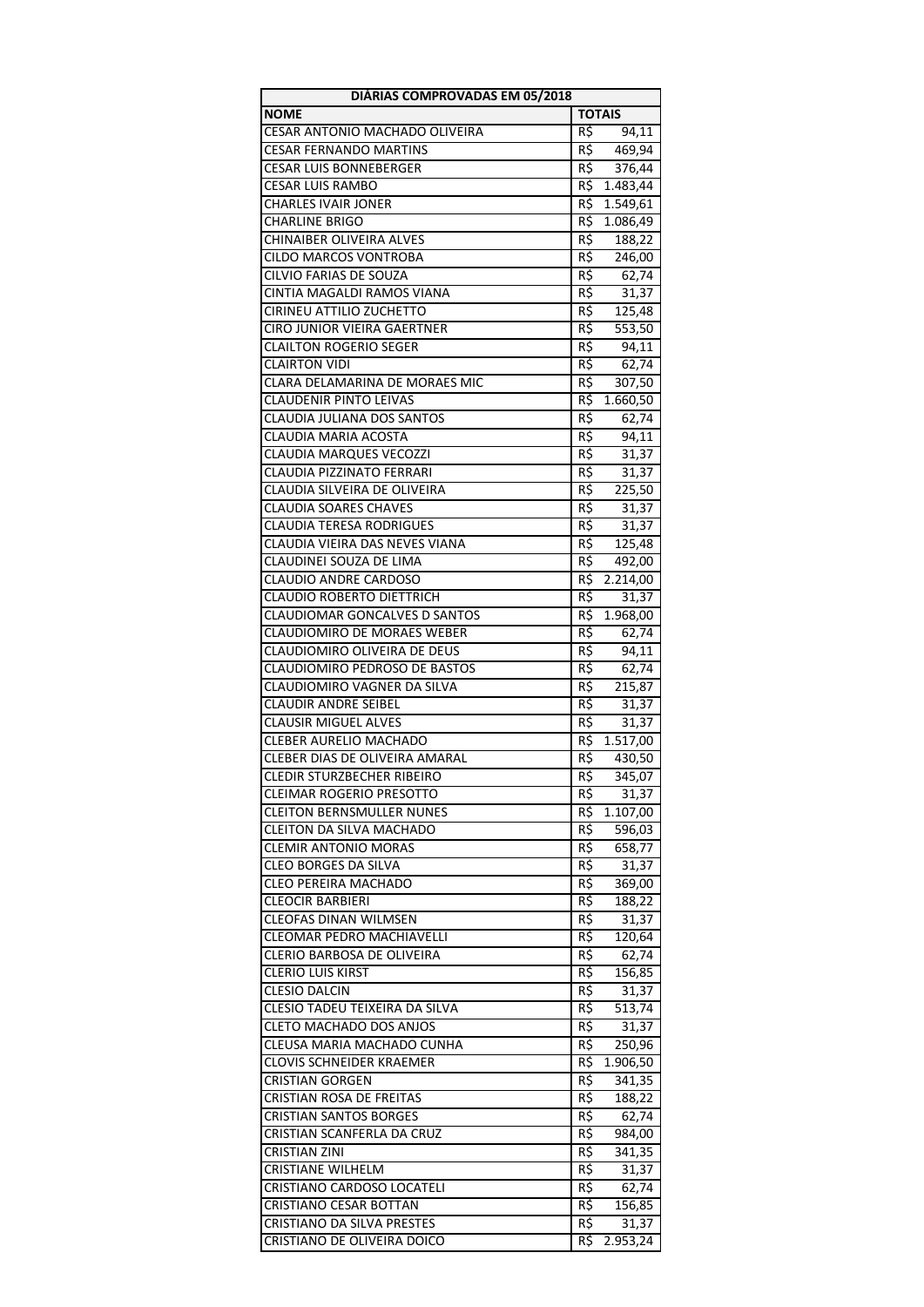| DIÁRIAS COMPROVADAS EM 05/2018      |                             |
|-------------------------------------|-----------------------------|
| <b>NOME</b>                         | <b>TOTAIS</b>               |
| CRISTIANO GOULART OLIVEIRA          | R\$<br>2.030,74             |
| <b>CRISTIANO HUBER</b>              | R\$<br>338,87               |
| CRISTIANO LINO DE C. SEGUETTO       | R\$<br>1.660,50             |
| <b>CRISTIANO LUIS SCHMIDT</b>       | R\$<br>553,50               |
| CRISTIANO MACHADO DA SILVA          | $R\zeta$<br>31,37           |
| CRISTIANO MOREIRA MEDEIROS          | R\$<br>1.968,00             |
| <b>CRISTIANO NUNES DE NEQUE</b>     | $R\frac{2}{3}$<br>31,37     |
|                                     |                             |
| <b>CRISTIANO RODRIGUES DE JESUS</b> | R\$<br>31,37                |
| <b>CRISTIANO WOLF</b>               | R\$<br>31,37                |
| CRISTINA MACHADO KLEIN              | $R\zeta$<br>62,74           |
| <b>CRISTINA MERSONI</b>             | $R\zeta$<br>31,37           |
| CRISTINE DEZORDI BIEGER             | R\$<br>375,83               |
| DAGOBERTO SILVEIRA DA SILVA         | R\$<br>658,77               |
| DAIANE CECCHIN RODRIGUES            | R\$<br>1.107,00             |
| DAIANE DA SILVA MOREIRA             | $R\zeta$<br>1.848,72        |
| DALTO GOMES DA S FRAGA              | R\$<br>62,74                |
| DALVANE DA ROSA BANDEIRA            | $R\frac{2}{3}$<br>1.845,00  |
| DALVIR COLOMBO                      | R\$<br>225,50               |
| <b>DANIEL ALVES BARCELLOS</b>       | R\$<br>188,22               |
| DANIEL ANDRADES DE FRAGA            | $R\zeta$<br>250,96          |
| DANIEL AZEVEDO GOULART              | R\$<br>125,48               |
| DANIEL DA COSTA                     | R\$ 94,11                   |
| DANIEL FARIAS JACINTO               | R\$<br>615,00               |
| DANIEL FERRAZ DOS SANTOS            | R\$<br>31,37                |
| DANIEL FOLLMANN                     | $R\zeta$<br>690,14          |
| <b>DANIEL GARCIA</b>                | $R\zeta$<br>376,44          |
|                                     |                             |
| DANIEL PASSOS SERPA                 | R\$<br>282,33               |
| DANIEL PIOVESAN ULIANA              | R\$<br>219,59               |
| DANIEL POZZATTI                     | $R\zeta$<br>2.644,50        |
| <b>DANIEL VILLA</b>                 | $R\zeta$<br>31,37           |
| DANIEL VITORIA PINHEIRO             | 2.214,00<br>R\$             |
| DANIELA DOS SANTOS F DA CUNHA       | R\$<br>184,50               |
| DANIELA SILVA DE CARVALHO           | $R\overline{S}$<br>2.214,00 |
| DANIELA VIEIRA SCARTAZZINI          | R\$<br>2.644,50             |
| DANIELE DE MORAIS GONCALVES         | $R\zeta$<br>553,50          |
| DANILO DE MORAES VAZ                | R5<br>184,50                |
| <b>DANTON RENATO DIAS</b>           | $R\zeta$<br>31,37           |
| <b>DARCI SCHUMANN</b>               | R\$<br>278,61               |
| <b>DARLAN KOLLET</b>                | R\$<br>350,98               |
| DARLAN LORETO DORNELES              | R\$<br>2.091,00             |
| <b>DAVI GREQUE LUCAS</b>            | R\$<br>94,11                |
| <b>DAVID PAULO HEPP</b>             | R\$<br>188,22               |
| DEBORA CRISTINA CASUNI              | R\$<br>1.029,01             |
| DEBORA KLOECKNER MACHADO            | R\$<br>31,37                |
| DEBORA MARIA DOS SANTOS             | R\$<br>62,74                |
| DEBORA MULLER PIMENTEL AROCHE       | $R\overline{S}$<br>184,50   |
| DEBORAH FAVERO DE OLIVEIRA          | R\$<br>31,37                |
| DEISE PEREIRA MACHADO               | $R\zeta$<br>375,83          |
| <b>DEIVID LUIS PETRY</b>            | R\$                         |
| DEIVID WAIDE PADILHA                | 539,20<br>R\$               |
|                                     | 94,11                       |
| DEIVIDE ALISSON WINTER              | R\$<br>62,74                |
| DEJALMA JUNIOR B BRIZOLA            | R\$<br>62,74                |
| <b>DELCIO PERIN</b>                 | R\$<br>219,59               |
| <b>DELMAR MATTOS SOUZA</b>          | R\$<br>150,33               |
| <b>DENILSON GUEDES</b>              | $R\zeta$<br>375,83          |
| <b>DENIS DOS SANTOS GONCALVES</b>   | R\$<br>307,50               |
| <b>DENIS GONCALVES LEITE</b>        | R\$<br>156,85               |
| DENIZ BATISTA DE FREITAS            | R\$<br>1.968,00             |
| <b>DEONIR TADEU REIS GIL</b>        | R5<br>752,88                |
| DERLEI DORNELLES JACQUES            | R\$<br>219,59               |
| DIEGO BRIAO DIAS                    | R\$<br>1.353,00             |
| DIEGO COLOMBO SANA                  | R\$<br>407,81               |
| DIEGO DOS REIS DAKAN                | R\$<br>31,37                |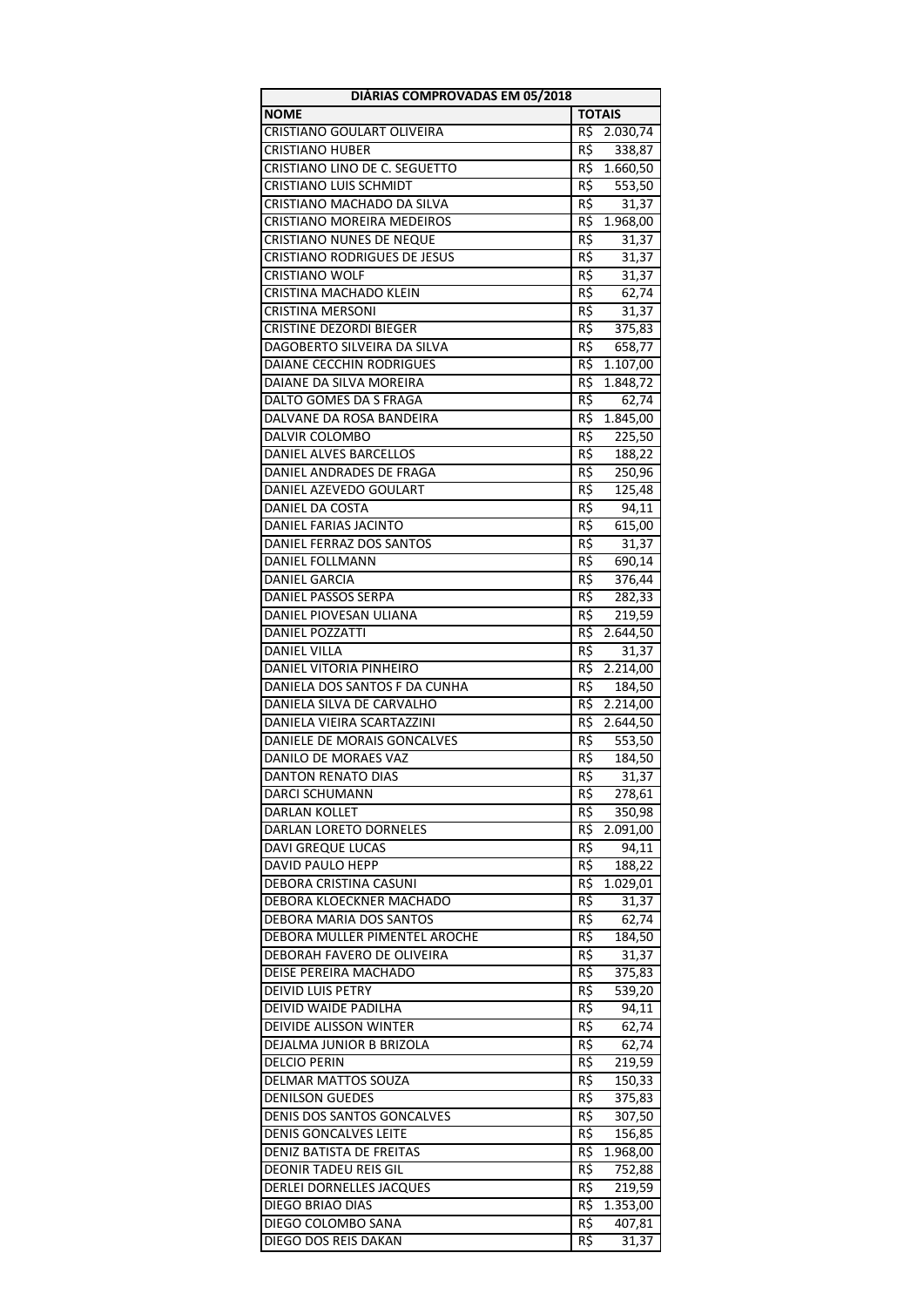| DIÁRIAS COMPROVADAS EM 05/2018     |                            |
|------------------------------------|----------------------------|
| <b>NOME</b>                        | <b>TOTAIS</b>              |
| DIEGO DOS SANTOS GARCIA            | R\$<br>62,74               |
| <b>DIEGO FRANCO PINTO</b>          | $R\zeta$<br>31,37          |
| <b>DIEGO JUNGES</b>                | $R\zeta$<br>225,50         |
| DIEGO MANICA                       | R\$<br>31,37               |
| <b>DIEGO MATOS VENES</b>           | R\$<br>62,74               |
| <b>DIEGO MENTA</b>                 | $R\overline{S}$<br>156,85  |
| <b>DIEGO NEVES SOARES</b>          | $R\frac{1}{2}$<br>439,18   |
| DIEGO OLIVEIRA DA SILVEIRA         | R\$<br>350,98              |
| <b>DIEGO RENAN SANTIN</b>          | $R\zeta$                   |
|                                    | 219,59                     |
| DIEGO ROSA CASTANHEIRA             | R\$<br>94,11               |
| <b>DIEGO STRIEDER</b>              | R\$<br>2.861,61            |
| <b>DIEGO TURCATO DUARTE</b>        | R\$<br>1.660,50            |
| DIEGO VAZ PAIXAO                   | R\$<br>1.783,50            |
| DIELI DORNELLES BRAGA CAMPAGNE     | R\$<br>31,37               |
| <b>DILMAR COLISSI</b>              | $R\frac{1}{2}$<br>188,22   |
| DILNEI GOMES DUARTE                | R\$<br>125,48              |
| DILSON MARCIO PANICHI LOPES        | R\$<br>31,37               |
| <b>DIOGENES MARTELLI</b>           | $R\frac{1}{2}$<br>31,37    |
| <b>DIOGO GUIMARAES GONCALVES</b>   | R\$<br>125,48              |
| DIOGO PARISE BENVEGNU              | R\$<br>125,48              |
| DIOGO PEREIRA DA SILVEIRA          | $R\frac{2}{3}$<br>1.169,74 |
| DION ELITON VALENTE DA SILVA       | $R\frac{2}{3}$<br>31,37    |
| DIONATAN DE OLIVEIRA               | R\$<br>31,37               |
| <b>DIONATAN FECK DIAS</b>          | R\$<br>470,55              |
| <b>DIONATHAN DOS SANTOS SOARES</b> | $R\zeta$<br>94,11          |
| DIONEI GARCIA DA SILVA             | R\$<br>2.952,00            |
| <b>DIONISIO LANIUS</b>             | $R\frac{2}{3}$<br>1.968,00 |
| DIRCE ISABEL FELTES SCHMITT        | R\$<br>31,37               |
| <b>DIRCEU CHAVIER</b>              | R\$<br>156,85              |
| DIRLEI LUIZ BONCOSKI BRIZOLA       | R\$                        |
| DIULIANO PAVLAK DAMASCENO          | 156,85<br>$R\overline{S}$  |
|                                    | 156,85                     |
| <b>DJEISON FERNANDO STORCK</b>     | R\$<br>94,11               |
| DOMINGOS SAVIO DE FARIAS           | R\$<br>1.968,00            |
| DOUGLAS DA SILVA GAMBA             | $R\zeta$<br>313,70         |
| DOUGLAS DE AVILA STAUDT            | $R\zeta$<br>282,33         |
| DOUGLAS JEOSE DA MOTA              | $R\zeta$<br>31,37          |
| DOUGLAS MACEDO AVILA               | $R\zeta$<br>31,37          |
| DOUGLAS TRAMONTINI DEBOM           | R\$<br>125,48              |
| DULCAMAR ELISANDRO CONCEICAO       | R\$<br>430,50              |
| <b>EATON JOSE FUHR</b>             | R\$<br>31,37               |
| EDELMAR DOS SANTOS TOPA            | R\$<br>156,85              |
| <b>EDEMILSON PROVENSI</b>          | R\$<br>430,50              |
| <b>EDER ALMEIDA FILHO</b>          | R\$<br>31,37               |
| EDER BENITES DE A DOS SANTOS       | $R\overline{S}$<br>62,74   |
| EDER LUIS PINTO BERTUOL            | R\$<br>501,92              |
| <b>EDER MATTANA</b>                | R\$<br>470,55              |
| EDERSON ALMEIDA                    | R\$<br>156,85              |
| EDEVALDO ANTONIO M TRAMONTIN       | R\$<br>309,98              |
| EDIMAR JOSE MARIO                  | R\$<br>372,72              |
| EDINELSON CARLOS DOS S LIMA        | $R\zeta$<br>430,50         |
| <b>EDMILSON RODRIGUES VIEGAS</b>   | R\$<br>769,37              |
| EDSON ADAO FERREIRA DA SILVA       | R\$<br>31,37               |
| <b>EDSON BEMFICA QUILES</b>        | $R\zeta$<br>31,37          |
| EDSON CASTILHO B DE CASTRO         | R\$<br>188,22              |
|                                    |                            |
| <b>EDSON JARBAS DOS SANTOS</b>     | R\$<br>62,74               |
| <b>EDSON JOSE SCHNEIDER</b>        | R\$<br>309,98              |
| <b>EDSON LUIS DA SILVA</b>         | R\$<br>31,37               |
| EDSON MARIAO OLIVEIRA PITUCO       | R\$<br>553,50              |
| <b>EDSON NESTOR EMMEL</b>          | R\$<br>2.522,73            |
| EDU DA SILVA MARQUES               | R\$<br>658,77              |
| EDUARDO BACIGALUZ GUIMARAES        | $R\frac{2}{3}$<br>1.074,07 |
| EDUARDO BARBOSA CARVALHO           | R\$<br>202,31              |
| EDUARDO BORBA DE LEMOS             | R\$<br>1.476,00            |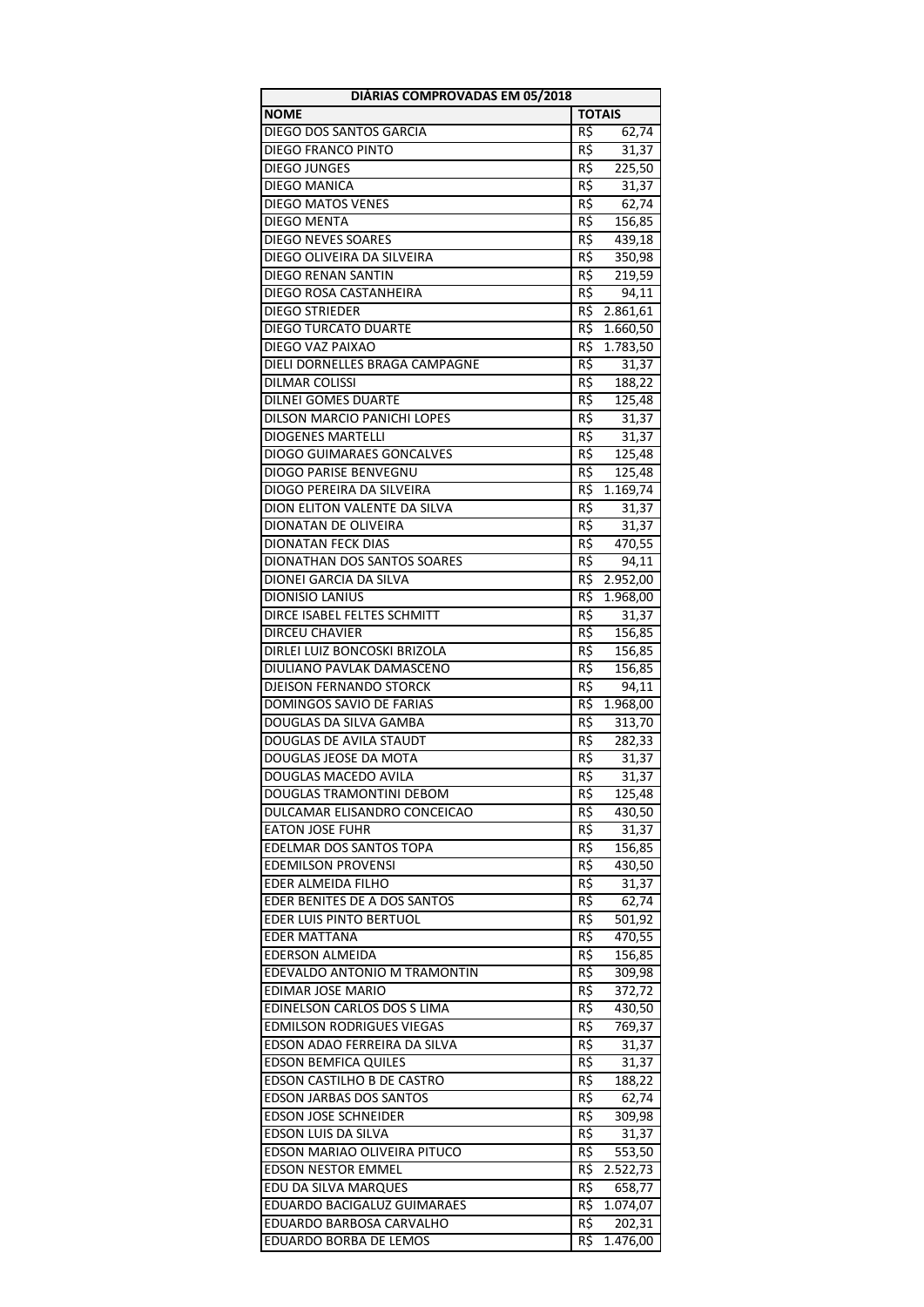| DIÁRIAS COMPROVADAS EM 05/2018   |                           |
|----------------------------------|---------------------------|
| <b>NOME</b>                      | <b>TOTAIS</b>             |
| EDUARDO DAGAGNY BERCHET          | R\$<br>413,72             |
| EDUARDO DOBRACHINSKI BARBOSA     | R\$<br>31,37              |
| EDUARDO FERREIRA DE OLIVEIRA     | $R\zeta$<br>470,55        |
| <b>EDUARDO FERREIRA FILHO</b>    | R\$<br>62,74              |
| EDUARDO JORGE DE QUEVEDO         | $R\zeta$<br>125,48        |
| EDUARDO LEAL DE B FARIAS         | R\$<br>800,74             |
| <b>EDUARDO MARTINS NUNES</b>     | R\$<br>864,72             |
| <b>EDUARDO PEREIRA ALVES</b>     | R\$                       |
|                                  | 1.845,00                  |
| EDUARDO RAMOS BORBA              | R\$<br>439,18             |
| EDUARDO RAMOS DA SILVA           | R\$<br>184,50             |
| EDUARDO SILVA DOS SANTOS         | R\$<br>407,81             |
| EDUARDO VIEIRA MUNHOZ            | R\$<br>1.694,33           |
| <b>EDUINO HOFFERBER</b>          | R\$<br>219,59             |
| ELADIO LUIZ RIOS SOUZA           | R\$<br>1.414,50           |
| <b>ELAINE KIRSCH</b>             | R\$<br>62,74              |
| <b>ELANDRO WOZEAK CANIELA</b>    | R5<br>$\overline{526,}16$ |
| ELDER DA LUZ DIAS                | R\$<br>219,59             |
| ELDER PEREIRA BONORINO           | R\$<br>615,00             |
| ELEANDRO DE LIMA CARDOSO         | R\$<br>2.952,00           |
| ELEDIANE MACHADO L KLASSMANN     | R\$<br>1.086,79           |
| ELEMAR ERENI WRUBEL              | R\$<br>62,74              |
| ELI MEDIANEIRA VARGAS DIAS       | $R\frac{2}{3}$<br>31,37   |
| ELIAMAR DA SILVEIRA PORTO        | R\$<br>31,37              |
| ELIANA BEATRIZ BISCHOFF          | R\$<br>533,29             |
| ELIANE ANDRIOLI MATOS MARAFON    | R\$<br>345,07             |
| ELIANE DE FATIMA BRUM DE SOUZA   | R\$<br>439,18             |
| ELIANE DUARTE LUCIANO            | R\$<br>250,96             |
| <b>ELIANE LEMOS SANTOS</b>       | $R\zeta$<br>184,50        |
| ELIANE PACHECO DE SOUZA          | $R\zeta$<br>31,37         |
| ELIANE RODRIGUES CASTILHO        | R\$                       |
| ELIAS PINTO COSTA                | 627,40<br>R\$<br>62,74    |
|                                  |                           |
| ELIETE RAQUEL EIDELWEIN OLIVEI   | R\$<br>31,37              |
| ELIEZER MULLER BLANK             | R\$<br>31,37              |
| ELISA HILDETH SILVEIRA RODRIGU   | R\$<br>94,11              |
| ELISANGELA MARCANTE DA SILVA     | R\$<br>215,87             |
| ELISETE TYSKA ZABIELA DA SILVA   | R\$<br>62,74              |
| <b>ELISEU BERNARDON</b>          | R\$<br>1.845,00           |
| <b>ELISIANE BOFF</b>             | 31,37<br>R\$              |
| <b>ELLEN STEIN</b>               | R\$<br>533,29             |
| ELOI JOSE STEFFEN                | R\$<br>62,74              |
| <b>ELOI MIGUEL SPIES</b>         | $R\zeta$<br>31,37         |
| ELOIR TADEU LEAL FAGUNDES        | R\$<br>400,37             |
| ELOISA DOBERSTEIN DE MOURA       | R\$<br>219,59             |
| ELTON ALVES DE CAMARGO           | R\$<br>984,00             |
| <b>ELTON LEAL MOSSATE</b>        | R\$<br>1.568,86           |
| ELTON LEONARDO PRIOTTO           | $R\zeta$<br>256,87        |
| <b>ELTON LUIZ ERNZEN</b>         | $R\frac{2}{3}$<br>62,74   |
| ELTON LUTHER NOGUEIRA            | R\$<br>1.537,50           |
| ELTON MARQUES DA ROSA            | R\$<br>658,77             |
| <b>ELTON VALMOR FRANCK</b>       | R\$<br>31,37              |
| EMERSON DA SILVEIRA ANTONINI     | R\$<br>710,35             |
| <b>EMERSON JOSE GOTTARDO</b>     | R\$<br>1.107,00           |
| <b>EMERSON LUIS CHARAO JOBIM</b> | R\$<br>1.291,50           |
| EMERSON LUIZ DOS ANJOS PEREIRA   | R\$<br>901,99             |
| <b>EMERSON SOARES</b>            | R\$<br>31,37              |
| EMILIO OLIVEIRA DE OLIVEIRA      | $R\zeta$                  |
|                                  | 1.107,00                  |
| EMMANUEL AVANCINI SCHIAM         | R\$<br>1.209,50           |
| ENDERSON LUIZ VIANA              | R\$<br>307,50             |
| ENEAS JOAO POLUBOIARINOV         | R\$<br>94,11              |
| <b>ENIO RICARDO TELLES</b>       | $R\zeta$<br>958,83        |
| <b>ERASMO CARLOS FORTUNA</b>     | R\$<br>62,74              |
| <b>ERMOGENES BODANESE</b>        | R\$<br>62,74              |
| ERNANI EDUARDO NYSTROM           | R\$<br>225,50             |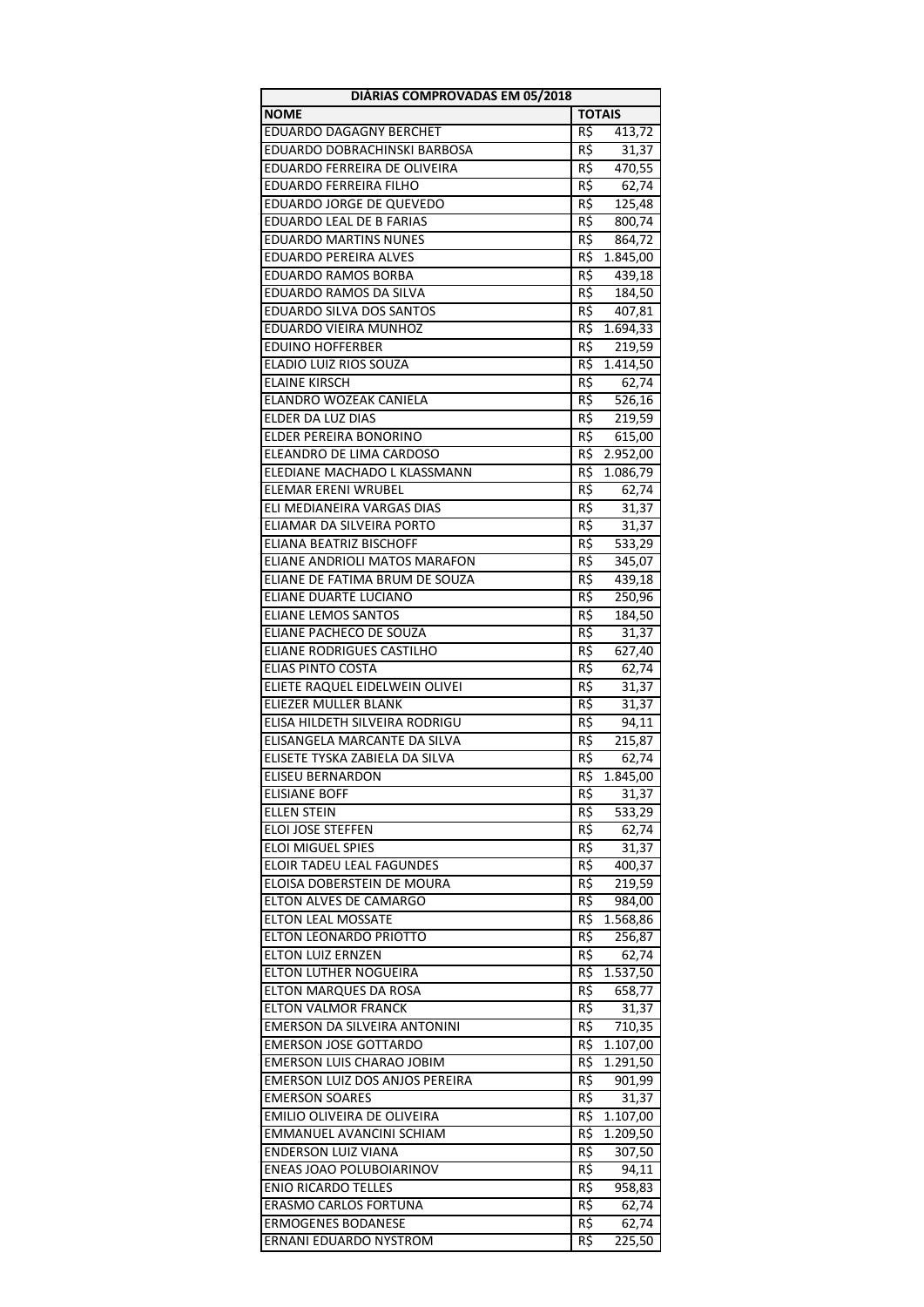| DIÁRIAS COMPROVADAS EM 05/2018     |                           |
|------------------------------------|---------------------------|
| <b>NOME</b>                        | <b>TOTAIS</b>             |
| ERONI DE AVILA FERREIRA LAGO       | 31,37<br>R\$              |
| ETSON VOLNEI PEREIRA               | R\$<br>31,37              |
| <b>EUCLIDES LAURO WENDLER</b>      | $R\zeta$<br>94,11         |
| <b>EUGENIO PEREZ FERREIRA</b>      | R\$<br>439,18             |
| <b>EUGENIO RICARDO MAES</b>        | R\$<br>1.845,00           |
| EULOGIO RODRIGUES ORNES FILHO      | R\$<br>125,48             |
| EUNIRA FAGUNDES DA SILVA           | $R\overline{5}$<br>184,50 |
| <b>EVANDRO BOLZAN</b>              | R\$<br>1.186,20           |
|                                    |                           |
| EVANDRO CARVALHO DA SILVA          | $R\frac{2}{3}$<br>94,11   |
| <b>EVANDRO DA SILVA</b>            | R\$<br>2.399,74           |
| EVANDRO DE OLIVEIRA                | R\$<br>31,37              |
| <b>EVANDRO KIEVEL</b>              | R\$<br>94,11              |
| EVANDRO LUIZ ALVES CARDOSO         | R\$<br>156,85             |
| EVANDRO MAURICIO DA C MELLO        | R\$<br>156,85             |
| EVANISE DOS SANTOS TEIXEIRA        | R\$<br>62,74              |
| <b>EVERALDO DE SOUZA SCHEFER</b>   | R\$<br>31,37              |
| EVERALDO VIEIRA DE SOUZA           | R\$<br>2.460,00           |
| <b>EVERSON DE CONTO</b>            | R\$<br>31,37              |
| EVERSON DOS SANTOS SOUZA           | $R\frac{2}{3}$<br>533,29  |
| EVERTO DA ROSA CAMARGO             | R5<br>903,53              |
| <b>EVERTON ANDRE DA SILVA</b>      | R\$<br>627,40             |
| <b>EVERTON DIAS PADILHA</b>        | $R\frac{2}{3}$<br>31,37   |
| <b>EVERTON GUGEL</b>               | R\$<br>219,59             |
| <b>EVERTON LARA PERAZOLO</b>       | R\$<br>493,24             |
| <b>EVERTON LUIS BUTZEN</b>         | R\$<br>31,37              |
| <b>EVERTON LUIZ B DOS SANTOS</b>   | R\$<br>31,37              |
| EVERTON LUIZ MOREIRA DIECKMANN     |                           |
|                                    | R\$<br>400,37             |
| <b>EVERTON MAGALHAES JACQUES</b>   | R\$<br>584,87             |
| FABIA JANAINA DE SOUZA GIBBON      | $R\zeta$<br>861,00        |
| <b>FABIANA KOEHLER DO PRADO</b>    | R\$<br>2.527,70           |
| <b>FABIANE CAPONI</b>              | R\$<br>31,37              |
| <b>FABIANE DE CASTRO RIBEIRO</b>   | $R\overline{S}$<br>62,74  |
| <b>FABIANE FROIS BAZANELLA</b>     | R\$<br>407,81             |
| <b>FABIANE GARCIA CARVALHO</b>     | R\$<br>184,50             |
| <b>FABIANE RODRIGUES ZANONI</b>    | R\$<br>401,61             |
| <b>FABIANO CASSOL DE VARGAS</b>    | R\$<br>31,37              |
| <b>FABIANO JARBAS PEDRALLI</b>     | R\$<br>770,61             |
| FABIANO LUIZ DOMINGOS DA SILVA     | 31,37<br>R\$              |
| <b>FABIANO MACHADO ALVES</b>       | $R\overline{S}$<br>31,37  |
| FABIANO MANETTI DA CRUZ            | R\$<br>31,37              |
| <b>FABIANO MULLER MARTINS</b>      | R\$<br>615,00             |
| <b>FABIANO RICARDO FERREIRA</b>    | R\$<br>31,37              |
| <b>FABIANO SIQUEIRA</b>            | R\$<br>560,94             |
| <b>FABIO ALFREDO REDECKER</b>      | R\$<br>62,74              |
| <b>FABIO ARAUJO LOPES</b>          | R5<br>738,00              |
| FABIO AUGUSTO PEREIRA DE SOUZA     | R\$<br>1.168,50           |
| <b>FABIO AUGUSTO PEREIRA KROB</b>  | R\$<br>31,37              |
| <b>FABIO BASTIANI PIAZER</b>       |                           |
|                                    | R\$<br>501,92             |
| <b>FABIO BOERE BOTTLENDER</b>      | R\$<br>31,37              |
| <b>FABIO DIAS NIEVES</b>           | R\$<br>31,37              |
| <b>FABIO DOS SANTOS LAZZAROTTI</b> | R\$<br>31,37              |
| <b>FABIO GOMES DE SOUZA</b>        | R\$<br>2.091,00           |
| FABIO JOSE DA SILVA GIBBON         | R\$<br>2.214,00           |
| <b>FABIO JUNIOR JARRE PRESTES</b>  | R\$<br>31,37              |
| <b>FABIO LEANDRO BUHLER</b>        | R\$<br>94,11              |
| <b>FABIO LUIS MATTES</b>           | R\$<br>3.167,87           |
| <b>FABIO LUIS RHODEN</b>           | R\$<br>707,87             |
| FABIO MARCELO DE PAULA PAVLAK      | R5<br>2.861,61            |
| <b>FABIO MARCELO OLING</b>         | R\$<br>407,81             |
| <b>FABIO MARTINS DOS SANTOS</b>    | $R\frac{2}{3}$<br>564,66  |
| <b>FABIO POLINO NEVES</b>          | R\$<br>554,74             |
| <b>FABIO RICARDO PINTO CANALS</b>  | R\$<br>1.168,50           |
| FABIO ROBERTO SANTANA DA SILVE     | R\$<br>658,77             |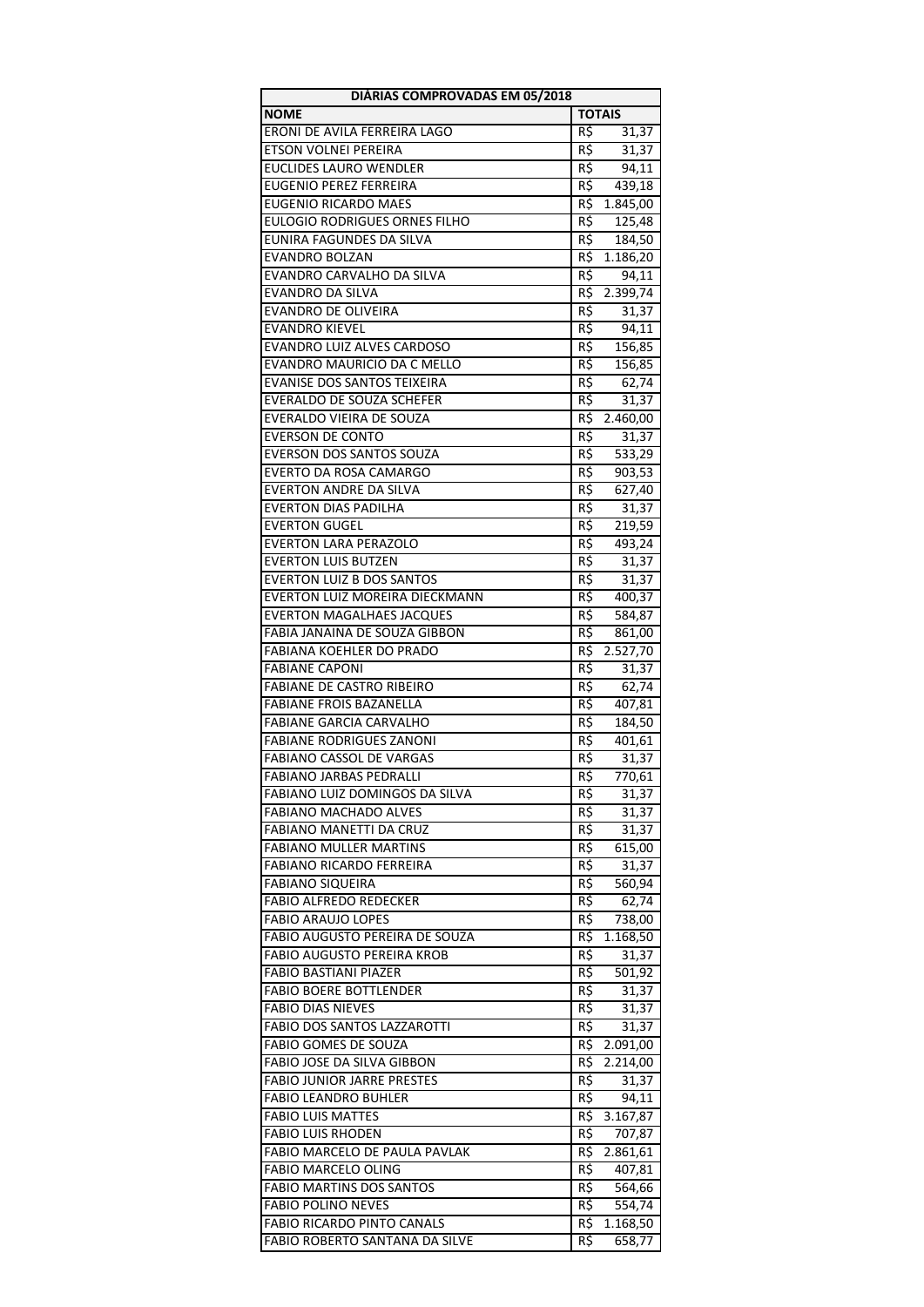| DIÁRIAS COMPROVADAS EM 05/2018   |                                                        |
|----------------------------------|--------------------------------------------------------|
| <b>NOME</b>                      | <b>TOTAIS</b>                                          |
| <b>FABIO ROYES REGADA</b>        | R\$<br>62,74                                           |
| FABIO SOARES CASTELLO BRANCO     | R\$<br>125,48                                          |
| <b>FABRICIO RAMOS SEGATTO</b>    | $R\zeta$<br>62,74                                      |
| <b>FABRINE VENTURINI</b>         | R\$<br>31,37                                           |
| FELIPE AGOSTINHO CAIMI           | $R\overline{S}$<br>219,59                              |
| FELIPE AMADOR TAMANINI           | R\$<br>407,81                                          |
| FELIPE AUGUSTO BONZANINI         | $R\overline{S}$<br>623,68                              |
| <b>FELIPE BEN RODRIGUES</b>      | R\$<br>492,00                                          |
| <b>FELIPE BRACHT</b>             | $R\frac{2}{3}$<br>62,74                                |
| FELIPE CORDEIRO PANAZZOLO        | R\$<br>770,61                                          |
| FELIPE COSTA DA CUNHA            | R\$<br>125,48                                          |
| <b>FELIPE HUFF</b>               | R\$<br>156,85                                          |
| FELIPE MACHADO PERES             | $R\zeta$<br>31,37                                      |
| FELIPE RIBEIRO DE FREITAS        | $\overline{\mathsf{R}}\overline{\mathsf{S}}$<br>922,50 |
| FELIPE VIGNOL DA SILVA           | R\$<br>2.521,50                                        |
| FERNANDA ANZILIERO GONCALVES     | R\$<br>247,24                                          |
| FERNANDA MATOS PINTO DE SOUZA    | R\$<br>219,59                                          |
| FERNANDA SCHERER BRAUN           | R\$<br>219,59                                          |
| FERNANDO ARTUR IMMICH            | $R\zeta$<br>31,37                                      |
| FERNANDO BOHRER DE OLIVEIRA      | $R\frac{2}{3}$<br>188,22                               |
| FERNANDO CIRINEU S NARDON        | R\$<br>184,50                                          |
| FERNANDO DA FONSECA CAMARGO      | $R\zeta$<br>31,37                                      |
| FERNANDO KULMAN BARRETO          | R\$<br>125,48                                          |
| <b>FERNANDO NADALON VARGAS</b>   | R\$<br>31,37                                           |
| <b>FERNANDO RODRIGUES</b>        | $R\zeta$<br>94,11                                      |
| FERNANDO SCHULTZ PENA RODRIGUE   | $R\zeta$<br>62,74                                      |
| FERNANDO SILVA EWERLING          | R\$<br>31,37                                           |
| FERNANDO SONKO DA SILVA          | $R\zeta$<br>778,05                                     |
| FILIPE MACHADO NEVES             | $R\zeta$<br>$\overline{553}$ ,50                       |
| FILIPE MINUSSI ROSSI             | R\$<br>410,00                                          |
| FLAVIA SANTOS DA COSTA           | R\$<br>615,00                                          |
| FLAVIO ANTONIO COLPO             | $R\overline{S}$<br>$\overline{553,50}$                 |
| <b>FLAVIO ELEMAR DA ROSA</b>     | R\$<br>4.421,13                                        |
| <b>FLAVIO FAERMANN BARTH</b>     | R\$<br>31,37                                           |
| <b>FLAVIO LUIZ KRAMPE</b>        | R\$<br>62,74                                           |
| FLAVIO ROBERTO BRASIL PRADO      | R\$<br>615,00                                          |
| FLAVIO SONIMAR CAVALLI           | R\$<br>2.214,00                                        |
| FLORIBAL DA CUNHA FIALHO         | R\$<br>861,00                                          |
| FLORICIO ALEXIS GOMES MIRANDA    | $R\overline{S}$<br>4.735,50                            |
| FRANCIELI ANDRESSA CAVALLI       | R\$<br>2.214,00                                        |
| <b>FRANCIELI SOTTILI</b>         | R\$<br>833,66                                          |
| FRANCINI MADEIRA EUZEBIO         | R\$                                                    |
| <b>FRANCISCO ANTONIO GALLI</b>   | 184,50<br>R\$<br>1.052,31                              |
| FRANCISCO EDGAR PAILLO MACHADO   | R\$                                                    |
| FRANCISCO GERALDO GRASS DE ALM   | 31,37<br>R\$<br>2.861,61                               |
| GABRIEL AREND                    | R\$<br>219,59                                          |
|                                  |                                                        |
| GABRIEL LISMAR MORGAN GREGORIO   | R\$<br>466,83                                          |
| <b>GABRIEL LUIZ VENCATO</b>      | R\$<br>31,37                                           |
| GABRIEL ROSA DOS SANTOS          | R\$<br>1.476,00                                        |
| <b>GABRIEL SILVA LORENCI</b>     | R\$<br>94,11                                           |
| GABRIEL SOUZA ERIG               | R\$<br>94,11                                           |
| <b>GABRIELA DE LIMA</b>          | R\$<br>309,98                                          |
| GABRIELA DE MARCHI MARCOLAN      | R\$<br>31,37                                           |
| GARI BIBIANO DA ROSA CRIXEL      | R\$<br>31,37                                           |
| GASPAR VICENTE BINSFELD          | R\$<br>250,96                                          |
| <b>GEIZA BEATRIZ B COMORETTO</b> | R\$<br>632,70                                          |
| <b>GELCY SCHNEIDER</b>           | R\$<br>125,48                                          |
| <b>GELSON LENZ</b>               | R\$<br>615,00                                          |
| <b>GELSON LUIZ FACCIN</b>        | R\$<br>31,37                                           |
| <b>GEOMAR CHAGAS ODORICO</b>     | -R\$<br>184,50                                         |
| <b>GEOVANE DELESKI ASSIS</b>     | R\$<br>219,59                                          |
| GEOVANE SANTOS DA SILVA          | R\$<br>62,74                                           |
| <b>GEOVANI ANDRE VAZ</b>         | R\$<br>2.552,87                                        |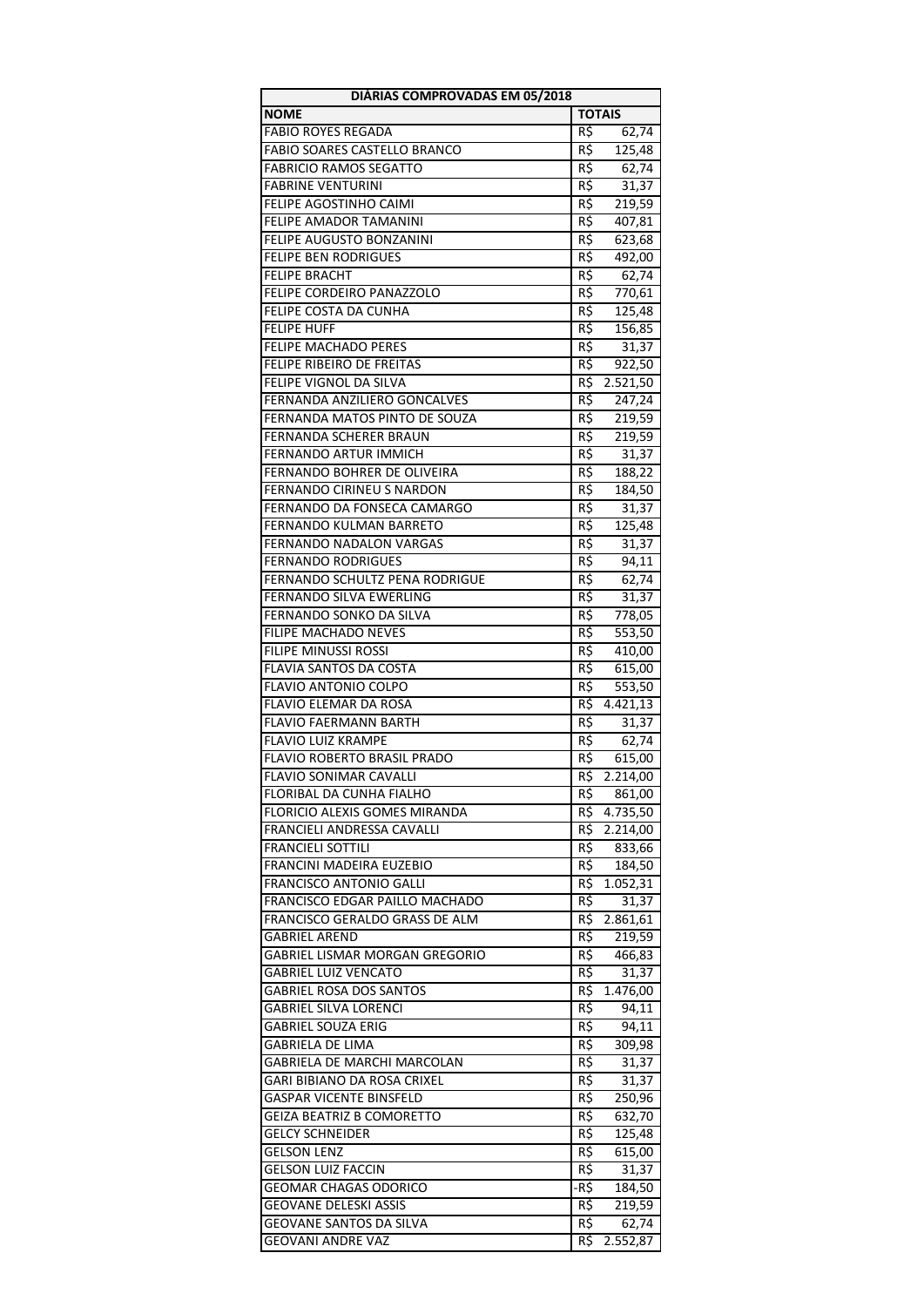| DIÁRIAS COMPROVADAS EM 05/2018        |                             |
|---------------------------------------|-----------------------------|
| <b>NOME</b>                           | <b>TOTAIS</b>               |
| <b>GERALDO RUDIMAR DE JESUS MELOS</b> | R\$<br>62,74                |
| GERRI CLEI RODRIGUES DA SILVA         | $R\zeta$<br>62,74           |
| <b>GERSON ADRIANO CARDOSO</b>         | $R\zeta$<br>94,11           |
| GERSON DE SOUZA AQUINO                | R\$<br>31,37                |
| <b>GERSON HAAS</b>                    | $R\zeta$<br>31,37           |
| <b>GERSON JAIME RODRIGUES</b>         | R\$<br>1.756,15             |
| <b>GERSON KLEIN</b>                   | R\$<br>219,59               |
| <b>GIAN MARCOS SCHNORR</b>            | $R\zeta$                    |
|                                       | 31,37                       |
| GIANCARLO GONZATTI VIEIRA             | $R\zeta$<br>31,37           |
| <b>GILBERTO DA SILVA JOB</b>          | $R\frac{2}{3}$<br>219,59    |
| <b>GILBERTO DA SILVA LIMA</b>         | R\$<br>31,37                |
| <b>GILBERTO FAVARETTO</b>             | R\$<br>31,37                |
| <b>GILBERTO MICHELON</b>              | $R\overline{S}$<br>27,84    |
| GILBERTO SCHAEFFER DE BASTIANI        | R\$<br>557,53               |
| <b>GILBERTO SCHOFFEN</b>              | R\$<br>94,11                |
| GILBERTO SOARES GALVAO                | R\$<br>31,37                |
| <b>GILCEU SIMONETTI</b>               | R\$<br>313,70               |
| GILMAR AZEREDO WALLAU                 | $R\zeta$<br>647,61          |
| GILMAR BASSANI                        | RS<br>31,37                 |
| <b>GILMAR ELENILTO PIRES</b>          | $R\overline{5}$<br>1.107,00 |
| <b>GILMAR ISAIAS ERTHAL</b>           | R\$<br>31,37                |
| <b>GILMAR JOSE SKOWRONSKI</b>         | $R\frac{2}{3}$<br>31,37     |
| GILMAR MIRANDA DE PAULA               | $R\zeta$<br>125,48          |
| GILMAR PEDRO PORTALUPPI               | $R\frac{2}{3}$<br>31,37     |
| <b>GILMAR TODESCHINI</b>              | $R\zeta$<br>31,37           |
| <b>GILNEI ANTONIO JOHANN</b>          | $R\zeta$<br>31,37           |
| GILNEI NOGUEIRA DE SOUZA              | R\$<br>215,87               |
| GILSON DOS SANTOS DE OLIVEIRA         | $R\zeta$                    |
|                                       | 1,11                        |
| GILSON DOS SANTOS FERREIRA            | $R\zeta$<br>125,48          |
| <b>GILSON JULIANO VOLKART</b>         | R\$<br>188,22               |
| <b>GILSONEY KRUGER</b>                | R\$<br>156,85               |
| GILVAN DINIZ TAYLOR DE ALMEIDA        | $R\overline{5}$<br>86,85    |
| <b>GIORGIO BENHUR RUI MASTELLA</b>    | $R\overline{S}$<br>1.722,00 |
| <b>GIOSEPE MAINO BICA</b>             | R\$<br>526,16               |
| <b>GIOVANI ALBERTO BACIN</b>          | R\$<br>62,74                |
| GIOVANI DA SILVA FORNARI              | R\$<br>533,29               |
| <b>GIOVANI DE OLIVEIRA</b>            | $R\zeta$<br>94,11           |
| GIOVANI MARTINS DE SOUZA              | R\$<br>911,92               |
| GIOVANI PEDROSO DA SILVA              | R\$<br>1.968,00             |
| <b>GIOVANI TAVARES ESPELOCIN</b>      | R\$<br>62,74                |
| <b>GIOVANI TRICAI</b>                 | R\$<br>2.829,00             |
| <b>GIOVANNI SANT ANNA BRUM</b>        | R\$<br>1.968,00             |
| <b>GISELDA STEFANHAK</b>              | R\$<br>31,37                |
| <b>GISELE DE CASTRO MAZZUHY</b>       | R\$<br>430,50               |
| <b>GISIANE RODRIGUES LAZZARETTI</b>   | R\$<br>557,53               |
| GIULIANO CRAUSS DARONCO               | R\$<br>184,50               |
| GIULIANO PEREIRA DA SILVA             | $R\zeta$<br>62,74           |
| GIVANILDO JOSE DOS ANJOS              | R\$<br>250,96               |
| GLAUBER DUARTE DE ALMEIDA             | R\$<br>125,48               |
| <b>GLENIO LUIZ MOMBACH</b>            | R\$<br>$\overline{773,09}$  |
| <b>GRACIELA PEROBA BATISTA</b>        | R\$<br>31,37                |
| <b>GUACIRA LOPES TEIXEIRA DIAS</b>    | R\$                         |
| <b>GUILHERME ALEXANDRE WOBETO</b>     | 225,50                      |
|                                       | R\$<br>533,29               |
| <b>GUILHERME ANILDO SCHULER</b>       | R\$<br>31,37                |
| GUILHERME DA SILVA GUTLER             | R\$<br>31,37                |
| <b>GUILHERME LUIZ LOPES</b>           | R\$<br>225,50               |
| <b>GUILHERME PAIVA GOMES</b>          | R\$<br>3.075,00             |
| GUSTAVO DA SILVA                      | $R\overline{S}$<br>1.783,50 |
| <b>GUSTAVO GRAMS TEIXEIRA</b>         | R\$<br>62,74                |
| <b>GUSTAVO MACHADO OTTO</b>           | $R\zeta$<br>125,48          |
| <b>GUSTAVO ZANIOL MARSILIO</b>        | R\$<br>31,37                |
| <b>HELEMILTON SILVEIRA MACHADO</b>    | R\$<br>307,50               |
| <b>HELENA BENCKE</b>                  | R\$<br>94,11                |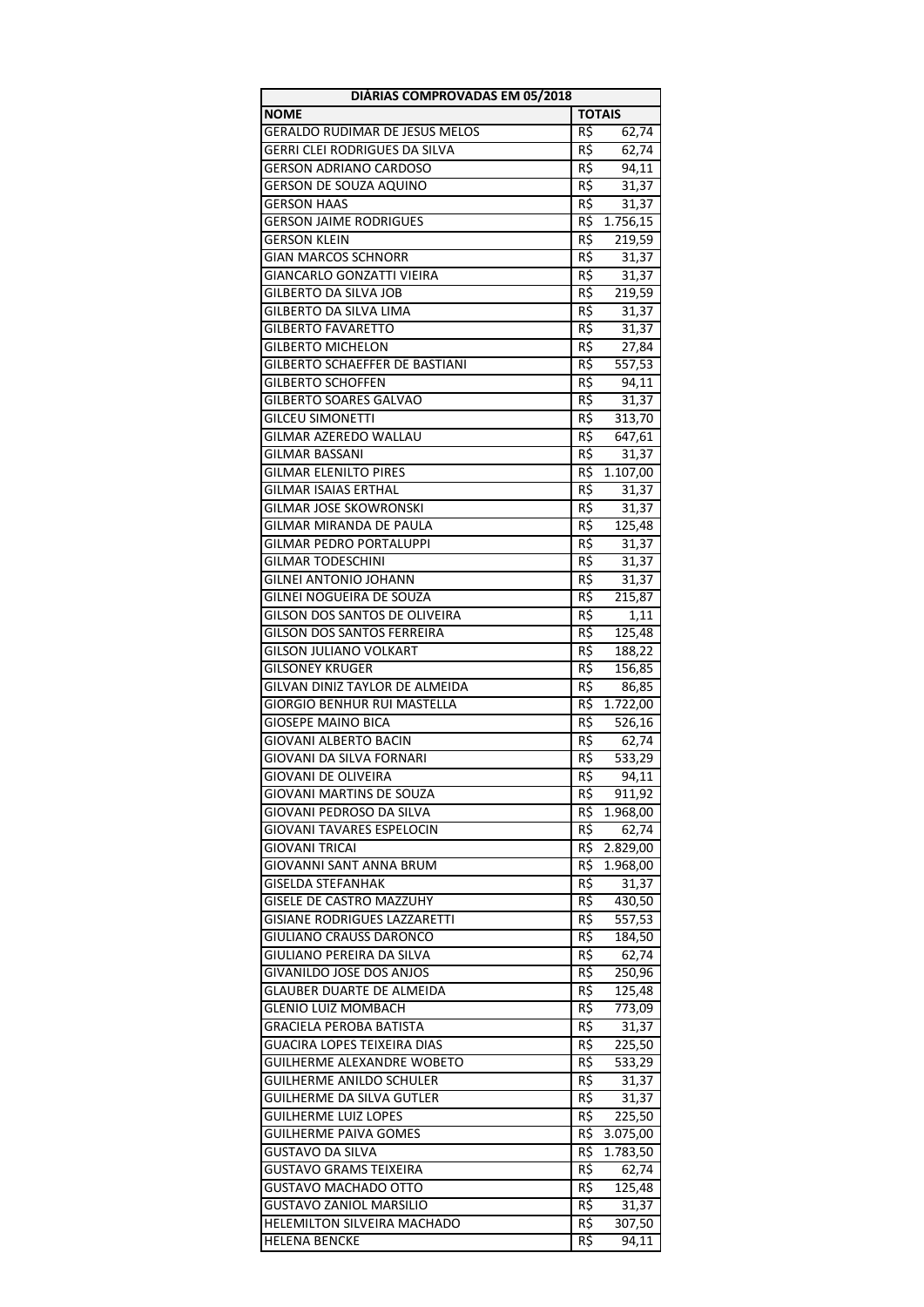|                                       | DIÁRIAS COMPROVADAS EM 05/2018 |  |  |
|---------------------------------------|--------------------------------|--|--|
| <b>NOME</b>                           | <b>TOTAIS</b>                  |  |  |
| <b>HELIO ALCANTARA M ALVAREZ</b>      | R\$<br>350,98                  |  |  |
| <b>HELIO BETIM DOS SANTOS</b>         | R\$<br>3.444,00                |  |  |
| <b>HELLEN RODRIGUES ROCHA</b>         | $R\zeta$<br>188,22             |  |  |
| <b>HENRIQUE WORM</b>                  | R\$<br>31,37                   |  |  |
| <b>HERALDO MACHADO BORGES</b>         | $R\zeta$<br>31,37              |  |  |
| <b>HERBI DINEI KLEIN</b>              | R\$<br>2.335,44                |  |  |
| <b>HILSON ORESTES PETER JUNIOR</b>    | R\$<br>94,11                   |  |  |
| HUDINI CHIARAMONTE MACIEL             | $R\zeta$<br>260,91             |  |  |
| HUGO ADRIANO OGLIARI                  | R\$<br>31,37                   |  |  |
| <b>IARA ISABEL KRETZLER</b>           | R\$<br>31,37                   |  |  |
|                                       | R\$                            |  |  |
| IGNACIO JOSE DE ARAUJO MAHFUZ         | 184,50                         |  |  |
| <b>IGOR MODERNEL PIO</b>              | R\$<br>62,74                   |  |  |
| <b>IGOR SANTOS ELIAS</b>              | R5<br>658,77                   |  |  |
| <b>IGOR XAVIER DE FIGUEIREDO</b>      | R\$<br>2.521,50                |  |  |
| ILDA ELISANGELA SOUZA GRASS           | R\$<br>439,18                  |  |  |
| <b>ILMOR CONCEICAO DORR</b>           | R\$<br>247,24                  |  |  |
| <b>INRI MORALES BENEDETTI</b>         | R\$<br>1.080,59                |  |  |
| <b>IRENO LOUREIRO DORNELLES NETTO</b> | R\$<br>94,11                   |  |  |
| <b>IRINEU LAUTHARTE</b>               | $R\frac{1}{2}$<br>31,37        |  |  |
| <b>IRONI SANTOS DA CONCEICAO</b>      | $R\frac{1}{2}$<br>31,37        |  |  |
| <b>ISIS SARAIVA PINTO</b>             | $R\frac{1}{2}$<br>922,50       |  |  |
| <b>ISMAEL BRAUN</b>                   | $R\frac{2}{3}$<br>156,85       |  |  |
| <b>ISMAEL LAUX GHISIO</b>             | R\$<br>1.939,11                |  |  |
| <b>ISRAEL BAUM COELHO</b>             | $R\zeta$<br>31,37              |  |  |
| <b>ISRAEL DIEGO PINTO MARTINS</b>     | $R\zeta$<br>188,22             |  |  |
| <b>IURI SANT ANA PACICO</b>           | R\$<br>313,70                  |  |  |
| <b>IVAIR PASQUALI</b>                 | R\$<br>31,37                   |  |  |
| <b>IVAN CARLOS PALUDO</b>             | $R\zeta$<br>188,22             |  |  |
| <b>IVAN LAUTERT OLIVEIRA</b>          | $R\zeta$                       |  |  |
|                                       | 184,50                         |  |  |
| <b>IVAN PAULO CORTELETTI</b>          | R\$<br>62,74                   |  |  |
| <b>IVAN SILVA DE OLIVEIRA</b>         | R\$<br>282,33                  |  |  |
| <b>IVANA TOSCANI CAVALHEIRO</b>       | $R\overline{S}$<br>62,74       |  |  |
| <b>IVANETE ALVES</b>                  | R\$<br>31,37                   |  |  |
| <b>IVANIO VARGAS DA ROSA</b>          | $R\frac{2}{3}$<br>31,37        |  |  |
| <b>IVANIR ELENA SCHMIDT</b>           | R\$<br>31,37                   |  |  |
| <b>IVANOR ADELAR PETTER</b>           | R\$<br>250,96                  |  |  |
| <b>IVAR ANTONIO TRICHES</b>           | R\$<br>156,85                  |  |  |
| <b>IVETE CARMEN PORTH</b>             | R\$<br>31,37                   |  |  |
| <b>IVO ANTONIO SOBIS</b>              | R\$<br>62,74                   |  |  |
| <b>IVONIR ANDRE KONRATH</b>           | R\$<br>31,37                   |  |  |
| JACKSON ANDREI FLORES MACHADO         | R\$<br>527,09                  |  |  |
| <b>JACO WILLE STAUDT</b>              | R\$<br>31,37                   |  |  |
| JACQUELINE CASTRO DE AMORIM           | R\$<br>31,37                   |  |  |
| JACQUES LUCIANO DA SILVA ROSA         | R\$<br>31,37                   |  |  |
| JADER MAYER DA SILVA                  | R5<br>1.107,00                 |  |  |
| <b>JADIR AURI RHODEN</b>              | R\$<br>1.818,59                |  |  |
| JAIME DOS SANTOS GONCALVES            | $R\zeta$<br>247,24             |  |  |
| JAIME LUIZ BERSCH                     | R\$<br>31,37                   |  |  |
| JAIR ALFREDO ANTONIO CARVALHO         | R\$<br>125,48                  |  |  |
| JAIR ANTONIO DRESCHER                 | R\$<br>904,48                  |  |  |
| <b>JAIR CORSETTI MACHADO</b>          |                                |  |  |
|                                       | R\$<br>188,22                  |  |  |
| JAIR DE OLIVEIRA SANTOS               | R\$<br>31,37                   |  |  |
| JAIR FRANCISCO STADTLOBER             | R\$<br>62,74                   |  |  |
| <b>JAIR GHISOLFI</b>                  | R\$<br>156,85                  |  |  |
| JAIR JABLONSKI                        | R\$<br>3.136,50                |  |  |
| <b>JAIR NUNES</b>                     | R\$<br>5.166,00                |  |  |
| <b>JAIR ROBERTO PIRES</b>             | R\$<br>31,37                   |  |  |
| JAIRO PAULO DO NASCIMENTO             | R5<br>62,74                    |  |  |
| JAIRO QUADROS VALENTI JUNIOR          | R\$<br>31,37                   |  |  |
| JANAINA DINIZ FERNANDES               | $R\zeta$<br>31,37              |  |  |
| JANETE DE QUADROS MARTINS             | R\$<br>307,50                  |  |  |
| <b>JANICE NUNES TUPARAY</b>           | R\$<br>338,87                  |  |  |
| <b>JAQUELINE CASTRO BORGES</b>        | R\$<br>470,55                  |  |  |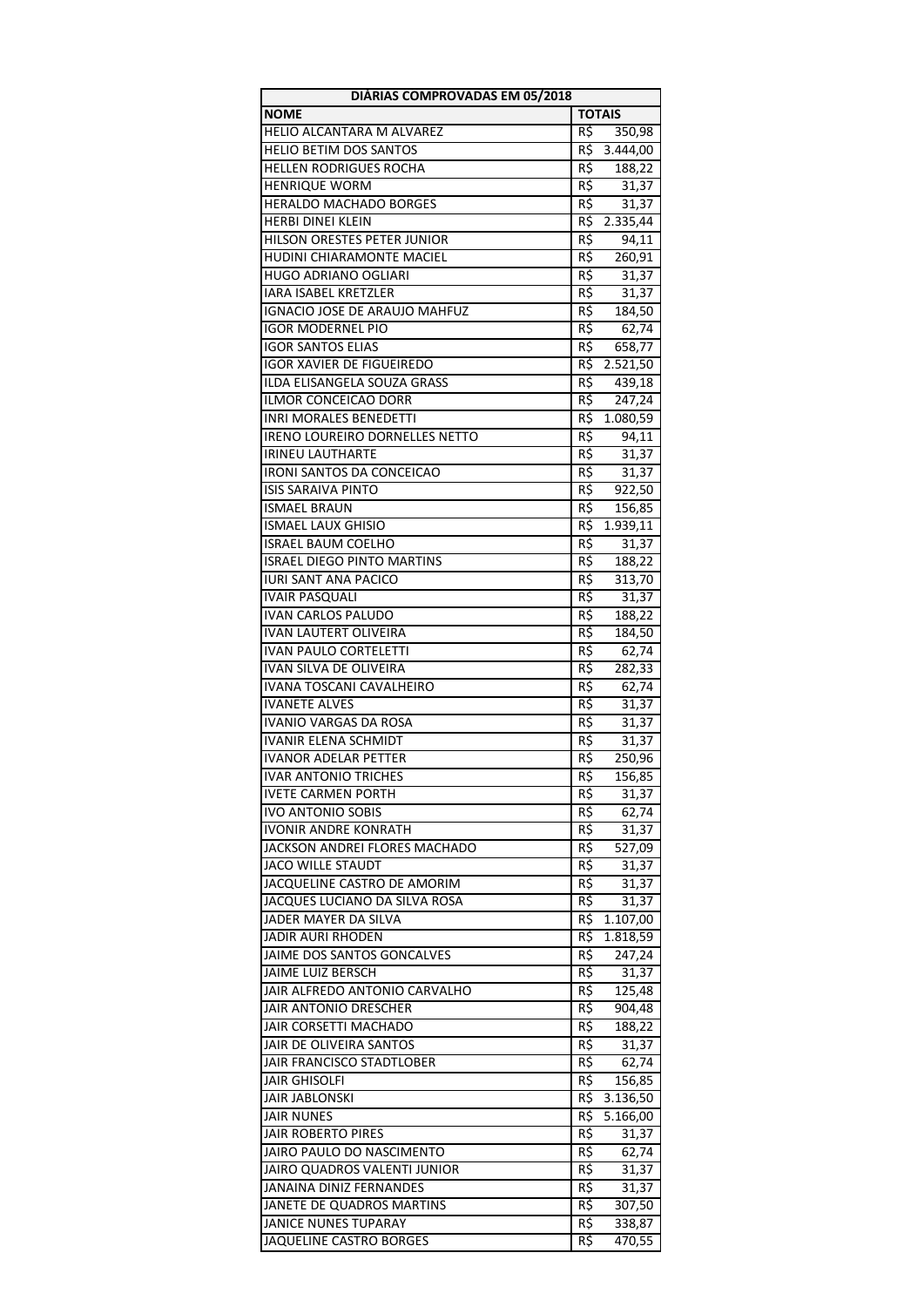| DIÁRIAS COMPROVADAS EM 05/2018<br><b>NOME</b> |            | <b>TOTAIS</b>    |
|-----------------------------------------------|------------|------------------|
| <b>JAQUELINE CELLA</b>                        | R\$        |                  |
| <b>JAQUES ALEX TANSCHEIT</b>                  | R\$        | 31,37<br>62,74   |
| JAQUES DE LIMA OLIVEIRA                       | R\$        | 533,29           |
| JARBAS ARY DE OLIVEIRA                        | R\$        | 31,37            |
| JARDEL LUCIANO FUHR                           | R\$        | 31,37            |
| JARDEL PIZZUTTI GRIEBELER                     |            |                  |
| JARGER DA ROSA SILVA                          | R\$<br>R\$ | 250,96<br>616,24 |
| JAURO ROSA DO NASCIMENTO                      | R\$        | 215,87           |
|                                               |            |                  |
| JAYME SIDNEY LEMOS JUNIOR                     | R\$        | 94,11            |
| JAYNE DE FATIMA RITTES MACHADO                | R\$        | 31,37            |
| JEAN CARLO FLORES BORDIN                      | R\$        | 278,61           |
| JEAN CARLOS BRANDAO DE SOUZA                  | R\$        | 62,74            |
| JEAN DELANJE NUNES LEAO                       | R\$        | 410,00           |
| JEAN DENARDI MUNARETO                         | R\$        | 840,18           |
| JEAN MARCELO LEIVAS SELVEIRA                  | R\$        | 31,37            |
| JEDERSON DOS SANTOS AGLIARDI                  | R\$        | 62,74            |
| JEFERSON BRUCKCHEN SCHONARDIE                 | R\$        | 350,98           |
| JEFERSON DA VEIGA DE OLIVEIRA                 | R\$        | 987,72           |
| JEFERSON DELGADO DA SILVA                     | R\$        | 749,16           |
| JEFERSON ELIAS KASPER                         | R\$        | 1.261,37         |
| JEFERSON MENEZES PALACIOS                     | R\$        | 721,51           |
| JEFERSON TRESSOLDI                            | $R\zeta$   | 62,74            |
| JERRI ANTONIO TATSCH                          | R\$        | 215,87           |
| JERSON BARBOZA VINHAS                         | $R\zeta$   | 507,83           |
| JESSICA BORGES DE CARVALHO                    | $R\zeta$   | 707,87           |
| JESSICA DANIELI KUNZ                          | $R\zeta$   | 2.093,48         |
| <b>JESSICA HANKE BOTTEGA</b>                  | R\$        | 31,37            |
| JESSICA SABRINA DE SOUZA                      | R\$        | 125,48           |
| JESUM CARLOS CARVALHO                         | $R\zeta$   | 313,70           |
| JOAILSON NASCIMENTO DA SILVA                  | R\$        | 769,37           |
| <b>JOANEI ANTONELLI</b>                       | R\$        | 125,48           |
| JOAO ADELAR MALLMANN DE GODOI                 | $R\zeta$   | 31,37            |
| JOAO AIRTON BRAGANHOL                         | R\$        | 62,74            |
| JOAO ALFREDO SOARES DA SILVA                  | R\$        | 31,37            |
| JOAO ANTONIO STEFFEN                          | R\$        | 3.013,50         |
| JOAO ARI MOSCON                               | R\$        | 31,37            |
| JOAO BALBINO DIAS FILHO                       | R\$        | 984,00           |
| JOAO BATISTA CORIM DA ROSA                    | R\$        | 1.894,99         |
| JOAO BATISTA FAGUNDES                         | R\$        | 31,37            |
| JOAO BATISTA PAILLO MACHADO                   | $R\zeta$   | 31,37            |
| JOAO CARLOS DE MATTOS                         | $R\zeta$   | 288,24           |
| JOAO CARLOS DE MATTOS DUTRA                   | R\$        | 1.107,00         |
| JOAO CARLOS FLORES                            | R\$        | 184,50           |
| JOAO CARLOS MELO NORONHA                      | R\$        | 738,00           |
| JOAO CARLOS SCHMITZ                           | $R\zeta$   | 533,29           |
| <b>JOAO CEZAR LUCAS</b>                       | R\$        | 31,37            |
| JOAO CLARO BATISTA DA SILVA                   | $R\zeta$   | 341,35           |
| JOAO DARLI AUTA DE OLIVEIRA                   | R\$        | 553,50           |
| JOAO FABIO DE PARIS                           | R\$        | 156,85           |
| JOAO FRANCISCO DE PAULA                       | R\$        | 62,74            |
| JOAO LUIS SCHMAEDECKE                         | R\$        | 2.753,83         |
| JOAO LUIZ PEREIRA SOARES                      | R\$        | 31,37            |
| <b>JOAO LUIZ WERNER</b>                       | R\$        | 31,37            |
| JOAO MILTON SILVA DE MEDEIROS                 | R\$        | 62,74            |
| JOAO PAULO BENDER FYDRYSZEWSKI                | R\$        | 676,49           |
| JOAO PEDRO MONTEIRO                           | $R\zeta$   | 451,00           |
| JOAO RICARDO JAHN                             | R\$        | 31,37            |
| JOAO ROGERIO OLIVEIRA                         | R\$        | 376,44           |
| JOAO SISLOMAR DE MELLO                        | R\$        | 31,37            |
| JOAO VALTENOR EBERHARDT JUNIOR                | $R\zeta$   | 125,48           |
| JOAREZ ADEMIR VIVIAN                          | R\$        | 225,50           |
| JOCELI STAN DE OLIVEIRA                       | R\$        | 31,37            |
|                                               |            |                  |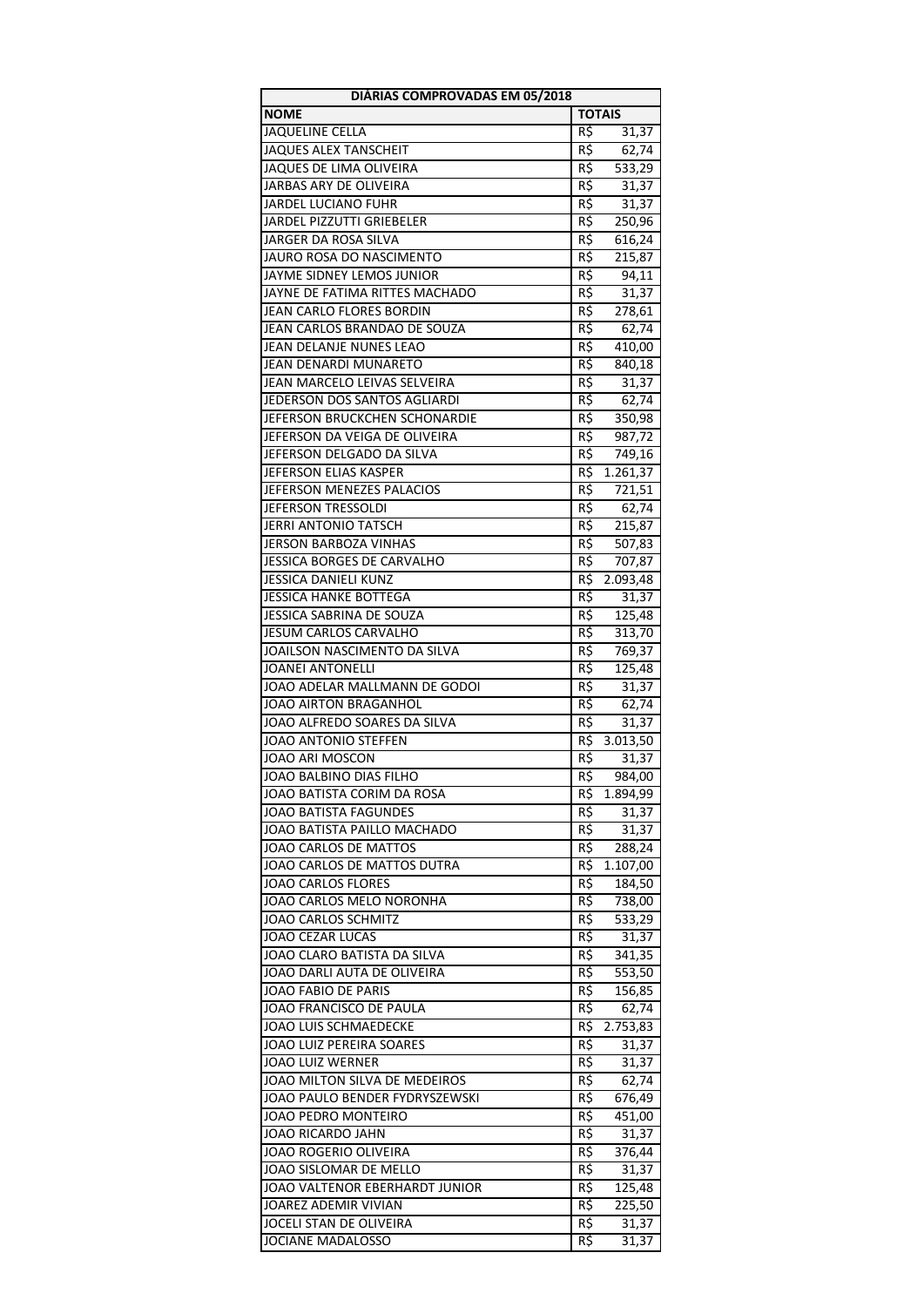| DIÁRIAS COMPROVADAS EM 05/2018                         |                              |
|--------------------------------------------------------|------------------------------|
| <b>NOME</b>                                            | <b>TOTAIS</b>                |
| JOEL JUNG BONFIM                                       | R\$<br>215,87                |
| JOEL LISSARRAGA DE FREITAS                             | R\$<br>62,74                 |
| <b>JOEL MONTEIRO</b>                                   | $R\zeta$<br>31,37            |
| JOELCI LUIS DA SILVA MACIEL                            | R\$<br>31,37                 |
| JOLAIR ADAO AMARAL                                     | R\$<br>156,85                |
| <b>JONAS GUIMARAES NUNES</b>                           | $R\overline{S}$<br>31,37     |
| <b>JONAS JESIEL OSTROSKI</b>                           | $R\zeta$<br>125,48           |
| <b>JONAS PADOIN CHIELLE</b>                            | R\$<br>492,00                |
| JONATAN DE GODOY DA SILVEIRA                           | R\$<br>282,33                |
| JONATAS MECALA MACHADO                                 | R\$<br>658,77                |
| JONATAS RAFAEL DA SILVA                                | R\$<br>$\overline{282}$ , 33 |
| <b>JONATHAN DA ROSA PITA</b>                           | R\$<br>2.214,00              |
| JONATHAN DA SILVA BROSE                                | R\$<br>31,37                 |
| <b>JONATHAN PERES ABREU</b>                            | R\$<br>31,37                 |
| JONE DAMACENO FARIA CORREA                             | $R\frac{2}{3}$<br>125,48     |
| <b>JONY BONADIMAN</b>                                  | R\$<br>250,96                |
| JORCELI ARAUJO NOLASCO                                 | R\$<br>376,44                |
| JORDANA DA SILVA CASTRO BIASIB                         | R\$<br>2.214,00              |
| JORGE ANDRADES M. DA SILVA                             | R\$<br>288,24                |
| <b>JORGE CHARLES KAMIL MOOJEN</b>                      | R\$<br>31,37                 |
| <b>JORGE GERALDO MARTINI</b>                           | R\$<br>1.474,39              |
| JORGE HENRIQUE DA ROSA SILVA                           | R\$<br>31,37                 |
| <b>JORGE LUIS DEXHEIMER</b>                            | R\$<br>125,48                |
| JORGE LUIS FRAGA BITENCOURT                            | R\$<br>31,37                 |
| <b>JORGE LUIZ PORTELLA</b>                             | $R\overline{S}$<br>94,11     |
| <b>JORGE LUIZ STEFFEN</b>                              | R\$<br>62,74                 |
| <b>JORGE TEIXEIRA</b>                                  | R\$<br>31,37                 |
| JOSANA DE CANDIDO                                      | $R\zeta$<br>62,74            |
| JOSE AIRTON DOS SANTOS                                 | R\$<br>1.845,00              |
| JOSE ALDOIR DA LUZ COSTA                               | R\$<br>588,90                |
| <b>JOSE ALENCAR BENTAQUI</b>                           | R\$<br>658,77                |
| <b>JOSE ANGELO ATTOLINI</b>                            | R\$<br>31,37                 |
| JOSE ANTONIO MARIN DE OLIVEIRA                         | $R\frac{2}{3}$<br>62,74      |
| JOSE CARLOS BORGES DE AZEVEDO                          | $R\frac{2}{3}$<br>94,11      |
| <b>JOSE CERINEU BERGOLI</b>                            | R\$<br>31,37                 |
| JOSE CLAUDIO DE A COVALESKY                            | R\$<br>31,37                 |
| JOSE CLEITON LEMOS DE ABREU                            | $R\zeta$<br>31,37            |
| JOSE CRISTIANO SANTOS DE PAULA                         | R\$<br>401,61                |
| <b>JOSE EDUARDO MARMITT</b>                            | R\$<br>31,37                 |
| <b>JOSE EDUARDO MARTINS JUNIOR</b>                     |                              |
|                                                        | R\$<br>835,83                |
| JOSE FRANCISCO P DE CARVALHO                           | R\$<br>1.353,00<br>R\$       |
| JOSE FRANCISCO SOUZA BUT<br><b>JOSE FRANCISCO VOGT</b> | 247,24<br>R\$                |
|                                                        | 62,74                        |
| JOSE HENRIQUE MARINHO DA SILVA                         | R\$<br>313,70                |
| JOSE IVAN DORNELLES MULER                              | R5<br>31,37                  |
| <b>JOSE JOAREZ REQUE</b>                               | R\$<br>1.083,07              |
| JOSE LEONARDO ANDRADE SILVA                            | R\$<br>123,00                |
| JOSE MARCELO DA SILVA                                  | R\$<br>407,81                |
| <b>JOSE MARCOS LEITE</b>                               | R\$<br>31,37                 |
| JOSE MARIO FERREIRA SANTANA JU                         | $R\zeta$<br>156,85           |
| <b>JOSE NESTOR KEPPEL</b>                              | R\$<br>250,96                |
| JOSE NILTON VIEIRA GIDIEL                              | R\$<br>219,59                |
| JOSE ORTIZ MARQUES CARDOSO                             | R\$<br>125,48                |
| JOSE PAULO METTLER                                     | R\$<br>156,85                |
| <b>JOSE PAULO NUNES</b>                                | R\$<br>62,74                 |
| <b>JOSE RICARDO CUNHA ALVES</b>                        | R\$<br>219,59                |
| JOSE RODRIGUES DE SOUZA NETO                           | R\$<br>313,70                |
| <b>JOSE TADEU DOS S. ESPINDOLA</b>                     | R\$<br>62,74                 |
| JOSELITO MACHADO DE OLIVEIRA                           | R\$<br>658,77                |
| JOSIANE CASTRO DA SILVA                                | R\$<br>62,74                 |
| JOSIANE DORNELES JACOBSEN                              | R\$<br>62,74                 |
| <b>JOSIANE PISTORELLO</b>                              | R\$<br>184,50                |
| JOSIEL ANTONIO PESSOA NUNES                            | R\$<br>439,18                |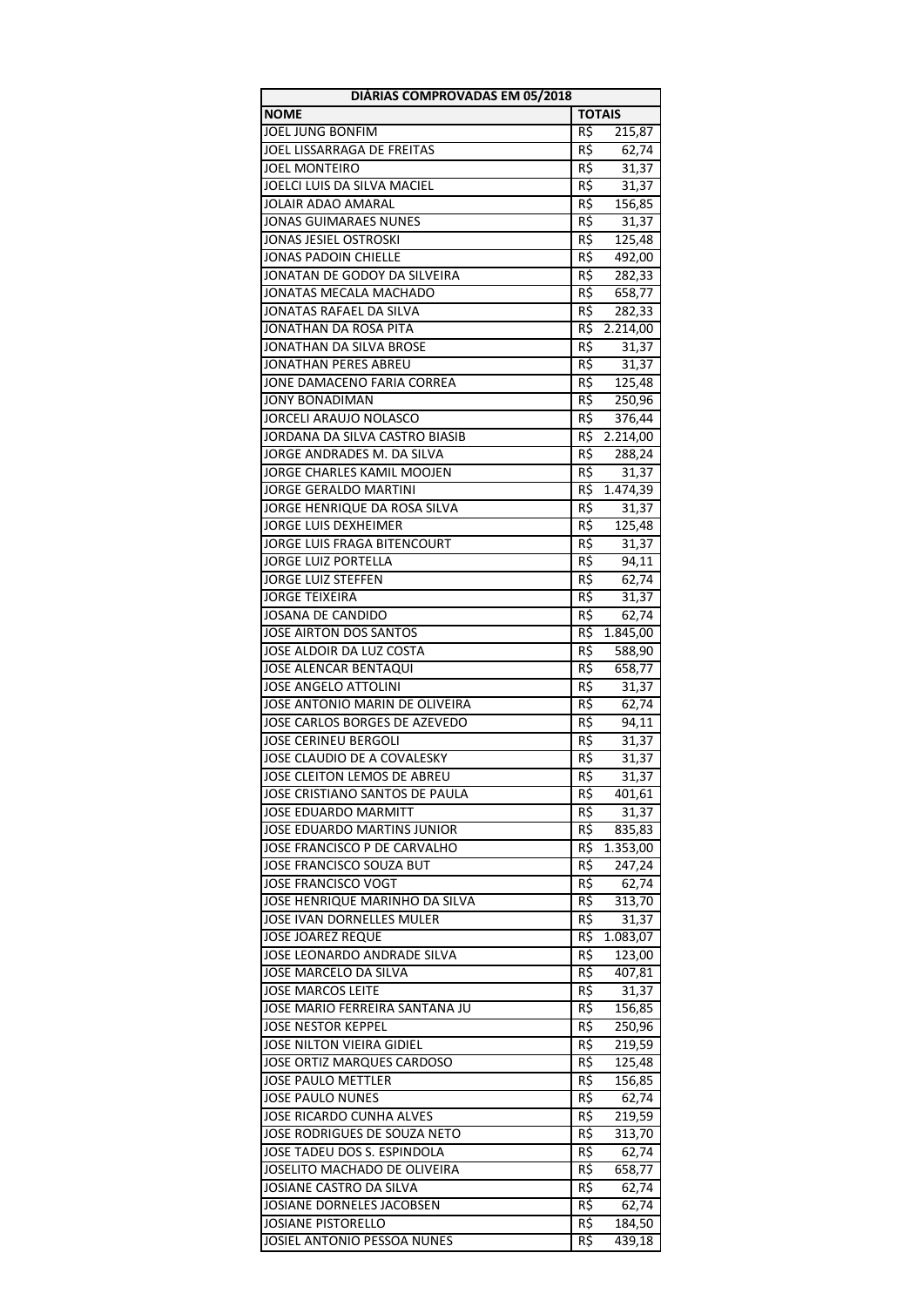| DIÁRIAS COMPROVADAS EM 05/2018   |                                                       |
|----------------------------------|-------------------------------------------------------|
| <b>NOME</b>                      | <b>TOTAIS</b>                                         |
| JOUBERT DANIEL ZAPANI            | R\$<br>31,37                                          |
| <b>JOZIANO LUIZ DA CRUZ</b>      | R\$<br>1.722,00                                       |
| <b>JUAREZ BENTO DA ROSA</b>      | $R\zeta$<br>62,74                                     |
| JUAREZ CESCA MARCHIORO           | 533,29<br>R\$                                         |
| JUAREZ OLAVO FAGUNDES DA ROSA    | R\$<br>62,74                                          |
| <b>JUAREZ PEREIRA FRANCILIO</b>  | R\$<br>3.874,50                                       |
| <b>JUAREZ RASQUINHA</b>          | $R\zeta$<br>3.751,50                                  |
| <b>JUCELITO MISSIO</b>           | $R\zeta$<br>553,50                                    |
| <b>JUCIMAR PANCOT</b>            | $R\zeta$<br>247,24                                    |
| JUELMIR NUNES SARAIVA            | $R\overline{5}$<br>250,96                             |
| JULIANA FELIPIN                  | R\$<br>62,74                                          |
| JULIANA MACEDO DA SILVA          | R\$<br>1.722,00                                       |
| JULIANA MACHADO GASPAROTTO       | $\overline{\mathsf{R}}\overline{\mathsf{S}}$<br>31,37 |
| JULIANA MESQUITA INACIO          | R\$<br>62,74                                          |
| <b>JULIANA SOARES BORBA</b>      | R\$                                                   |
|                                  | 432,98                                                |
| <b>JULIANI GOMES DOS SANTOS</b>  | R\$<br>714,70                                         |
| <b>JULIANO BORTOLUZZI BOCK</b>   | $R\frac{2}{3}$<br>492,00                              |
| JULIANO CEZAR S DO NASCIMENTO    | R\$<br>188,22                                         |
| <b>JULIANO DELESKI NAIBERT</b>   | R\$<br>219,59                                         |
| <b>JULIANO DOS PASSOS</b>        | R\$<br>389,76                                         |
| <b>JULIANO DOS SANTOS TORRES</b> | $R\frac{1}{2}$<br>906,96                              |
| <b>JULIANO MAFRA LEDUR</b>       | $R\frac{1}{2}$<br>372,72                              |
| JULIANO MARQUES SONNEMANN        | R\$<br>31,37                                          |
| JULIANO MOREIRA DOS SANTOS       | R\$<br>2.614,37                                       |
| <b>JULIANO MORO</b>              | $R\frac{1}{2}$<br>375,83                              |
| <b>JULIANO MULLING</b>           | $\overline{\mathsf{R}}\zeta$<br>31,37                 |
| <b>JULIO CESAR CAPRA</b>         | R\$<br>31,37                                          |
| JULIO CESAR DO ESPIRITO SANTO    | $R\zeta$<br>2.644,50                                  |
| JULIO CESAR DOS S LEANDRO        | R\$<br>1.783,50                                       |
| JULIO CESAR TAVARES RIBEIRO      | $R\zeta$<br>229,78                                    |
| <b>JULIO CEZAR XAVIER</b>        | $R\frac{2}{3}$<br>62,74                               |
| JUNIOR CESAR DA SILVA            | $R\overline{S}$<br>533,29                             |
| JUNIOR CEZAR CONTER VENTURA      | R\$<br>31,37                                          |
| KARINA BAPTISTA DA SILVA         | $R\frac{2}{3}$<br>2.521,50                            |
| KARINA MUSTAFA RIZEQ             | R\$<br>815,62                                         |
| KARLA LEAL COZZA                 | $R\frac{2}{3}$<br>31,37                               |
| KARLA SOUZA FRANCO               | $R\zeta$<br>$\overline{9}4,11$                        |
| KATIA DANIELLE LIESENFELD        |                                                       |
| KELEN C P MARTINS CAMBRAIA       | 31,37<br>R\$<br>31,37                                 |
|                                  | R\$                                                   |
| KELI SILVEIRA DA SILVA           | R\$<br>365,40                                         |
| <b>KELLEN CASTRO VIANA</b>       | R\$<br>646,37                                         |
| LADIAMAR TAUFER PERUZZOLO        | R\$<br>62,74                                          |
| <b>LAIRTON SILVESTRINI</b>       | R\$<br>94,11                                          |
| LAURA MARCUZZO PEREIRA           | R5<br>861,00                                          |
| LAURA PEREIRA GARCIA             | R\$<br>188,22                                         |
| LAURI VALENTIN BARON             | R\$<br>2.861,61                                       |
| LAURITA DOS SANTOS T VOLKWEIS    | R\$<br>31,37                                          |
| <b>LAURO ANTONIO GAIESKI</b>     | R\$<br>219,59                                         |
| <b>LAURO DE FREITAS FLORES</b>   | R\$<br>62,74                                          |
| LAURO RODRIGUES SOBRINHO         | $R\zeta$<br>470,55                                    |
| LAURO VILMAR DREWS               | R\$<br>31,37                                          |
| LAZIE DA COSTA DE OLIVEIRA       | R\$<br>219,59                                         |
| LEA PATRICIA PINHEIRO BASEI      | R\$<br>1.140,53                                       |
| <b>LEANDRO ALVES LEITE</b>       | R\$<br>31,37                                          |
| LEANDRO BIZOTTO PADILHA          | $R\zeta$<br>470,55                                    |
| LEANDRO CAPITAO ROCA             | R\$<br>533,29                                         |
| LEANDRO DA CONCEICAO DA SILVEI   | R\$<br>439,18                                         |
| LEANDRO DA SILVA JANKEE          | R\$<br>62,74                                          |
| <b>LEANDRO DOS SANTOS MENDES</b> | R\$<br>62,74                                          |
|                                  |                                                       |
| LEANDRO FELICIO OLIVEIRA         | R\$<br>313,70                                         |
| LEANDRO LUIS CANEPPELE JAHN      | R\$<br>31,37                                          |
| <b>LEANDRO MENEZES LOPES</b>     | R\$<br>31,37                                          |
| LEANDRO MINUSCOLI                | R\$<br>2.214,00                                       |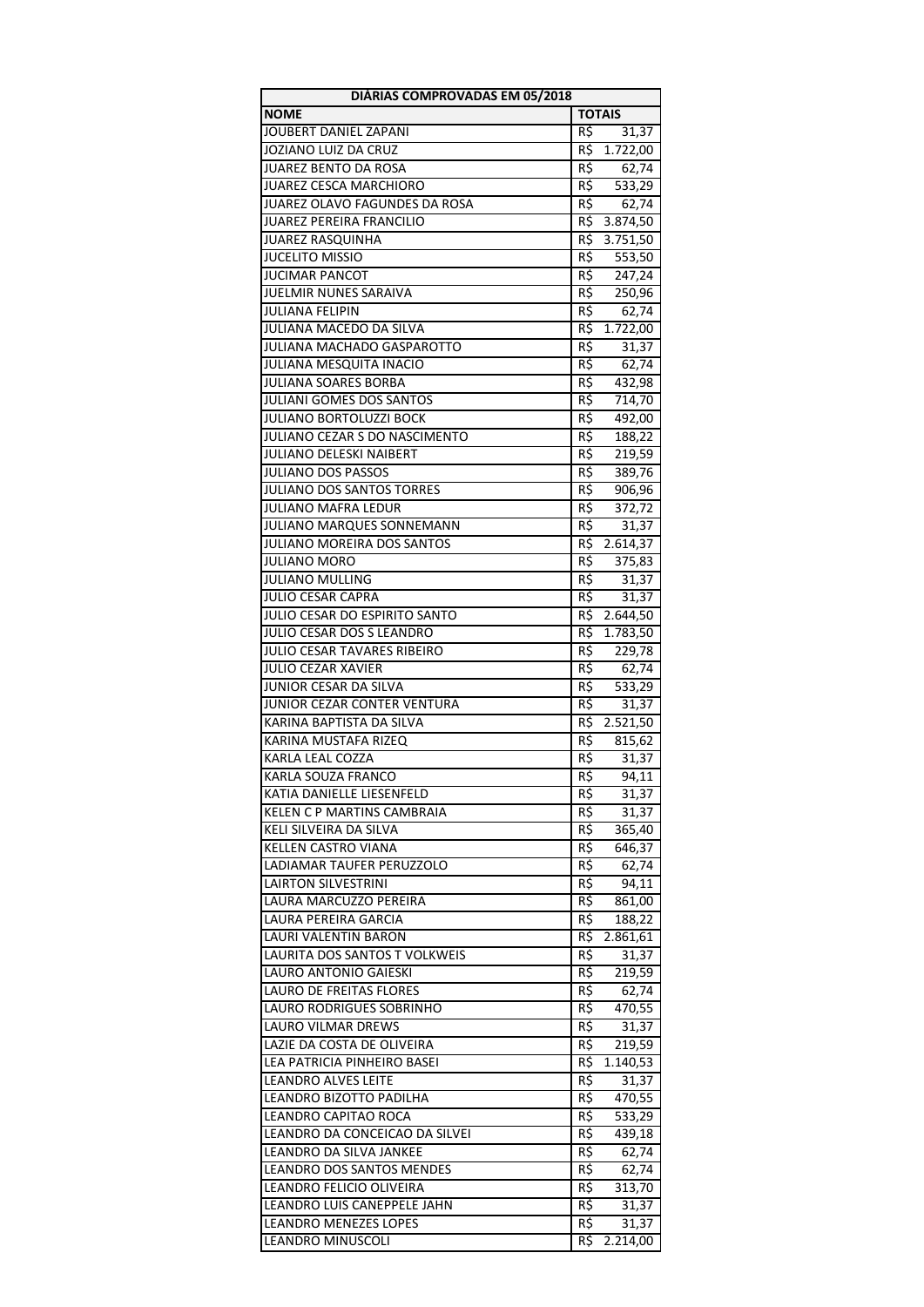| DIÁRIAS COMPROVADAS EM 05/2018 |                           |
|--------------------------------|---------------------------|
| <b>NOME</b>                    | <b>TOTAIS</b>             |
| LEANDRO MOREIRA EUFRAZIO       | R\$<br>658,77             |
| LEANDRO RAMOS VELLOZO          | R\$<br>901,99             |
| LEANDRO RODRIGUES DA CRUZ      | R\$<br>627,40             |
| LEANDRO SILVA DE MENEZES       | R\$<br>1.824,50           |
| LEANDRO SOUSTRUZNIK AGUILAR    | R\$<br>156,85             |
| <b>LEANDRO TOGNON</b>          | R\$<br>62,74              |
| LEANDRO VALENTE NICOLAU        | R5<br>125,48              |
| LEANDRO VARGAS DA SILVA        | R\$<br>125,48             |
| LEDOEL SILVA DA SILVA          | $R\frac{2}{3}$<br>31,37   |
| LEIA TERESINHA STURM           | R\$<br>31,37              |
| LELIO DA SILVA COSTA           | R\$<br>94,11              |
| LENARA RODRIGUES JASNIEWICZ    | R\$<br>376,44             |
| LEO AUGUSTO DA SILVA           | R\$<br>501,92             |
| LEO AURELIO PERALTA DA SILVA   | R\$<br>62,74              |
| LEOMAR DA SILVA                | $R\zeta$<br>2.091,00      |
| LEOMAR GANCHOROSKI BARCELOS    | R\$<br>31,37              |
| LEONARDO AZAMBUJA FARIAS       | R\$<br>501,92             |
| LEONARDO DA SILVA DUTRA        | R\$<br>2.091,00           |
| LEONARDO DA SILVA PEREIRA      | R\$<br>219,59             |
| LEONARDO ESPINDOLA ROCHA       | R\$<br>62,74              |
| LEONARDO FERREIRA DE ALMEIDA   | R\$<br>601,33             |
| LEONARDO JOSE PILZ             | $R\zeta$<br>62,74         |
| <b>LEONARDO JULIO MARTINS</b>  | R\$<br>250,96             |
| LEONARDO PEDROZO CORREA        | R\$<br>407,81             |
| <b>LEONARDO RAMOS PIRES</b>    | R\$<br>370,24             |
| LEONARDO SANTOS HUZALO         | R\$<br>533,29             |
| LEONARDO SILVA DE MARINS       | R\$<br>941,10             |
| LEONARDO SOZIN RUFINO          | R\$<br>533,29             |
| <b>LEONARDO STUMPF</b>         | $R\zeta$<br>984,00        |
| LEONIDAS ESSVEIN SOUZA         | R\$<br>533,29             |
| <b>LEONIR BRITZKE</b>          | R\$<br>31,37              |
| LEOPOLDO DE MENEZES P. NETO    | R\$<br>2.678,35           |
| LERIO RODRIGUES DA FONSECA     | R\$<br>1.168,50           |
| LETICIA BANDEIRA GUIMARAES     | R\$<br>94,11              |
| LETICIA DE FREITAS VELOSO      | R\$<br>833,66             |
| LETICIA GOMES DE AVILA         | R\$<br>430,50             |
| LETICIA HERNANDES ALVES        | $R\zeta$<br>307,50        |
| LETICIA LETTNIN ROLL           | R\$<br>1.913,33           |
| LETICIA LUCENA FOGACA          | R\$<br>627,40             |
| LETICIA WEBER MILECH           | R\$<br>770,60             |
| <b>LIA DENISE TIMANN</b>       | R\$<br>404,09             |
| <b>LIDIANE RADTKE</b>          | R\$<br>31,37              |
| LINDONES LISBOA PEREIRA        | R\$<br>31,37              |
| <b>LINOMAR ZANON FIGUEIRO</b>  | R\$<br>31,37              |
| <b>LISANDRA PETRY MELLO</b>    | $R\overline{5}$<br>125,48 |
| LISIANE VIDAL LIMA             | R\$<br>307,50             |
| LISIE NASCIMENTO SPAGNOL       | $R\zeta$<br>94,11         |
| <b>LOIR KRUGER BRAHM</b>       | R\$<br>31,37              |
| LOIVO DA SILVA GONCALVES       | R\$<br>369,00             |
| LORENCO DE NARDI               | R\$<br>892,37             |
| LOUISE DA ROSA CARDOSO         | R\$<br>2.091,00           |
| LOURIVAL RODRIGUES DA SILVA NE | R\$<br>31,37              |
| LUCAS CARVALHO HUBNER          | R\$<br>2.091,00           |
| LUCAS CORADINI PREVEDELLO      | R\$<br>31,37              |
| LUCAS DUARTE VIDAL             | R\$<br>338,87             |
| LUCAS MARCHI DA MOTTA          | R\$<br>31,37              |
| LUCAS SULZBACH RILHO           | R\$<br>584,87             |
| <b>LUCAS VARGAS LEAES</b>      | R\$<br>62,74              |
| LUCELI GONCALVES DE VARGAS     | R\$<br>125,48             |
| LUCEVAL DO PRADO BORBA         |                           |
| LUCIA IARA SACOL               | R\$<br>156,85<br>R\$      |
| LUCIANA FRONZA CASTAMAN        | 783,03<br>R\$             |
| LUCIANE BEATRIZ SCHEIN         | 2.952,00<br>R\$           |
|                                | 2.152,50                  |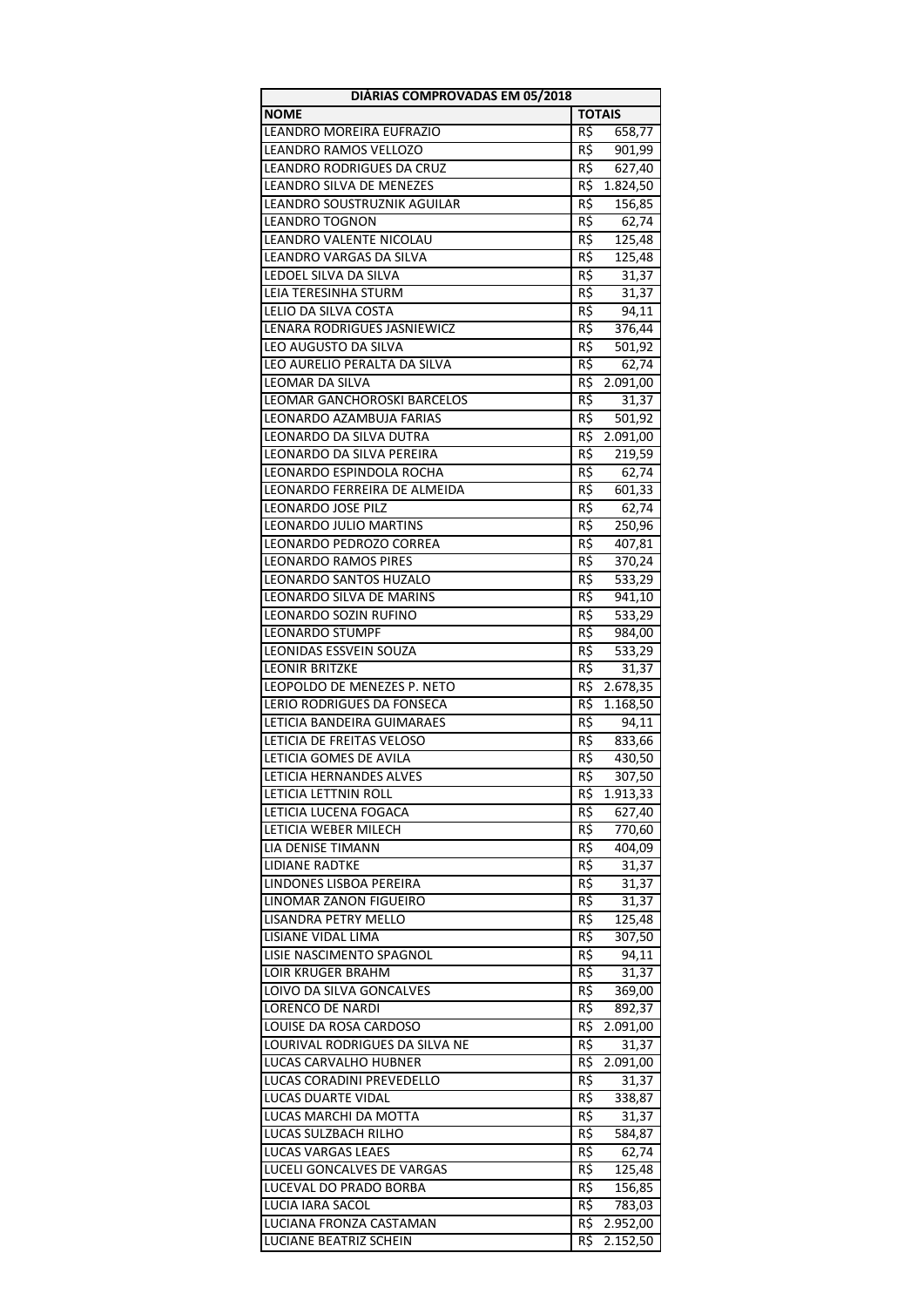| DIÁRIAS COMPROVADAS EM 05/2018       |                                       |
|--------------------------------------|---------------------------------------|
| <b>NOME</b>                          | <b>TOTAIS</b>                         |
| LUCIANE BERGMANN OLIVEIRA            | 31,37<br>R\$                          |
| LUCIANNE DE OLIVEIRA SANTOS          | $R\frac{2}{3}$<br>$\overline{6}$ 2,74 |
| LUCIANO D AVILA LOPES                | R\$<br>1.723,24                       |
| LUCIANO DA COSTA GARCIA              | R\$<br>375,83                         |
| LUCIANO DA SILVA                     | R\$<br>1.630,37                       |
| LUCIANO DA SILVA LIMA                | R\$<br>533,29                         |
| <b>LUCIANO DOTTE</b>                 | $R\overline{S}$<br>94,11              |
| LUCIANO FARINA MARCON                | R\$<br>282,33                         |
| LUCIANO MOREIRA MARTINS              | $R\frac{2}{3}$                        |
|                                      | 922,50                                |
| LUCIANO PONCIANO VITT                | R\$<br>533,29                         |
| LUCIANO RODRIGUES CARVALHO           | R\$<br>62,74                          |
| LUCIANO SANT ANNA                    | R\$<br>62,74                          |
| LUCIANO VINICIUS DALBERTO            | R\$<br>156,85                         |
| LUCIDIO NERI CORREA                  | R\$<br>31,37                          |
| LUCIMAR ARAUJO DE ARAUJO             | R\$<br>31,37                          |
| <b>LUCIO VARGAS MARQUES</b>          | R\$<br>752,88                         |
| LUDMILE GUADAGNIN LONDERO            | R\$<br>31,37                          |
| LUIS ANDRE DE ALMEIDA MACIEL         | R\$<br>125,48                         |
| LUIS DANIEL BRITES                   | $R\frac{2}{3}$<br>738,00              |
| LUIS EDUARDO BRILHANTE DE OLIV       | $R\overline{5}$<br>156,85             |
| LUIS EDUARDO MENDES                  | R\$<br>407,81                         |
| LUIS FELIPE ALVES DOS SANTOS         | $R\frac{2}{3}$<br>1.537,50            |
| LUIS FELIPE BREMM                    | R\$<br>225,50                         |
| LUIS FELIPE FALLAVENA DA ROSA        | $R\zeta$<br>62,74                     |
| LUIS FERNANDO CLARO LONGARAY         | $R\zeta$<br>156,85                    |
| LUIS FERNANDO DA ROZA VIEIRA         | R\$<br>2.091,00                       |
| LUIS FERNANDO DOS SANTOS CARDO       | R\$<br>31,37                          |
| LUIS FERNANDO R SKIERESZ             | $R\zeta$<br>215,87                    |
|                                      |                                       |
| LUIS HENRIQUE DE CRISTO GONCAL       | $R\zeta$<br>31,37                     |
| LUIS JERONIMO D DA CUNHA             | R\$<br>806,33                         |
| LUIS MATHEUS FERREIRA                | R\$<br>247,24                         |
| LUIZ ANTONIO A GRAZZIOTIM            | $R\overline{S}$<br>369,00             |
| <b>LUIZ ANTONIO BARFKNECHT</b>       | R\$<br>125,48                         |
| LUIZ CARLOS CRUZ DE MELO SEREN       | $R\frac{2}{3}$<br>62,74               |
| LUIZ CARLOS DE JESUS K PIRES         | R\$<br>62,74                          |
| LUIZ CARLOS SCHNEIDER                | R\$<br>690,14                         |
| LUIZ CARLOS SEVAGE BITENCURT         | $R\zeta$<br>219,59                    |
| LUIZ CAUDURO                         | R\$<br>31,37                          |
| LUIZ CESAR PEDRO                     | R\$<br>430,50                         |
| LUIZ FELIPE ZIMMERMANN ODY           | R\$<br>184,50                         |
| LUIZ FERNANDO F D JUNIOR             | R\$<br>407,81                         |
| <b>LUIZ GUSTAVO MEDEIROS RICALDE</b> | R\$<br>1.660,50                       |
| LUIZ INACIO SEIMETZ                  | R\$<br>62,74                          |
| LUIZ JUNIOR SOARES DA PAIXAO         | R\$<br>1.599,00                       |
| LUIZ ROBERTO NATEL OLIVEIRA          | $R\overline{5}$<br>2.767,50           |
| LUIZ VILSON FRANSKOVIAK DEVIT        | R\$<br>219,59                         |
| LUSARDO BALDIATI PARIZI              | $R\frac{1}{2}$<br>256,87              |
| <b>LUTERO FRACASSO</b>               | R\$<br>31,37                          |
| LUZIA DE LOURDES M DE MEDEIROS       | R\$<br>62,74                          |
| MADERSON ANDRE DA SILVA SANTOS       | R\$<br>62,74                          |
| <b>MAGLIANE FIN MARTINI</b>          | R\$                                   |
|                                      | 62,74<br>R\$                          |
| <b>MAGNUS MARCELO FREDRICH</b>       | 1.353,00                              |
| <b>MAIKE BENITES PAIVA</b>           | R\$<br>470,55                         |
| <b>MAIQUEL KOCHHANN LUNKES</b>       | R\$<br>1.292,74                       |
| <b>MAIR ROQUE BARASUOL</b>           | R\$<br>94,11                          |
| MAIRA TRINDADE DA SILVA              | R\$<br>184,50                         |
| <b>MALTA MARIA FLUCK</b>             | R\$<br>457,83                         |
| MANOEL JOAQUIM VIEIRA CARVALHO       | R\$<br>307,50                         |
| MANOEL PADAO PALMEIRA                | R\$<br>188,22                         |
| MARA KRAMER DE ALMEIDA               | $R\zeta$<br>646,37                    |
| <b>MARA REGINA CONTE</b>             | R\$<br>31,37                          |
| <b>MARCEL BITTENCOURT LOPES</b>      | R\$<br>309,98                         |
| MARCELINO BLACENE SELLA              | R\$<br>188,22                         |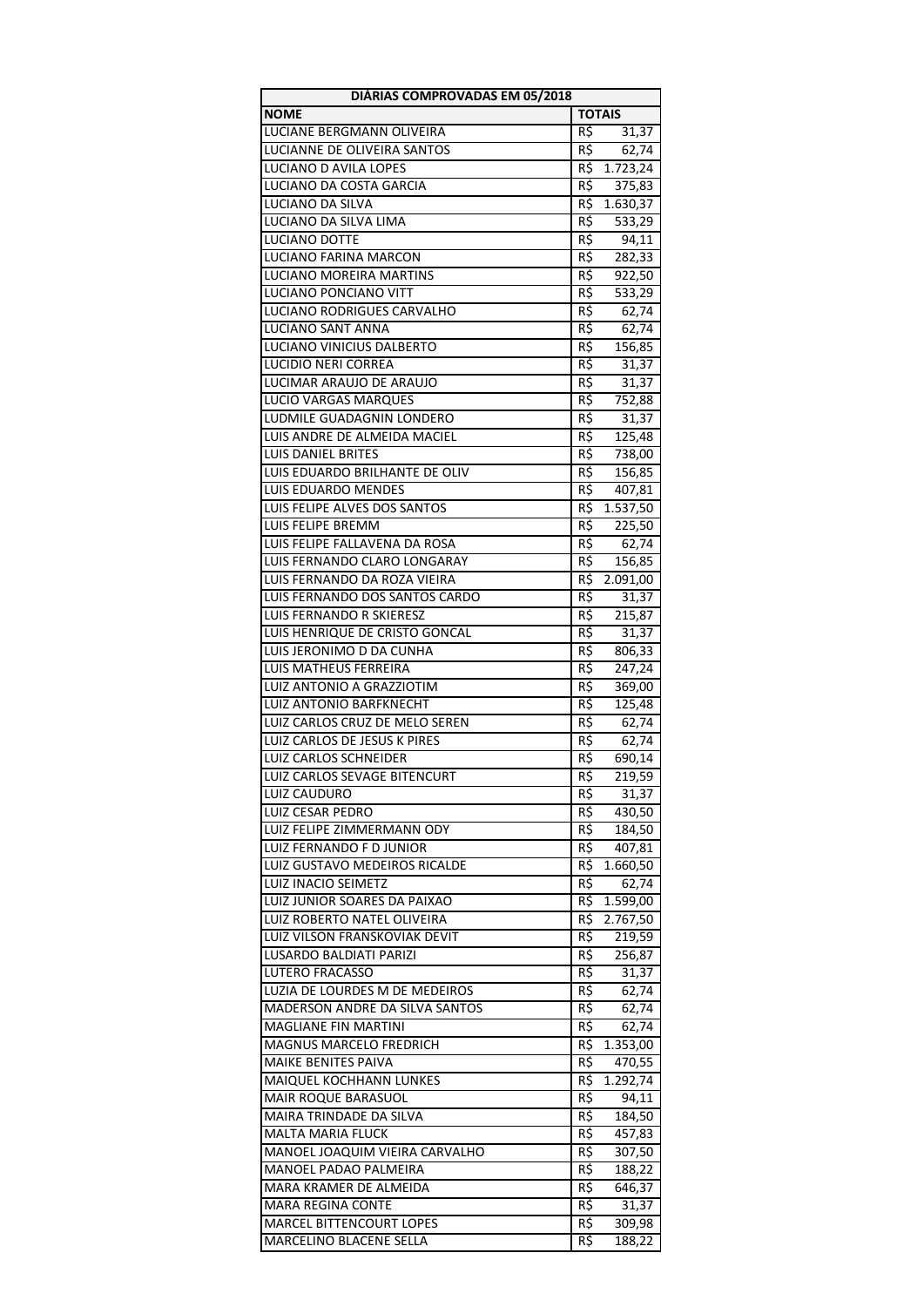| DIÁRIAS COMPROVADAS EM 05/2018        |                            |
|---------------------------------------|----------------------------|
| <b>NOME</b>                           | <b>TOTAIS</b>              |
| <b>MARCELINO JOSE HOSS BECKER</b>     | R\$<br>62,74               |
| MARCELO ALVES SILVEIRA                | 2.521,50<br>R\$            |
| <b>MARCELO ANTONIO MATTER</b>         | R\$<br>1.107,00            |
| MARCELO BENJAMIN P ROSSAROLLA         | R\$<br>584,87              |
| MARCELO DO NASCIMENTO                 | R\$<br>31,37               |
| <b>MARCELO DOYLE BENITES</b>          | R\$<br>2.091,00            |
| MARCELO GOMES SCHMACHTENBERG          | $R\zeta$<br>62,74          |
| MARCELO LUDWIG                        | $R\zeta$<br>156,85         |
| MARCELO LUIS HANSEN                   | R\$<br>94,11               |
|                                       |                            |
| MARCELO NORONHA DA SILVA              | $R\overline{S}$<br>94,11   |
| MARCELO RAMALHO DE JESUS              | R\$<br>219,59              |
| <b>MARCELO SANTOS FIORIN</b>          | $R\frac{1}{2}$<br>94,11    |
| <b>MARCELO SCHUSTER</b>               | $R\zeta$<br>3.382,50       |
| <b>MARCELO SILVEIRA</b>               | R\$<br>125,48              |
| MARCELO SILVEIRA PEREIRA              | R\$<br>31,37               |
| MARCELO WISCINIEMSKI TAVARES          | $R\frac{1}{2}$<br>31,37    |
| MARCIA HELENA M FERREIRA              | R\$<br>31,37               |
| MARCIA KNOLL KRAEMER                  | $R\overline{S}$<br>31,37   |
| MARCIA LEMOS DOS SANTOS RAMOS         | R\$ 439,18                 |
| MARCIA VIANA DA ROSA                  | R\$<br>31,37               |
| MARCIENA FERREIRA DA SILVA            | R\$<br>773,09              |
| MARCIO ANDRE DUTRA CACOILO            | R\$ 1.168,50               |
| <b>MARCIO ANTONIO S RODRIGUES</b>     | R\$<br>219,59              |
| MARCIO AZEVEDO DAS NEVES              | $R\frac{2}{3}$<br>1.537,50 |
| <b>MARCIO DOMINGUES AIRES</b>         | $R\zeta$<br>2.521,50       |
| MARCIO FORMOSO SAMPAIO                | $R\zeta$<br>369,00         |
| <b>MARCIO GIOVANELLA</b>              | R\$<br>31,37               |
| MARCIO GIOVANI DOS SANTOS CARV        | $R\frac{2}{3}$<br>31,37    |
| MARCIO JOSE GIACOMIN                  | $R\frac{2}{3}$             |
|                                       | 94,11                      |
| MARCIO JOVAINE FRANS POLGA            | 1.107,00<br>R\$            |
| <b>MARCIO LOPES DE OLIVEIRA</b>       | R\$<br>31,37               |
| MARCIO LUCAS DA S MARTINS             | $R\frac{2}{3}$<br>62,74    |
| <b>MARCIO MIREK</b>                   | R\$<br>1.203,59            |
| MARCIO ROBERTO MADRI MACHADO          | R\$<br>31,37               |
| MARCIO RONILDO BORGES MOREIRA         | $R\frac{1}{2}$<br>94,11    |
| <b>MARCIO ROSALES NUNES</b>           | R\$<br>31,37               |
| <b>MARCIO ZOTTI PITAGORAS</b>         | R\$<br>1.353,00            |
| MARCO ANTONIO VAZ DOS SANTOS          | R\$<br>156,85              |
| <b>MARCO AURELIO MULLER</b>           | R\$<br>1.015,37            |
| MARCOS ALEXANDRE LIMA DA SILVA        | R\$<br>783,03              |
| MARCOS ANTONIO DA ROCHA ROSA          | $R\zeta$<br>62,74          |
| MARCOS ANTONIO JULIANOTTI             | R\$<br>31,37               |
| <b>MARCOS CRISTIANO SEVERO</b>        | R\$<br>219,59              |
| <b>MARCOS DAVI HAAS</b>               | R\$<br>31,37               |
| <b>MARCOS LAMMEL</b>                  | R5<br>738,00               |
| <b>MARCOS LOWE</b>                    | R\$<br>658,77              |
| <b>MARCOS MORAS</b>                   | $R\frac{2}{3}$<br>31,37    |
| MARCOS RICARDO MADER DA COSTA         | R\$<br>1.414,50            |
| MARCOS RIZZATTI CELEPRIN              | R\$<br>31,37               |
| MARCOS ROBERTO BONALUME               | R\$<br>470,55              |
| <b>MARCOS TODORO SROCHINSKI</b>       | R\$<br>309,98              |
| <b>MARCOS VENICIO PRESTES</b>         | R\$<br>769,37              |
| <b>MARCOS VINICIUS RODRIGUES SIFU</b> | R\$                        |
|                                       | 31,37                      |
| MARCUS SILVA DE MATOS                 | R\$<br>247,24              |
| <b>MARCUS VINICIUS CABERLON</b>       | R\$<br>296,42              |
| <b>MARCUS VINICIUS V. SCHREIBER</b>   | R\$<br>125,48              |
| MARI FATIMA POPILNISKI                | R\$<br>62,74               |
| MARI SUSANA MORAES TESSARI            | R5<br>62,74                |
| <b>MARIA BENETTI</b>                  | R\$<br>31,37               |
| MARIA DA GRACA R.DE SOUZA             | $R\zeta$<br>369,00         |
| MARIA DILES CAMPOS POLEZE             | R\$<br>219,59              |
| MARIA ELIANE LIMA MARCOS              | R\$<br>31,37               |
| MARIA FRANCISCA DA ROZA CIRNE         | R\$<br>250,96              |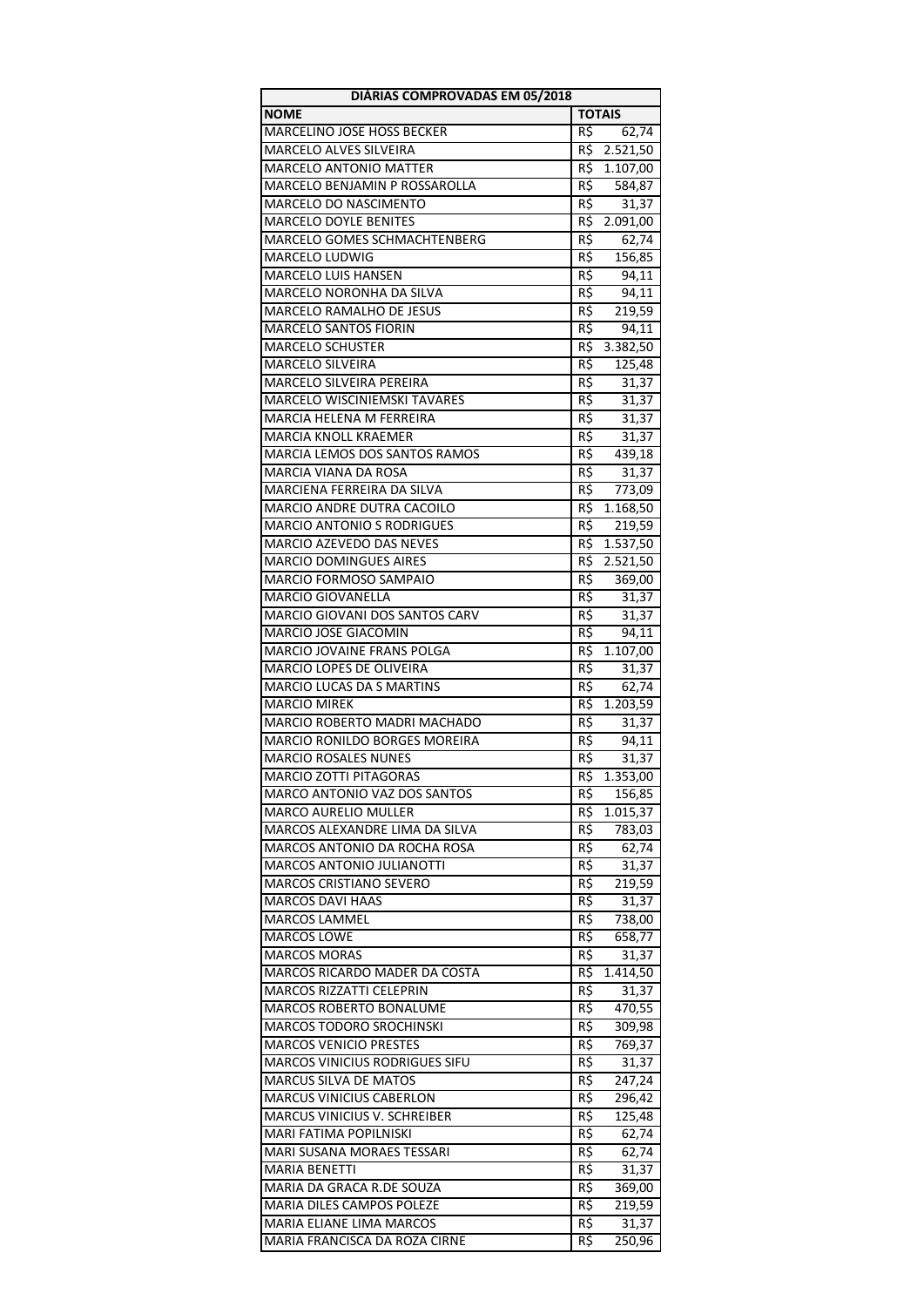| DIÁRIAS COMPROVADAS EM 05/2018       |                              |
|--------------------------------------|------------------------------|
| <b>NOME</b>                          | <b>TOTAIS</b>                |
| <b>MARIANA SCHERER</b>               | R\$<br>430,50                |
| MARIEL DE PAULA CHAVES               | $R\zeta$<br>923,73           |
| MARILENE DE FATIMA S. OLIVEIRA       | $R\zeta$<br>31,37            |
| MARILENE PACINI SELAU                | R\$<br>156,85                |
| MARILU ARAUJO DA SILVA               | R\$<br>31,37                 |
| MARINA CAMOZZATO GALNARES            | R\$<br>156,85                |
| <b>MARINO PIRES IBALDO</b>           | $R\zeta$<br>431,74           |
| <b>MARIO AUGUSTO CHIMENDES LIMA</b>  | R\$<br>861,00                |
| MARIO AUGUSTO DE LIMA E SILVA        | $R\zeta$<br>125,48           |
| MARIO ROBERTO DA SILVA MARIN         | R\$<br>933,37                |
| MARISA JANETE RAMOS NACHTIGALL       | R\$<br>31,37                 |
| <b>MARISA MOREIRA NEVES</b>          | $R\zeta$<br>120,64           |
| MARISTELA ALBINELLI BOLZAN           | R\$<br>31,37                 |
| MARLEI MESQUITA DA ROSA              | R\$<br>2.952,00              |
| <b>MARLENE SZAST</b>                 | R\$<br>784,25                |
| MARLI TERESINHA S. DA SILVA          | R\$<br>369,00                |
| <b>MARLO VORLEI REX</b>              | R\$<br>31,37                 |
| <b>MARLON DA COSTA</b>               | R\$<br>376,44                |
| MARLON DE SOUZA                      | R\$<br>31,37                 |
| MARLON RICARDO MARCHESAN             | R\$<br>313,70                |
| MARLOS MARTINS DA SILVEIRA           | $R\frac{1}{2}$<br>31,37      |
| <b>MARNO DIEHL</b>                   | R\$<br>317,19                |
| MARTA MAGALHAES ALVAREZ ARROJO       | R\$<br>188,22                |
| <b>MARTINHO DE TONI</b>              | R\$<br>31,37                 |
| <b>MARTINHO PRUDENCIO DE ANDRADE</b> | $R\zeta$<br>31,37            |
| <b>MATEUS GIACOMELLI</b>             | R\$<br>62,74                 |
| MATEUS LUNELLI DAMIAN                | R\$<br>31,37                 |
| MATHEUS AUGUSTO GONCALVES NUNE       | $R\zeta$<br>451,00           |
| <b>MATHEUS PERIN HEFLER</b>          | R\$<br>430,50                |
| MATHEUS REIS FARIAS DOS SANTOS       | $R\zeta$<br>338,87           |
| MATHEUS SOARES DE SOUZA              | $R\zeta$<br>313,70           |
| MATIAS AMERICO BORTOLUZZI            | $R\overline{5}$<br>62,74     |
| MAURICIO CHIAPINOTTO                 | R\$<br>2.104,66              |
| MAURICIO DE OLIVEIRA DUTRA           | $R\frac{2}{3}$<br>62,74      |
| <b>MAURICIO DOS SANTOS</b>           | R\$<br>369,00                |
| MAURICIO JURGINA ALVES               | R\$<br>31,37                 |
| <b>MAURICIO PAULO HECKLER</b>        | $R\zeta$<br>985,24           |
| <b>MAURICIO SILVA LEITES</b>         | R\$<br>815,62                |
| MAURO AUGUSTO ALMEIDA CABRAL         | R\$<br>219,59                |
| <b>MAURO CRISTIANO WEISS</b>         | $R\zeta$<br>282,33           |
| MAURO DA SILVA DE CASTRO             | $R\zeta$<br>184,50           |
| <b>MAURO SERGIO MACALAI</b>          | R\$<br>553,50                |
| <b>MAX FREDERICO GRAEBIN</b>         | R\$<br>615,00                |
| MAXIMILIANO ALVES DE MORAES          | $R\overline{S}$              |
| MAXIMILIANO DA SILVA                 | 1.434,99<br>R\$<br>313,70    |
| MERCIA MARLIZE Z. FEISTEL            | R\$<br>911,31                |
| <b>MERCIA MOMBACH NYSTROM</b>        | $R\zeta$                     |
|                                      | 94,11                        |
| <b>MICAEL TOME</b>                   | R\$<br>658,77                |
| MICHELE ASSUMPCAO DEBOITA            | $R\zeta$<br>184,50           |
| MICHELE EDYALA WEGLER                | R\$<br>62,74                 |
| MICHELE FLORES LODI                  | R\$<br>31,37                 |
| MIGUEL DIOGO                         | $R\zeta$<br>94,11            |
| MIGUEL LUGOCH                        | $R\zeta$<br>215,87           |
| MILER DE SOUZA BARRAGANA             | R\$<br>156,85                |
| MILTON DO NASCIMENTO ANTES           | R\$<br>3.346,45              |
| <b>MILTON GAMBINI PIRES</b>          | R\$<br>1.025,00              |
| MILTON INACIO CORDEIRO               | R\$<br>125,48                |
| MILTON RODRIGO DE OLIVEIRA           | R\$<br>351,54                |
| MIRELI VAZ TREICHA                   | $R\frac{2}{3}$<br>184,50     |
| MIRIAM DA COSTA CRUZ                 | $R\zeta$<br>658,77           |
| <b>MOACIR ROBSON KARKOW</b>          | R\$<br>3.765,14              |
| MOISES ANTONIO BENVEGNU              | R\$<br>$\overline{400}$ , 37 |
| MONICA CRISTINA PASTERCHAK           | R\$<br>62,74                 |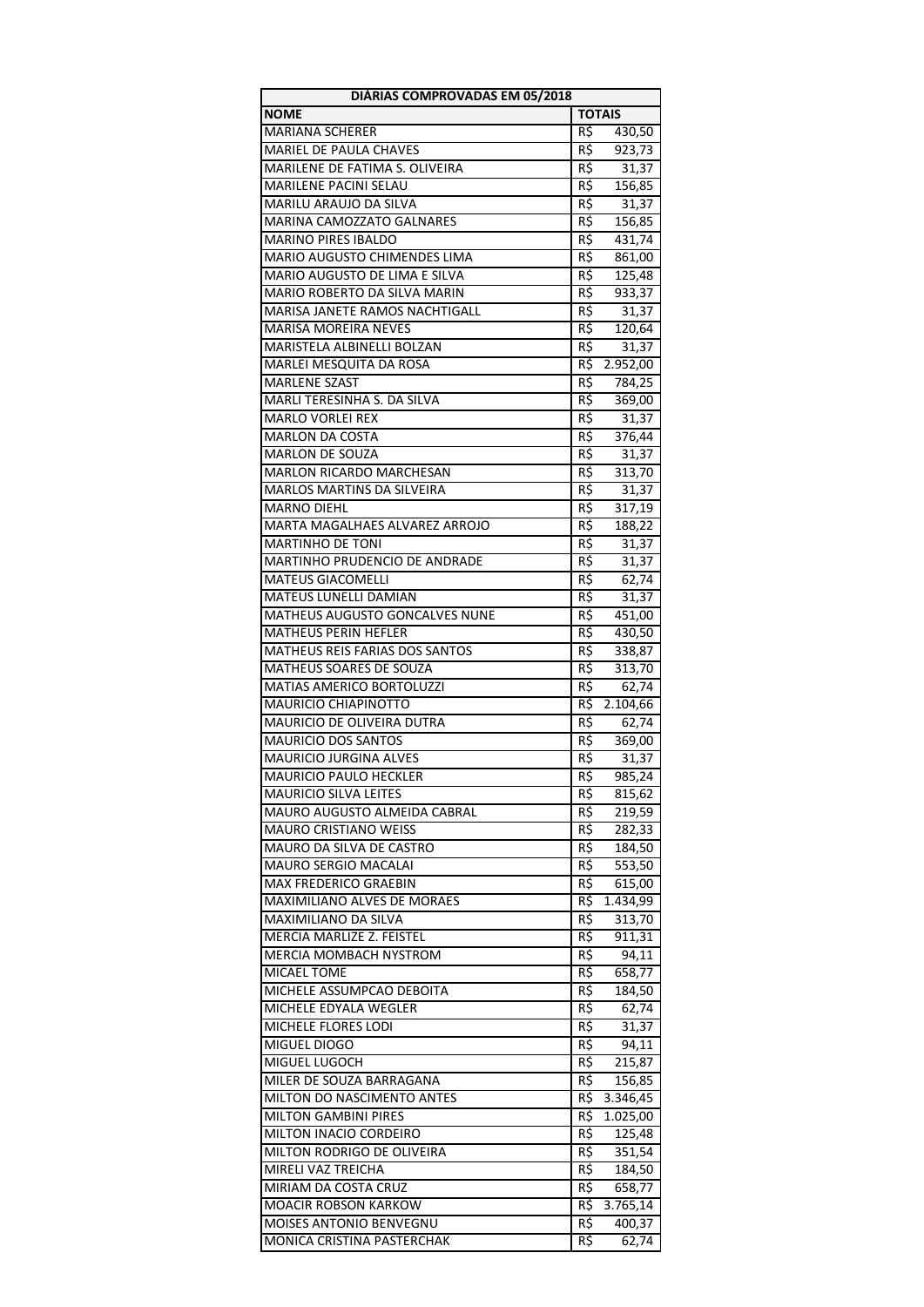| DIÁRIAS COMPROVADAS EM 05/2018   |                                                        |
|----------------------------------|--------------------------------------------------------|
| <b>NOME</b>                      | <b>TOTAIS</b>                                          |
| <b>MONICA MARTHA M JUNGES</b>    | R\$<br>519,33                                          |
| MONICA VANZO                     | R\$<br>125,48                                          |
| MONIQUE A WOJCIECHOWSKI          | $R\zeta$<br>492,00                                     |
| <b>NABOR LUIZ DAPPER</b>         | R\$<br>2.214,00                                        |
| <b>NADINE VERGARA SCHORR</b>     | R\$<br>62,74                                           |
| NADIR ALBINO BECKER KONRATH      | R\$<br>125,48                                          |
| <b>NAIRTON JOAO PIOTROVSKI</b>   | R\$<br>282,33                                          |
| <b>NANCY RAZIA MACHADO</b>       | $R\zeta$<br>31,37                                      |
| <b>NEIVO ANDRE HOSS</b>          | $R\frac{1}{2}$<br>156,85                               |
|                                  |                                                        |
| NELCIO SIDNEI ZIMMERMANN         | $R\overline{S}$<br>94,11                               |
| NELI ROSANGELA NUNES DA SILVA    | $R\frac{1}{2}$<br>31,37                                |
| NELIDA ROSELI GUNZEL             | R\$<br>184,50                                          |
| NELSON ANTONIO ARNHOLD           | $R\zeta$<br>62,74                                      |
| <b>NELSON CARVALHO</b>           | $R\overline{S}$<br>564,66                              |
| <b>NELSON JACO BONIATTI</b>      | R\$<br>62,74                                           |
| NELSON MARQUES VIEIRA            | R5<br>62,74                                            |
| <b>NELSON NEI PIRES</b>          | R\$<br>1.599,00                                        |
| <b>NELSON PAULO GERHARD</b>      | $R\frac{2}{3}$<br>2.729,89                             |
| <b>NEOCIR JOSE ZORZO</b>         | $R\zeta$<br>125,48                                     |
| NEOCIR RICARDO RIZZATTO          | R5<br>282,33                                           |
| NEORILDO JOSE DASSI              | $R\overline{5}$ 635,50                                 |
| NERCIO ERVANDIR DE OLIVEIRA      | $R\zeta$<br>94,11                                      |
| NEUTON FRANCISCO DE SOUZA MOTA   | $R\zeta$<br>307,50                                     |
| NEWTON JOSE ROSSO TREVISAN       | $R\frac{1}{2}$<br>370,24                               |
| <b>NILSON TONIN</b>              | $R\frac{2}{3}$<br>94,11                                |
| NIVALDO SOUZA MORAIS             | $R\overline{S}$<br>553,50                              |
| <b>NOEL DA SILVA SANTOS</b>      | $R\zeta$<br>3.238,68                                   |
| <b>NORBERTO DALLA LIBERA</b>     | $R\zeta$<br>31,37                                      |
| NORMELIA CATARINA L DE CAMPOS    | $R\zeta$                                               |
|                                  | 31,37                                                  |
| <b>OCIMAR FICAGNA</b>            | R\$<br>2.890,50                                        |
| <b>OCLEIDI PAZ DA SILVA</b>      | R\$<br>31,37                                           |
| OCTAVIO DE CASTILHOS BADIA       | $R\overline{S}$<br>1.052,33                            |
| <b>ODAIR FIORENTIN</b>           | R\$<br>313,70                                          |
| <b>ODILON R AVILA</b>            | $R\frac{1}{2}$<br>184,50                               |
| <b>ODINEI PORTELLA</b>           | $R\frac{1}{2}$<br>375,83                               |
| <b>ODIR ALVES DA SILVA</b>       | R\$<br>2.306,87                                        |
| OLIVO DE VARGAS SIMOES           | $R\zeta$<br>$\overline{533,29}$                        |
| <b>OLMES BASSANI</b>             | R\$<br>215,87                                          |
| <b>OLVEDO SANTOS NETTO</b>       | R\$<br>94,11                                           |
| ONEIDE ADEL DA SILVA CASTRO      | $R\zeta$<br>62,74                                      |
| ORLI ANGELO NERI XAVIER          | $R\zeta$<br>31,37                                      |
| <b>OSEIAS RIBEIRO DA SILVA</b>   | R\$<br>125,48                                          |
| <b>OSMAR DE VARGAS DORNELLES</b> | R\$<br>861,00                                          |
| <b>OSMAR MICHEL</b>              | R\$<br>62,74                                           |
| OVIDIO GUZZO                     | R5<br>31,37                                            |
| PABLO NOVO PINEIRO               | R\$<br>225,50                                          |
| PATRICIA BASTOS FURTADO          | $R\frac{2}{3}$<br>31,37                                |
| PATRICIA DOS SANTOS VARGAS       | $R\frac{2}{3}$<br>31,37                                |
| PATRICIA MAROZO ARDENGHI DE LI   | R\$<br>313,70                                          |
| PATRICIA VIEIRA BRAGA            | R\$<br>215,87                                          |
|                                  | $R\zeta$                                               |
| PAULO ALBERTO MASERA             | 31,37<br>$R\overline{S}$                               |
| PAULO ALEXANDRE LAUX DONAY       | 31,37                                                  |
| PAULO ANDRE POLEZE LOPES         | R\$<br>338,87                                          |
| PAULO ANGELO PASE                | R\$<br>156,85                                          |
| PAULO AUGUSTO BORBA BIDONE       | R\$<br>184,50                                          |
| PAULO AUGUSTO SOUTO              | R\$<br>627,40                                          |
| PAULO CELSO HALWACKS JUNIOR      | R\$<br>125,48                                          |
| PAULO CESAR DA ROSA LUCAS        | R5<br>31,37                                            |
| PAULO CESAR DA SILVA HIDER       | R\$<br>62,74                                           |
| PAULO CESAR DOS SANTOS MARQUES   | $R\zeta$<br>94,11                                      |
| PAULO CESAR GOMES TEIXEIRA       | R\$<br>1.845,00                                        |
| PAULO CESAR MORAES PIMENTEL      | R\$<br>125,48                                          |
| PAULO CESAR O. DOS SANTOS        | $\overline{\mathsf{R}}\overline{\mathsf{S}}$<br>627,40 |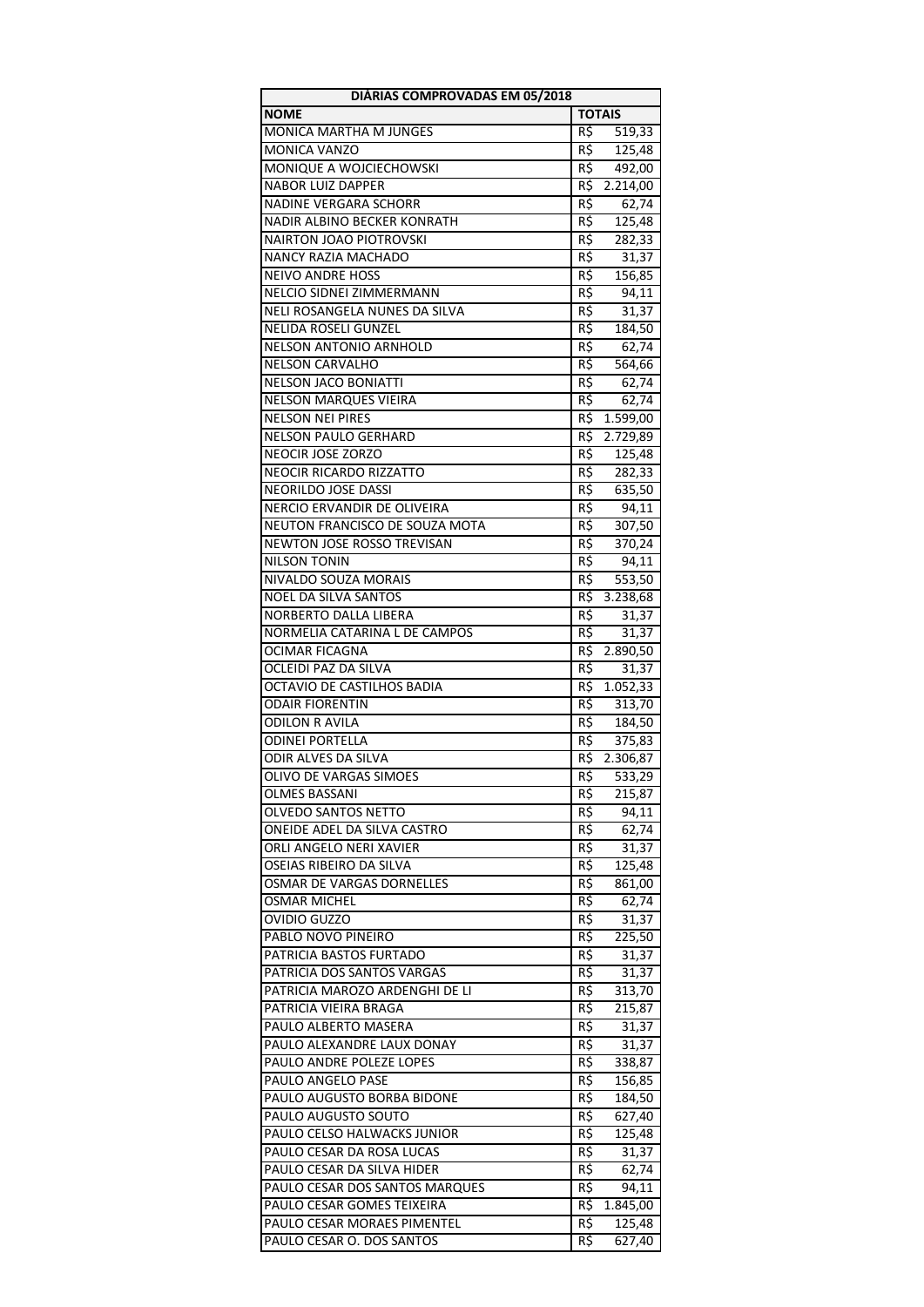| DIÁRIAS COMPROVADAS EM 05/2018                             |                             |
|------------------------------------------------------------|-----------------------------|
| <b>NOME</b>                                                | <b>TOTAIS</b>               |
| PAULO CESAR SCHOMMER                                       | R\$<br>639,21               |
| PAULO CEZAR PORTOLON                                       | $R\zeta$<br>678,98          |
| PAULO EDUARDO T DE ARAUJO                                  | $R\zeta$<br>247,24          |
| PAULO F F DE ALENCASTRO BRAGA                              | R\$<br>627,40               |
| PAULO FLAVIO DOLEJAL CONCEICAO                             | $R\zeta$<br>376,44          |
| PAULO GILBERTO DOS S BELMONTE                              | R\$<br>28,95                |
| PAULO GILBERTO SCHNEIDER                                   | R\$<br>31,37                |
| PAULO LUIS PETRY                                           | R\$<br>31,37                |
| PAULO MATEUS BORBA E SILVA                                 | $R\zeta$<br>31,37           |
| PAULO MATEUS FEEBURG                                       | R\$<br>62,74                |
| PAULO PETRONIO PERES DE PERES                              | R\$<br>307,50               |
| PAULO RENAN BROSE                                          | $R\zeta$<br>1.230,00        |
| PAULO RENATO DA SILVA DUARTE                               | R\$<br>676,50               |
| PAULO RENATO RIBEIRO SOUZA                                 | $R\overline{S}$<br>62,74    |
| PAULO RICARDO DA S NICHELE                                 | R\$<br>31,37                |
| PAULO RICARDO DA SILVA                                     | R5<br>125,48                |
| PAULO RICARDO DA SILVA DE SOUZ                             | R\$<br>278,61               |
| PAULO RICARDO DA SILVA NETO                                | $R\zeta$<br>219,59          |
| PAULO RICARDO DE ARAUJO                                    | $R\frac{2}{3}$<br>627,40    |
| PAULO RICARDO F. DE OLIVEIRA                               | R\$<br>125,48               |
| PAULO RICARDO GARCIA FRAGA                                 | R\$<br>658,77               |
| PAULO RICARDO MANINI                                       | $R\frac{2}{3}$              |
| <b>PAULO RICARDO NORBERT</b>                               | 1.599,00<br>R\$             |
|                                                            | 31,37<br>$R\zeta$           |
| PAULO ROBERTO DA SILVA DE SA<br>PAULO ROBERTO G DOS SANTOS | 307,50<br>R\$<br>2.521,50   |
|                                                            |                             |
| PAULO ROBERTO LIMANA                                       | R\$<br>682,70<br>R\$        |
| PAULO ROBERTO MACEDO CIDADE                                | 861,00                      |
| PAULO ROBERTO MOMO                                         | $R\zeta$<br>31,37           |
| PAULO ROBERTO R CASTILHO                                   | $R\zeta$<br>1.207,31        |
| PAULO RODRIGO PEREIRA VIEIRA                               | $R\zeta$<br>31,37           |
| PAULO ROGERIO BOTELHO CAETANO                              | R\$<br>1.723,24             |
| PAULO ROGERIO R DO CARMO                                   | R5<br>188,22                |
| PAULO SERGIO DA SILVA MENDES                               | R5<br>31,37                 |
| PAULO SERGIO LANFERMANN                                    | $R\zeta$<br>31,37           |
| <b>PAULO SERGIO PIRES</b>                                  | $R\frac{1}{2}$<br>432,98    |
| PAULO VOLMES MARQUES DE MACEDO                             | R\$<br>62,74                |
| PEDRO ASTERIO HARTMANN                                     | R\$<br>282,33               |
| PEDRO CLOVIS DE OLIVEIRA                                   | 31,37<br>R\$                |
| PEDRO FLECK DE BEM                                         | R\$<br>62,74                |
| PEDRO LUIS BONGIORNO                                       | R\$<br>627,11               |
| PEDRO MODESTO                                              | R\$<br>62,74                |
| PEDRO RAIMUNDO POMMER                                      | R\$<br>1.414,50             |
| PEDRO ROBERTO CANTELE                                      | R\$<br>2.337,00             |
| PEDRO WALDIR AMES                                          | R\$<br>492,00               |
| PERCIO DA SILVA                                            | $R\overline{S}$<br>2.001,85 |
| PERCIO SILVA DA SILVA                                      | R\$<br>922,50               |
| PIETRO SERPA KONZGEN                                       | $R\frac{2}{3}$<br>307,50    |
| PLUTARCO ARISTIDES G.S.MARQUES                             | R\$<br>557,22               |
| PRISCILA CHAIANE ZAMBRZYCKI CA                             | R\$<br>1.445,87             |
| PRISCILA DE MATOS RIBEIRO                                  | R\$<br>62,74                |
| RAFAEL ANTONIO M VIEIRA                                    | R\$<br>775,57               |
| RAFAEL BATISTA SILVA                                       | $R\overline{5}$<br>31,37    |
| RAFAEL BRANDAO                                             | R\$<br>62,74                |
| RAFAEL CUNHA SUERTEGARAY                                   | R\$<br>184,50               |
| RAFAEL DA ROSA                                             | R\$<br>219,59               |
| RAFAEL DIAS DA SILVA                                       | R\$<br>94,11                |
| RAFAEL ELIAS RODRIGUES                                     | R\$<br>533,29               |
| RAFAEL GABIATTI                                            | R\$<br>156,85               |
| RAFAEL GAMBIM KRUMMENAUER                                  | R\$<br>2.521,50             |
| RAFAEL GIRARDELLO                                          | $R\zeta$<br>94,11           |
| RAFAEL LIMA GARCIA                                         | R\$<br>345,07               |
| RAFAEL MACHADO DA SILVA                                    | R\$<br>369,00               |
| RAFAEL MUMBACH                                             | R\$<br>589,02               |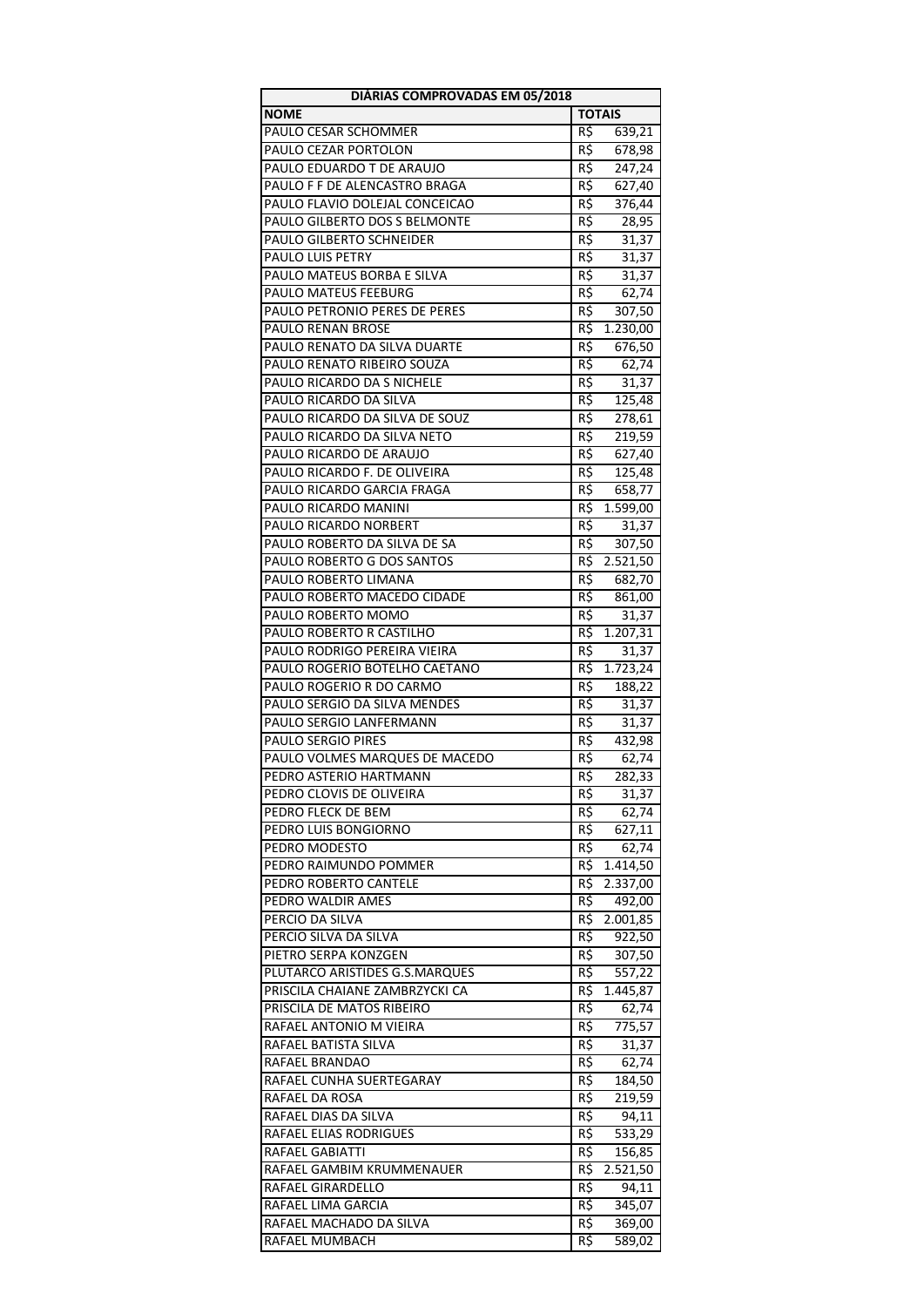| DIÁRIAS COMPROVADAS EM 05/2018 |                          |  |
|--------------------------------|--------------------------|--|
| <b>NOME</b>                    | <b>TOTAIS</b>            |  |
| RAFAEL PINTO DA CUNHA          | 31,37<br>R\$             |  |
| RAFAEL SIQUEIRA SOUZA          | $R\zeta$<br>31,37        |  |
| RAFAEL SOARES DOMINGUES        | R\$<br>2.275,50          |  |
| RAFAEL SORIANO KULMANN         | R\$<br>125,48            |  |
| RAFAEL ZOLET                   | R\$<br>400,37            |  |
| RAISSA SIGNORETTI DIAS         | R\$<br>1.414,50          |  |
| RAMOS VOLNEI MODINGER          | $R\zeta$<br>31,37        |  |
| RAONI LEIVAS MOREIRA           | R\$<br>1.016,61          |  |
| RAQUEL BERLEZE TAVARES         | $R\frac{2}{3}$<br>31,37  |  |
| RAQUEL DELAI CELANT            | R\$<br>156,85            |  |
| RAQUEL POLENZ WIELEWICKI       | R\$<br>31,37             |  |
| RAUL LEANDRO DE M GUDOLLE      | R\$<br>156,85            |  |
| RAUL MACIEL DONATO             | R\$<br>62,74             |  |
| REGES DE DAVID                 | $R\zeta$<br>526,16       |  |
| REGINALDO ROCHA DE CASTRO      | R\$<br>125,48            |  |
| <b>REGIS ARTHUR BUGS DORR</b>  | R\$<br>62,74             |  |
| <b>REGIS GONCALVES</b>         | $R\zeta$<br>439,18       |  |
| REGIS REBELLO MOREIRA          | R\$<br>184,50            |  |
| <b>REJANE MADERS</b>           | R5<br>31,37              |  |
| <b>REJANE ORLANDO</b>          | R\$<br>62,74             |  |
| RENA SILVEIRA DE MIRANDA       | $R\zeta$<br>62,74        |  |
| RENAN ANTONIO GRZEBIELUCKA     | $R\frac{2}{3}$<br>31,37  |  |
| RENAN BORGES DE VASCONSELOS    | R\$<br>250,96            |  |
| RENATA BENEVIT GIL             | R\$<br>647,61            |  |
| RENATA DA SILVEIRA CESCHINI    | $R\zeta$<br>31,37        |  |
| RENATA VIEIRA DOS SANTOS       | R\$<br>31,37             |  |
| <b>RENATO PHILIPPSEN</b>       | R\$<br>125,48            |  |
| RENATO SCHERER MELLEU          | $R\zeta$<br>31,37        |  |
| <b>RENE ARI HOFF JUNIOR</b>    | R\$<br>219,59            |  |
| <b>RENE CESAR TENEDINI</b>     | $R\zeta$<br>31,37        |  |
| RENI CAMPOS FARIAS             | R\$<br>31,37             |  |
| RICARDO FILLMANN LEGUISAMO     | R\$<br>225,50            |  |
| RICARDO JARDIM SCHUCH          | R\$<br>31,37             |  |
| RICARDO JOAO ROHDE             | $R\frac{2}{3}$<br>125,48 |  |
| RICARDO LIMA DE AZEVEDO        | R\$<br>282,33            |  |
| <b>RICARDO LOPES GUARISE</b>   | R\$<br>596,03            |  |
| RICARDO MAROSTICA              | $R\zeta$<br>533,29       |  |
| RICARDO MONTEIRO MAZOT         | 533,29<br>R\$            |  |
| RICARDO SEBASTIAO DE MELOS     | R\$<br>62,74             |  |
| <b>RILDO GOULART PERES</b>     | R\$<br>985,24            |  |
| RINALDO PEREIRA DE LIMA        | $R\zeta$<br>62,74        |  |
| RITA DE CASSIA GOMES DE OLIVEI | R\$<br>313,70            |  |
| RIVELINO STEINMETZ             | R\$<br>1.783,50          |  |
| ROBERSON CLAITON S DE AVILA    | R\$<br>31,37             |  |
| ROBERTA MASLINKIEWICZ CORREA D | R\$<br>31,37             |  |
| ROBERTO CARLOS T. DE OLIVEIRA  | R\$<br>31,37             |  |
| ROBERTO CARRICONDE             | R\$<br>1.845,00          |  |
| ROBERTO FABIANO WOMMER         | R\$<br>94,11             |  |
| ROBERTO MARQUES PARAHYBA       | $R\zeta$<br>31,37        |  |
| ROBERTO MARTINS DA COSTA       | $R\zeta$<br>31,37        |  |
| ROBERTO PERIN                  | R\$<br>62,74             |  |
| ROBERTO PINTO DA SILVA         | $R\zeta$<br>156,85       |  |
| ROBERTO RODRIGUES BOTELHO      | $R\zeta$<br>31,37        |  |
| ROBERTO SIDINEI JUNG           | R\$<br>188,22            |  |
| ROBERTO SILVEIRA DE BORBA      | $R\zeta$<br>31,37        |  |
| ROBISON BODE TEIXEIRA          | R\$<br>246,00            |  |
| ROBSON COSTA BOLESTA           | R\$<br>31,37             |  |
| RODINEI COSTA VITORIA          | R\$<br>1.660,50          |  |
| RODNEI MEOTTI                  | R\$<br>250,96            |  |
| RODOLFO GOBI DIAS              | $R\zeta$<br>4.674,00     |  |
| RODRIGO ALEXANDRE MAESTRI COLL | R\$<br>376,44            |  |
| RODRIGO DA SILVA MIRANDA       | R\$<br>3.997,50          |  |
| RODRIGO DE SENNA MACHADO       | R\$<br>400,37            |  |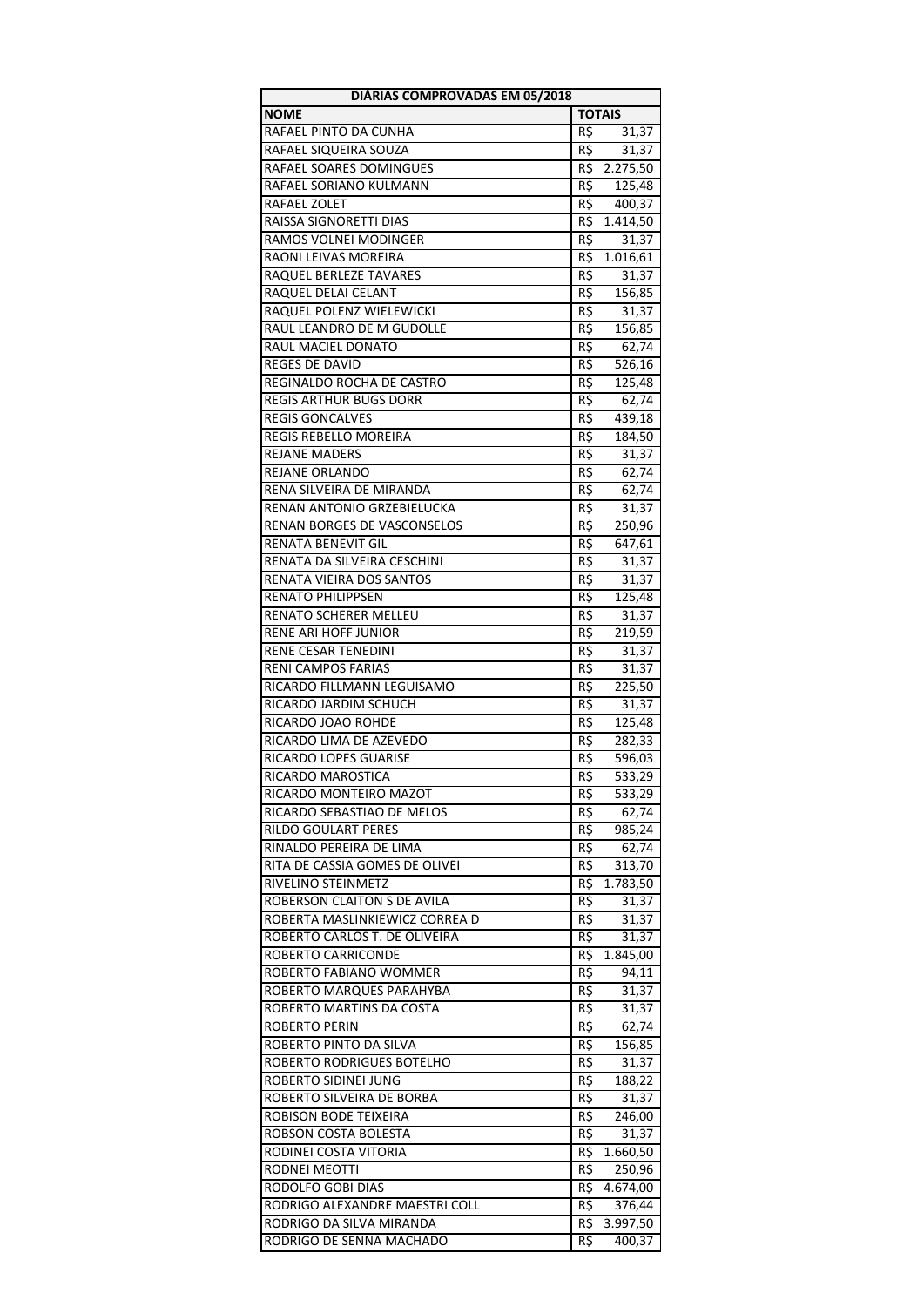| DIÁRIAS COMPROVADAS EM 05/2018             |                                            |
|--------------------------------------------|--------------------------------------------|
| <b>NOME</b>                                | <b>TOTAIS</b>                              |
| RODRIGO DE TOLEDO                          | R\$<br>94,11                               |
| RODRIGO DO CARMO DE ALMEIDA                | 1.291,50<br>R\$                            |
| RODRIGO GUILHERME BECKER RAMOS             | R\$<br>564,66                              |
| RODRIGO JUNIOR TURRA RIBEIRO               | R\$<br>1.168,50                            |
| RODRIGO LUIZ CUNDA                         | R\$<br>615,00                              |
| RODRIGO LUPIM FERNANDES                    | R\$<br>1.968,00                            |
| RODRIGO MENDONCA GUERIM                    | $R\frac{2}{3}$<br>62,74                    |
| RODRIGO RUSCHEL                            | $R\overline{S}$<br>1.076,87                |
| RODRIGO SANCHOTENE THOMA                   | R\$<br>125,48                              |
| RODRIGO SOUZA DA SILVA SCHWALM             | R\$<br>31,37                               |
| RODRIGO ZAGO RODRIGUES                     | R\$<br>31,37                               |
| ROGER FERNANDO FAGAN VIECELI               | $R\zeta$<br>31,37                          |
| ROGER RODRIGO O LOPES                      | R\$<br>1.047,98                            |
| ROGERIO ADRIANO BOFF                       | $R\zeta$<br>62,74                          |
| ROGERIO BATISTA DOS SANTOS                 | $R\zeta$<br>1.968,00                       |
| <b>ROGERIO FERRARI</b>                     | R\$<br>31,37                               |
| ROGERIO HENRIQUE LOPES CORREA              | $R\frac{2}{3}$<br>188,22                   |
| ROGERIO LITAROVICZ MACEDO                  | R\$<br>156,85                              |
| ROGERIO LUCIO                              | R\$<br>1.202,35                            |
| ROGERIO MADRID OLIVEIRA                    | $R\overline{S}$<br>125,48                  |
| ROGERIO MARTINS VARGAS                     | $R\frac{2}{3}$<br>250,96                   |
|                                            |                                            |
| ROGERIO NUNES LOPES<br><b>ROMAR MULLER</b> | $R\zeta$<br>219,59<br>$R\frac{2}{3}$ 94,11 |
|                                            |                                            |
| RONALDO COSTA DA SILVA                     | R\$<br>31,37                               |
| RONALDO KESSLER PONTES                     | $R\zeta$<br>62,74                          |
| RONAN XAVIER COUTINHO                      | $R\zeta$<br>2.275,50                       |
| RONEI ARLINDO LAUTHERT                     | R\$<br>62,74                               |
| RONEI BARREIRO FLORES                      | R\$<br>2.398,50                            |
| RONER LUIS DA SILVA FONTOURA               | $R\zeta$<br>632,70                         |
| ROQUE ANDRE WIEBELING                      | $R\zeta$<br>31,37                          |
| ROQUE ANILDO REVELANT                      | R\$<br>31,37                               |
| ROQUE VIANEI BERSCH                        | R\$<br>31,37                               |
| ROSALVO ELIAS GOETTEMS                     | $R\overline{5}$<br>62,74                   |
| ROSANE DIAS GONCALVES                      | R5<br>758,50                               |
| ROSANGELA F DOS SANTOS                     | R\$<br>501,31                              |
| ROSELI DIAS PERALTA                        | $\overline{RS}$ 2.470,87                   |
| ROSIANE LEAL SANTOS                        | $R\zeta$<br>1.230,00                       |
| ROVANI MARCHESE                            | R\$<br>596,03                              |
| RUAN PATRICK MARTINS MORAES                | R\$<br>94,11                               |
| RUBEM SILVESTRE S. DA COSTA                | R\$<br>407,81                              |
| <b>RUBENS NUNES MACIEL</b>                 | R\$<br>62,74                               |
| <b>RUBIMAR POST</b>                        | R\$<br>31,37                               |
| RUDIMAR BIESEKI                            | R\$<br>658,77                              |
| RUDINEI ANTONIO SAUSEN                     | $R\zeta$<br>156,85                         |
| <b>RUDINEI POST</b>                        | R\$<br>$\overline{955,11}$                 |
| RUDNEY CRACCO                              | R\$<br>990,20                              |
| RUI LEANDRO VARGAS                         | R\$<br>2.398,50                            |
| RUI PACHECO DE OLIVEIRA                    | $R\zeta$<br>31,37                          |
| SABRINA ARIANA VEDOVATTO                   | R\$<br>250,96                              |
| SABRINA DE OLIVEIRA RODRIGUES              | R\$<br>62,74                               |
| SADI ANTONIO DAL PIVA                      | R\$<br>564,66                              |
| SALVADOR CORREA FILHO                      | R\$<br>492,00                              |
| SAMIR SOARES                               | R\$<br>62,74                               |
| SAMUEL BASSO                               | R\$<br>307,50                              |
| SAMUEL DE SOUZA MATTIODA                   | $R\zeta$<br>430,50                         |
| SANDER AMARAL E SILVA                      | R\$<br>1.168,50                            |
| SANDRA DENISE ADRIANO SOARES               | R\$<br>184,50                              |
| SANDRA VIVIANE R MARCANSONI                | R\$<br>31,37                               |
| SANDRO ADRIANI CAMARGO                     | R\$<br>430,50                              |
| SANDRO ALEX GONCALVES VIEIRA               | R\$<br>1.154,83                            |
| <b>SANDRO EMILIO RIFFEL</b>                | R\$<br>553,50                              |
| SANDRO GEOVANI RADAELLI                    | R\$<br>62,74                               |
| SANDRO GUIMARAES FORQUIM                   | R\$<br>62,74                               |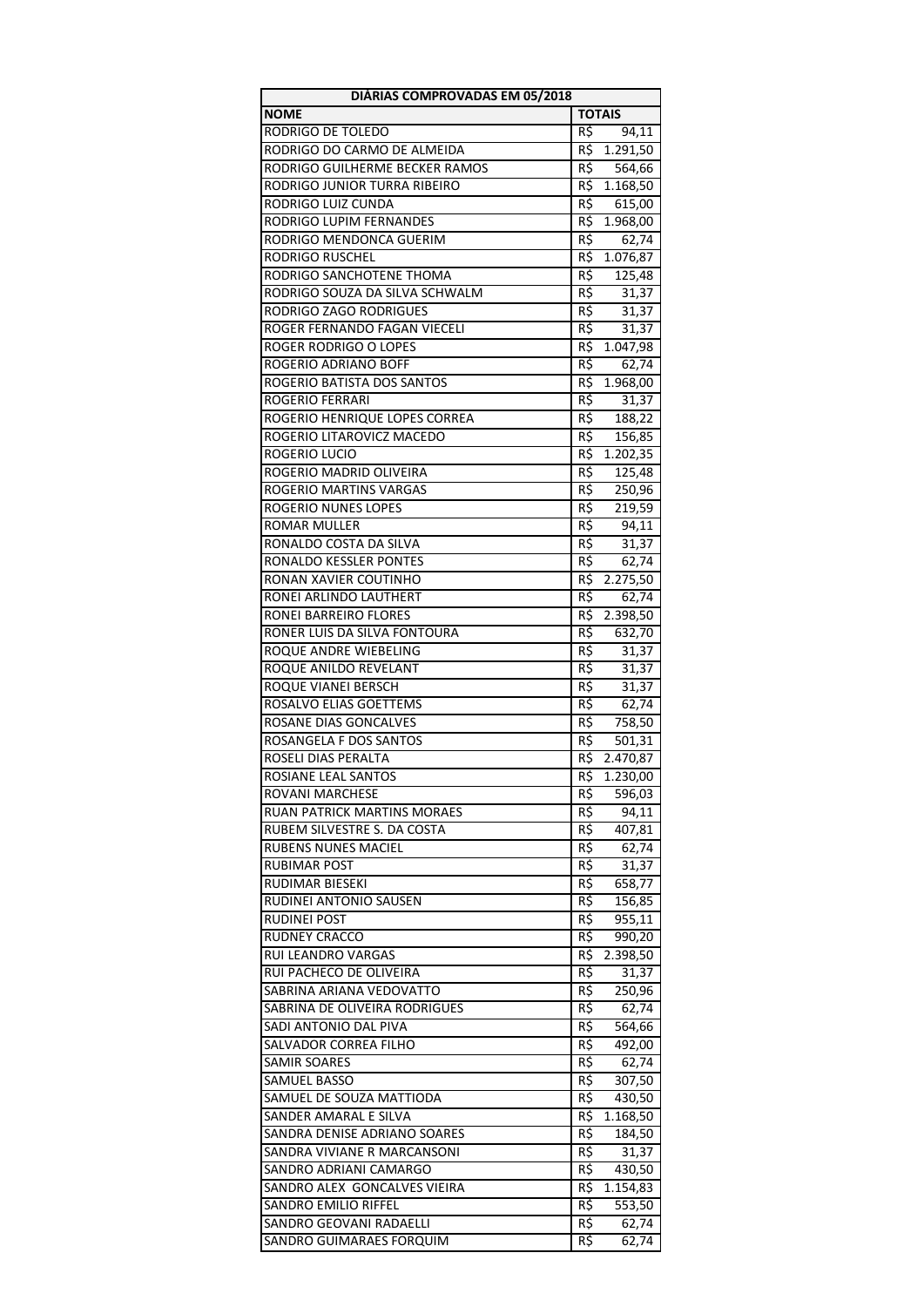| DIÁRIAS COMPROVADAS EM 05/2018 |                           |  |
|--------------------------------|---------------------------|--|
| <b>NOME</b>                    | <b>TOTAIS</b>             |  |
| SANDRO JOCELITO KLEIN          | 3.321,00<br>R\$           |  |
| SANDRO KRAUSE DA ROSA          | R\$<br>526,16             |  |
| SANDRO LUIS DE OLIVEIRA        | $R\zeta$<br>125,48        |  |
| SANDRO LUIZ DA SILVA           | R\$<br>62,74              |  |
| SANDRO RADAMES G DE VARGAS     | R\$<br>62,74              |  |
| SANDRO REIS PERUZZO            | R\$<br>156,85             |  |
| SANDRO REOLON ZANELLA          | $R\overline{5}$<br>184,50 |  |
| SANDRO ROGERIO BUZATA MACIEL   | R\$<br>2.861,61           |  |
| SAULO CORTEZ DE ANDRADE        | R\$                       |  |
|                                | 1.968,00                  |  |
| SAULO ORLANDO SCHOSSELER       | R\$<br>282,33             |  |
| SAULO RODRIGO GHYSIO SOUZA     | $R\zeta$<br>493,24        |  |
| SELVIO LOREGIAN                | R\$<br>31,37              |  |
| SERGIO AUGUSTO PACHECO MENDES  | R\$<br>1.408,90           |  |
| SERGIO AUGUSTO S DE OLIVEIRA   | R\$<br>832,11             |  |
| SERGIO DA SILVA                | R\$<br>838,31             |  |
| SERGIO GONCALVES MACHADO       | R\$<br>94,11              |  |
| SERGIO JOSE STUDZINSKI         | R\$<br>375,83             |  |
| SERGIO LUIS DA ROCHA MONTEZANO | R\$<br>1.476,00           |  |
| SERGIO LUIS FRANKLIN WINTER    | R\$<br>62,74              |  |
| SERGIO ROCHA CORREA            | R\$<br>721,51             |  |
| SERGIO VALDEMAR ABRAMOWICZ     | R\$<br>31,37              |  |
| SERGIO VALETA JUNIOR           | $R\frac{2}{3}$<br>470,55  |  |
| SHEILA DENISE SULZBACH         | R\$<br>307,50             |  |
| SHEILA FILIPPI CHIELA GRECHI   | $R\zeta$<br>31,37         |  |
| SIDNEI LUIZ PEDROTTI JUNIOR    | $R\zeta$<br>430,50        |  |
| SIDNEI XISTO FRUETTI           | R\$<br>31,37              |  |
| SILVANA FERRAZ MORAES          | R\$<br>656,00             |  |
| SILVANA MACEDO DE DUTRA        | $R\zeta$<br>62,74         |  |
| <b>SILVANO DEBON</b>           | $R\zeta$<br>31,37         |  |
| SILVANO MARTINS NOGUEIRA       | R\$<br>31,37              |  |
| <b>SILVANO PRATAVIERA</b>      | R\$                       |  |
|                                | 535,48                    |  |
| SILVANOR ANTONIO ONGARATTO     | R\$<br>31,37              |  |
| SILVIA FACHINI CAMARGO         | R\$<br>941,10             |  |
| SILVIA MARIA LASEK NUNES       | R\$<br>184,50             |  |
| SILVIANE FROHLICH MAXIMIANO DE | R\$<br>156,85             |  |
| SILVIO GAVIAO                  | R\$<br>31,37              |  |
| SILVIO JOSE GABERT             | R\$<br>125,48             |  |
| SILVIO LUIZ MINELLA DE ALMEIDA | R\$<br>533,29             |  |
| <b>SILVIO SOUCHIE</b>          | R\$<br>94,11              |  |
| SIMONE ALVES MENIN             | R\$<br>31,37              |  |
| SIMONE BRANDOLT DA SILVA       | R\$<br>31,37              |  |
| SIMONE DA SILVA SOARES         | R\$<br>288,24             |  |
| SIMONE FATIMA F.DOS SANTOS     | R\$<br>62,74              |  |
| SINARA PADOVANI                | R\$<br>31,37              |  |
| SOLENI M DE QUADROS            | $R\overline{5}$<br>846,99 |  |
| SONIA MARIA BERLEZI            | $R\overline{S}$<br>31,37  |  |
| <b>STEPHAN HUND PRATES</b>     | R\$<br>439,18             |  |
| STEPHANE ROSA DE ALMEIDA       | R\$<br>184,50             |  |
| STIVEN RHEINLANDER B LUSANI    | R\$<br>278,61             |  |
| <b>SUELEN SEVERO SOUTO</b>     | R\$<br>31,37              |  |
| SUZAN COSTA ZILLI              | R\$<br>31,37              |  |
| SYDNEI ROCHA GONCALVES         | R\$<br>31,37              |  |
| TAILIZE DE CARLI               | R\$<br>1.291,50           |  |
|                                |                           |  |
| TAINA BERNARDI BESSA           | R\$<br>407,81             |  |
| TAIS ALINE B SCHNORNBERGER     | R\$<br>278,61             |  |
| <b>TALES FALCAO GUEDES</b>     | R\$<br>62,74              |  |
| TALVIRONE KRETSCHMER           | R\$<br>1.046,74           |  |
| TANIA KUNSLER DE OLIVEIRA      | R\$<br>430,50             |  |
| TANIA TEREZINHA BORDIM KNEBEL  | R\$<br>62,74              |  |
| <b>TARCIZO CESAR BISPO</b>     | $R\zeta$<br>125,48        |  |
| TASSENAN BECK WILDE            | R\$<br>62,74              |  |
| TATIANA CEZIMBRA DA COSTA      | R\$<br>94,11              |  |
| TATIANE TAVARES DE ALMEIDA     | R\$<br>31,37              |  |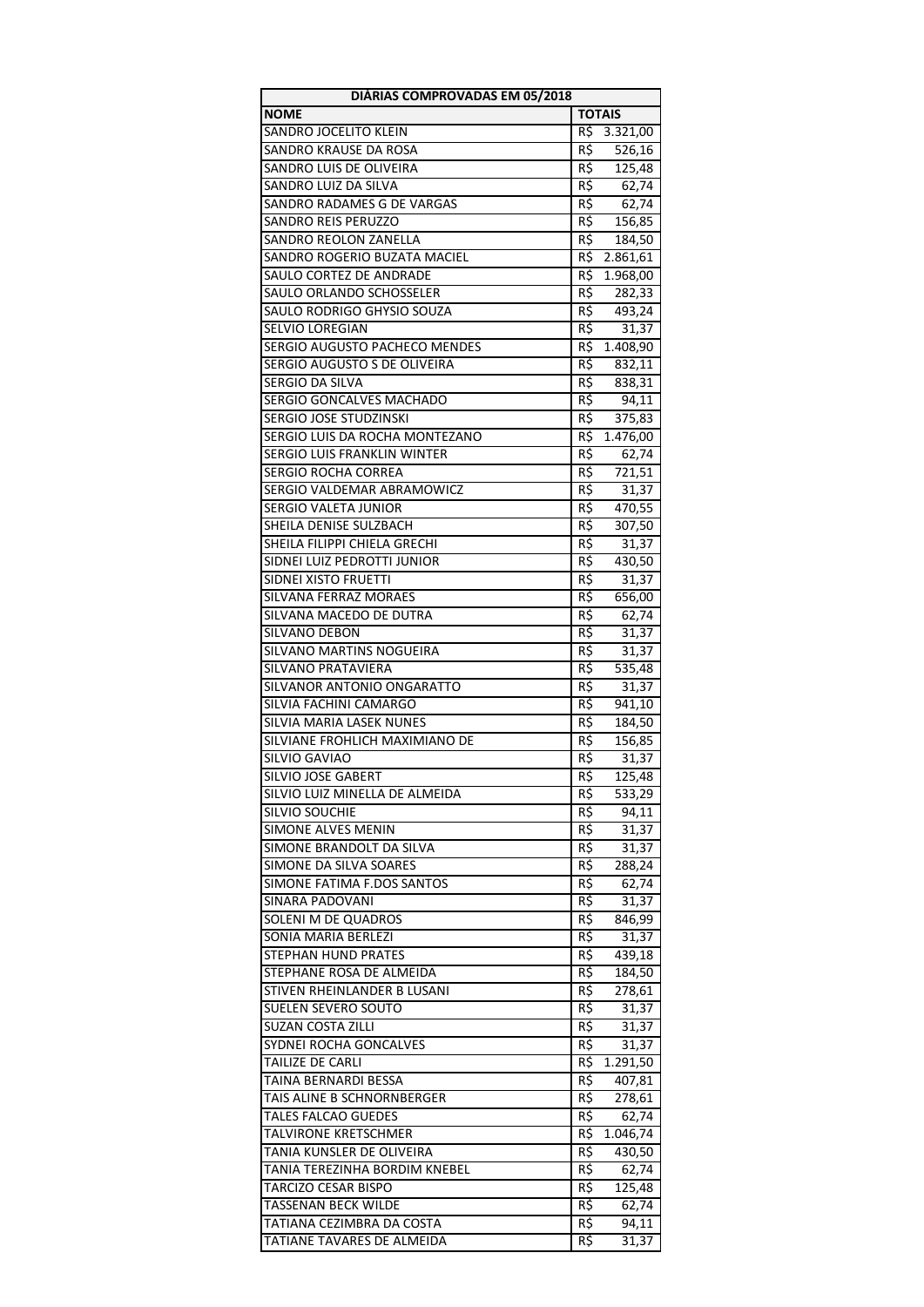| DIÁRIAS COMPROVADAS EM 05/2018     |                           |
|------------------------------------|---------------------------|
| <b>NOME</b>                        | <b>TOTAIS</b>             |
| TERESINHA MARIA STEFFEN            | R\$<br>3.075,00           |
| THAIANNE MIRANDA ALVES             | R\$<br>401,61             |
| THAIS CANTARELLI CASARIN           | 1.660,50<br>R\$           |
| THAISSA SILVA DOS SANTOS           | R\$<br>31,37              |
| THALIS MAZZARINO                   | R\$<br>376,44             |
| THAUANE PERACA PERACA              | $R\zeta$<br>62,74         |
| THIAGO DAMASCENO ROSA              | $R\zeta$<br>658,77        |
| THIAGO DE HERMANN PRESTES          | $R\overline{S}$<br>739,24 |
| THIAGO FELIPE HERMANN              | $R\frac{2}{3}$<br>721,51  |
| THIAGO MENEZES DA SILVEIRA         | $R\frac{2}{3}$<br>832,11  |
| THIAGO PINTO DA CUNHA              | R\$<br>1.107,00           |
| THIAGO PRATES COVALESKY            | R\$<br>553,50             |
| THIAGO VILANOVA                    | $R\frac{2}{3}$<br>710,66  |
| THIANE ALVES BARCELLOS             | $R\overline{S}$<br>225,50 |
| THONI UILSON FOCKING               | R\$<br>62,74              |
| THYAGO BITENCOURT MILIONI          | R\$<br>31,37              |
| TIAGO AMARAL KELBOUSCAS            | $R\zeta$<br>564,37        |
| <b>TIAGO BORGES SILVA</b>          | R\$<br>31,37              |
| <b>TIAGO CORREA DE FRAGA</b>       | R\$<br>62,74              |
| TIAGO DA SILVA                     | R\$<br>1.107,00           |
| TIAGO DA SILVA PACHECO             | R\$<br>156,85             |
| TIAGO GUILHERME IEPSEN             | $R\frac{2}{3}$<br>219,59  |
| <b>TIAGO HERENCIO FERREIRA</b>     | $R\frac{2}{31,37}$        |
| TIAGO LEMOS DA SILVA               | R\$<br>533,29             |
| <b>TIAGO LUIS MEDINA</b>           | $R\zeta$<br>501,92        |
| TIAGO MACHACHESKI MARCHI           | $R\zeta$<br>553,50        |
| TIAGO MORAES DELLANHESE            | R\$<br>431,74             |
| TIAGO NERLEI RESENDE               | $R\zeta$<br>94,11         |
| TIAGO PERES DA SILVA               | $R\zeta$<br>307,50        |
| <b>TIAGO SCHNORNBERGER</b>         | $R\zeta$<br>225,50        |
| TULIO BORGES FLORISBAL             | R\$<br>125,48             |
| <b>UBIRAJARA JUSTO MENDONCA</b>    | R\$<br>1.138,37           |
| <b>UBIRATAN DA CUNHA GUILHERME</b> | $R\overline{S}$<br>188,22 |
| <b>UGLAIR MORAES MACHADO</b>       | R5<br>125,48              |
| ULISSES DA SILVEIRA CARVALHO       | R\$<br>31,37              |
| ULISSES SANTOS VAQUEIRO            | R\$<br>2.697,82           |
| VAGNER CEZAR DA SILVA              | $R\zeta$<br>125,48        |
| VAGNER MACHADO DE FREITAS          | R\$<br>553,50             |
| VAGNER RODRIGUES DA SILVA          | R\$<br>62,74              |
| <b>VAGNER SCUSSEL</b>              | $R\overline{S}$<br>125,48 |
| VAINER DE BARROS ASEVEDO           | R\$<br>319,61             |
| <b>VALDAIR PASTORIO</b>            | R\$<br>1.168,50           |
| <b>VALDECI SIDNEI BARBOSA</b>      | 1.443,02                  |
| <b>VALDEMIR CREMONINI</b>          | R\$<br>R\$<br>94,11       |
| <b>VALDEMIR VIERA</b>              | R\$                       |
| VALDENI A. LACERDA DE QUADROS      | 376,44<br>R5              |
|                                    | 188,22                    |
| VALDERLEN DA SILVA CUNHA           | R\$<br>62,74              |
| VALDIR BALTAZAR F. DOS SANTOS      | $R\zeta$<br>156,85        |
| VALDIR DEFAVERI                    | R\$<br>125,48             |
| VALDIR PEREIRA                     | R\$<br>799,50             |
| <b>VALDIR SCHMITT</b>              | R\$<br>62,74              |
| VALDIR VALENTIN SEMPREBON          | R\$<br>31,37              |
| VALDUIR TAMIOSSO BUENO             | $R\overline{S}$<br>156,85 |
| <b>VALERIO MOREIRA DOS SANTOS</b>  | R\$<br>250,96             |
| VALMIR DOS SANTOS FERREIRA         | R\$<br>125,48             |
| <b>VALMIR JOSE GRAZIOTIN</b>       | R\$<br>125,48             |
| <b>VALMOR WEIRICH</b>              | R\$<br>94,11              |
| VALNERI ARAUJO DA SILVA JUNIOR     | $R\overline{S}$<br>751,35 |
| <b>VALTAIR TURELA DOS SANTOS</b>   | R\$<br>31,37              |
| <b>VALTER BARBOSA JUNIOR</b>       | R\$<br>222,72             |
| VANDERLEI DALTRI ICKERT            | R\$<br>2.767,50           |
| VANDERLEI FERREIRA DA SILVA        | R\$<br>31,37              |
| <b>VANDERLEI LUIS DALLE</b>        | R\$<br>31,37              |